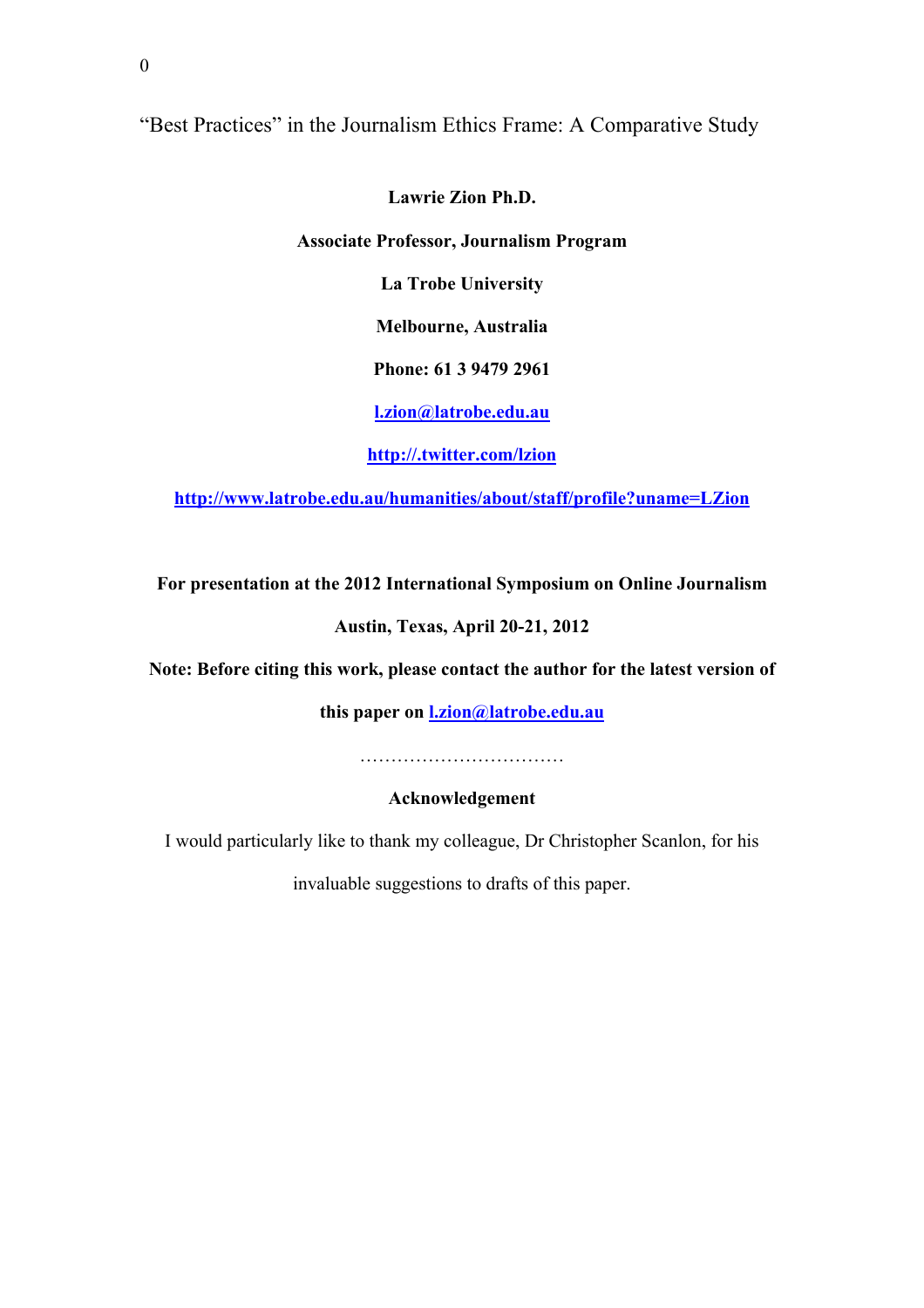### **Introduction**

**"I have started a blog and while i was researching some information for some of my posts i came across a youtube video on a site. It wasnt from the actual youtube site but it was a youtube video. i posted the video onto my blog. Is this alright?"** 

This email from a student arrived after a lecture on copyright in one of the subjects I teach. It may not be elegantly written, but it speaks volumes about the challenges we face as journalism educators when it comes to law and ethics curricula in journalism degree programs.

The proliferation of online media has complicated the practice of journalism ethics. While it can be argued that traditional ethical principles don't fundamentally change when information is disseminated online, the application of codes across a range of platforms is becoming increasingly challenging in a rapidly evolving mediascape — especially as new kinds of interactions develop between journalists and audiences. As a journalism educator, I am constantly struck by how traditional ethical codes, while essential for an understanding of the principles of journalism, are increasingly difficult to align with rapidly evolving media practices: this is one of the reasons that I named the aforementioned law and ethics subject "Dilemmas in Journalism".

The problem is well encapsulated in a discussion about technology and social media in a *Columbia Journalism Review* report on magazines and their websites:

Question: Is it true, as one respondent confidently asserted, 'If it's factchecked, it's not a blog,' and is this an existential or a definitional question? The issue is an important one because so many in the blogosphere insist that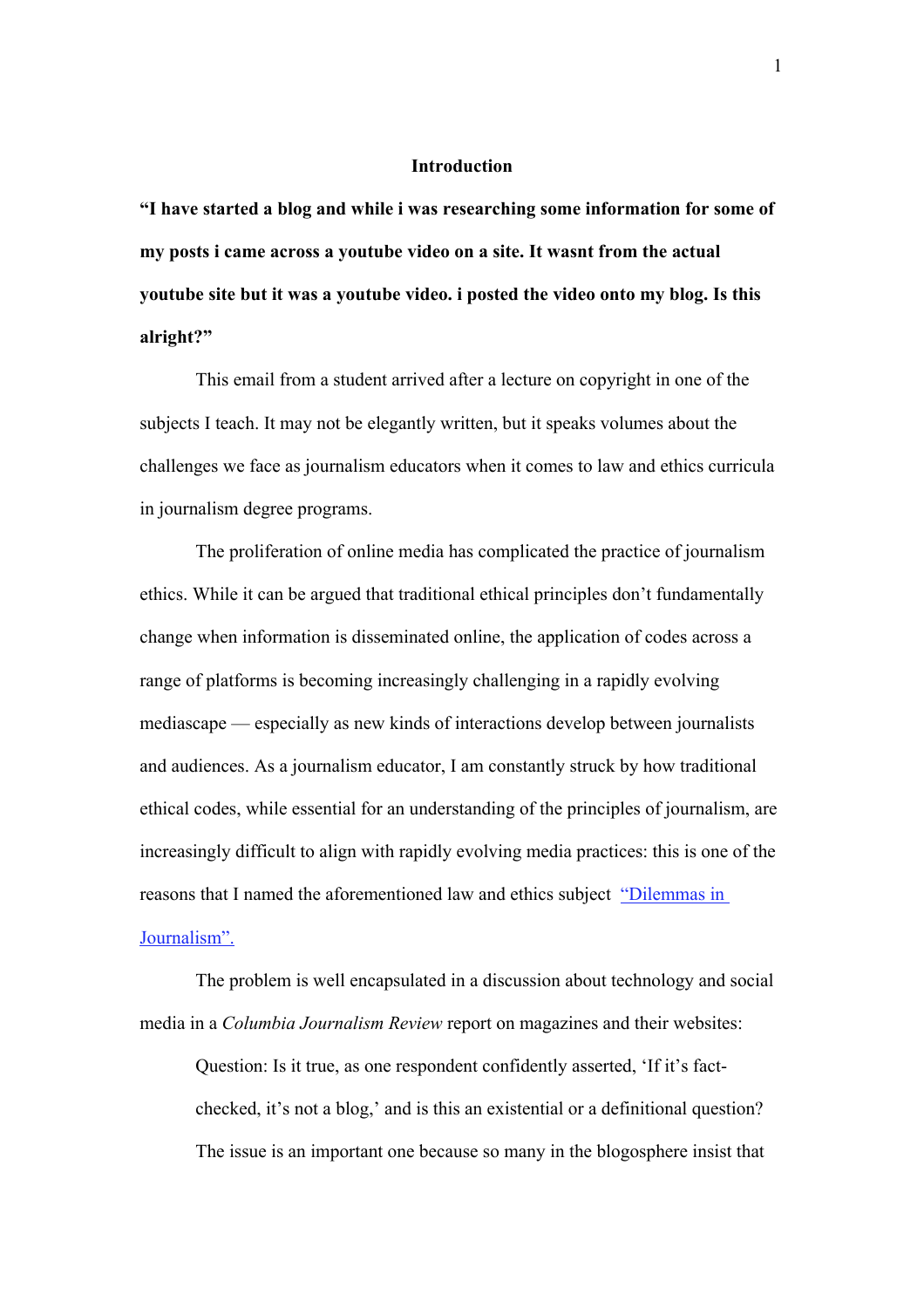blogs have (and are entitled to) their own rules of the road. Subject for discussion: Why have earlier attempts at standardizing the world of blogs and social media notoriously failed? Is it, at long last, possible to identify best practices for using the tools and techniques of digital journalism?" (Navasky & Lerner, 2010, p. 42)

This exploratory paper will examine how attempts to address this question are unravelling, both in Australia, where the discussions about online ethics has been infused by a lively debate provoked by a recent federal government inquiry into media accountability, and in North America, where the potential and pitfalls of online media have been explored with even greater urgency in response to the relatively rapid decline in the traditional business model for print.

It will be argued that the term "best practices" is emerging as an increasingly useful framing device for exploring and clarifying some of the strategies being adopted and adapted to address ethical complexities of digital media. Moreover, it will be suggested that ongoing discussions of emerging best practice principles are essential if traditional ethical norms are to be successfully extended and integrated into online media practice. While the details and nuances of the challenges vary, common questions underpinning all these discussions are: What are the limitations of traditional codes and standards for new media formats? How should ethics be understood in an environment where increasing numbers of content producers are not journalists? And who should be involved in developing ethical norms?

In some respects, these questions aren't new at all. As Ward notes, new publishing technologies have, in the past, helped to shape ethical practices and norms and will continue to do so in the future (Ward, 2006). Nevertheless, a seismic shift is underway. The expansion of technologies enabling anyone to publish, and the speed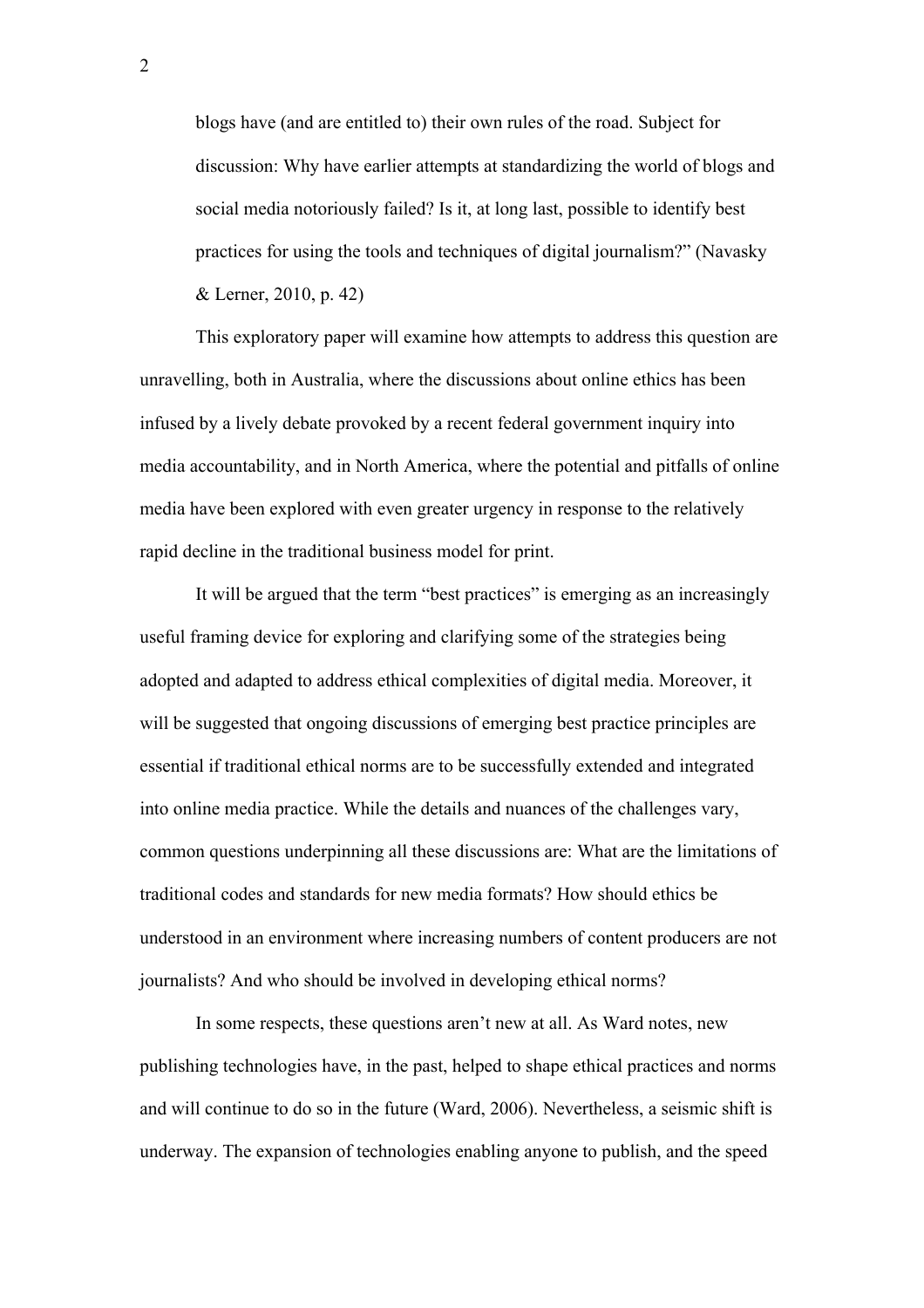of online publishing have created unprecedented challenges. And you don't have to be a journalist to be affected by the changes, as the examples above demonstrate. Journalistic content is increasingly being produced and disseminated by people who do not identify as journalists and whose practices often take place outside of the kinds of institutional and professional milieus within which codes of ethics were developed. Consequently, traditional journalism ethical codes often do not address the kinds of issues encountered when content is produced outside of the institutional norms, processes and structures of heritage media.

As American journalism professor Jay Rosen told a group of Australian journalism educators at Sydney University: "What we need to do is completely explode the question of ethics, so that it includes new actors like bloggers and citizen journalists" (Rosen, 2010). For Rosen, ethics are "the practices that lead to trust on the platforms where users actually are. That's what we should care about. How can we find them, and refine them and teach them to people?" (Rosen, 2010).

But how can such practices can best be identified and understood? It is one thing to acknowledge the traditional ethical imperative of correcting errors; quite another to gauge how this might be achieved across of a range of digital practices. Must every error be corrected, even minor ones, if technology permits? Who decides what's trivial and what's important? And how should amendments be displayed?

These are issues for journalism educators (see, for instance, Penenberg, 2007) as well as journalists, as "a once-dominant traditional ethics, constructed for professional journalism a century ago, are being questioned. Journalism ethics is a field where old and new values clash" (Ward, 2011a). In *The New Media Ethics,* (Ward, 2011c) Ward argues that the changes go to the core of media ethics: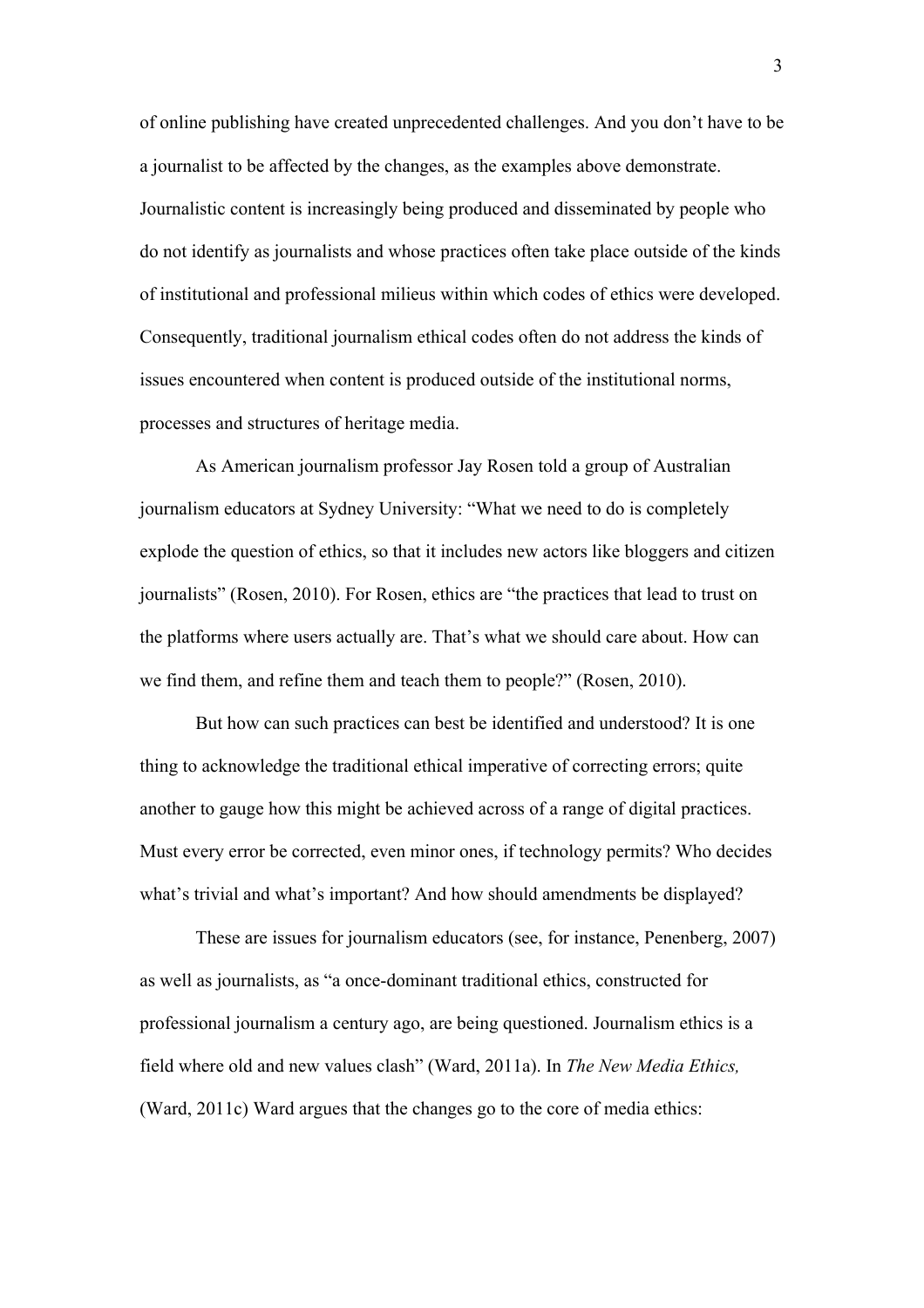The challenge runs deeper than debates about one or another principle, such as objectivity. The challenge is greater than specific problems, such as how newsrooms can verify content from citizens. The revolution requires us to rethink assumptions. What can ethics *mean* for a profession that must provide instant news and analysis; where everyone with a modem is a publisher? (p. 208)

These questions are emerging elsewhere: as the Australian Broadcasting Corporation's Director of Editorial Policies, Paul Chadwick, put it at the 2009 Melbourne Writers Festival:

Over, say, the past two hundred years or so we have fashioned notions of what it is to be an ethical journalist from the rather small and privileged group who had access to the presses and broadcasting spectrum necessary to practise journalism on a large scale. Not all members of the group necessarily share these notions, and there is a rich but repetitive debate about whether they adhere to the notions. The interesting question is whether, as the numbers and range of people practising journalism increase, these notions will survive as the markers of ethical journalism. What do they omit or mis-state about ethical norms to which a far larger number of practising journalists may be willing to subscribe?" (Chadwick, 2010)

Ward uses an even wider lens when arguing that:

We are in the middle of the fifth revolution in journalism ethics since modern journalism began in the seventeenth century. The rise of internet-based media is a revolutionary event because it substantially alters the prevailing professional model of the JCP [journalists-communication-methods-public]. The journalistic element of this relationship is transformed to include, for the

4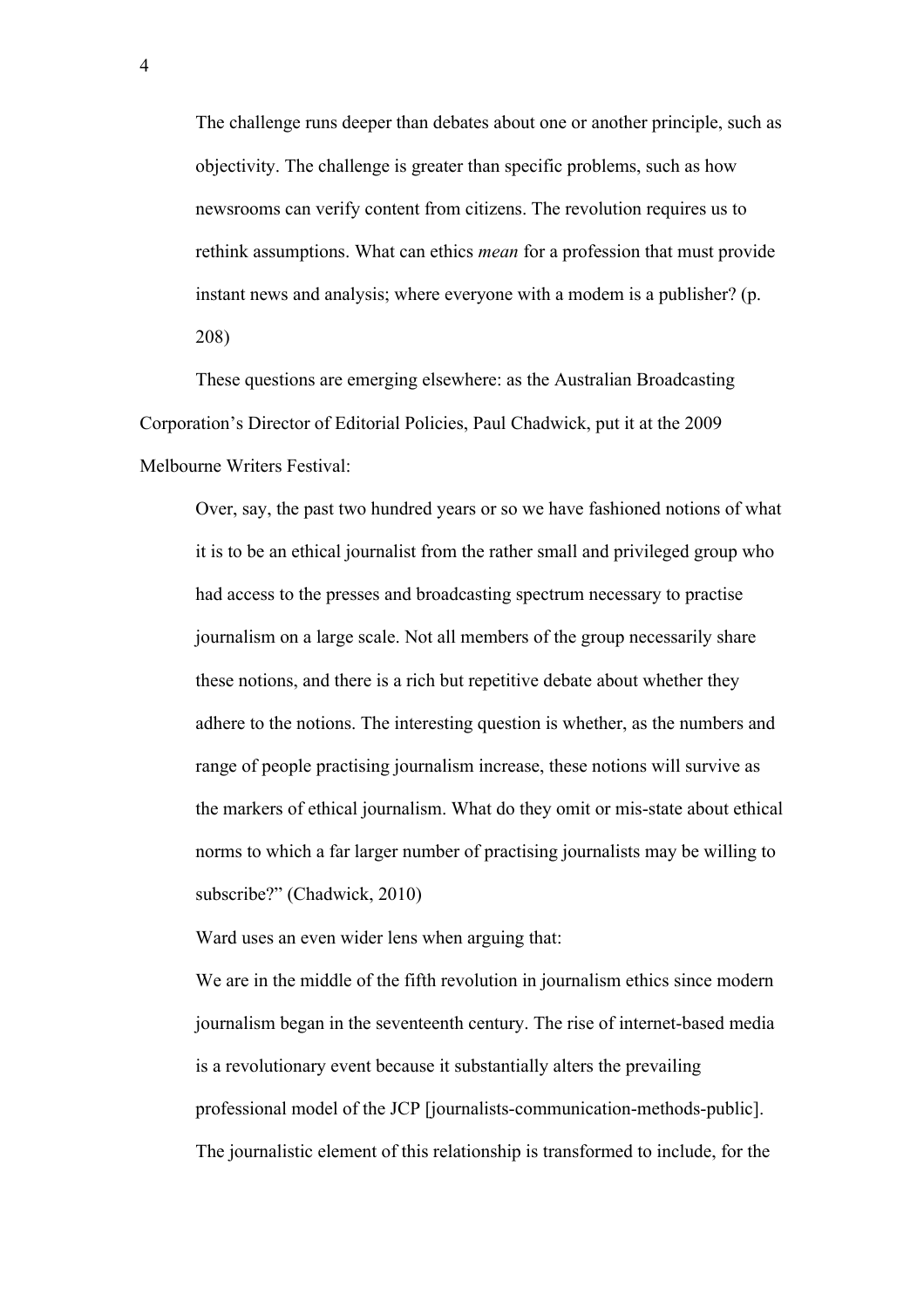first time, ordinary citizens in great numbers. It becomes a sphere of professionals and non-professionals of varying ability, training, and motivation …. Increasingly citizens *are* the media. Journalism, therefore, occupies an increasingly smaller portion of the public spheres which is being enlarged by a chaotic and expanding media universe. This media universe has led to a period of conflict, a clash of values between the professional and new media models. (Ward, 2011c, p. 21)

So why "best practices"? The idea for this paper evolved from two developments. The first is the observation that the term is being used — apparently at least partly coincidentally — in a number of disparate initiatives involving the application of ethical principles online, as well as in discussions of how to optimise the capacities of technological innovations. The second development is the debates that have evolved in Australia that culminated before, during and after the Independent Media Inquiry that was held at the end of 2011 (Department of Broadband Communications and the Digital Economy, 2011b).

This paper will argue that the development of best practices initiatives could facilitate different way of thinking about media accountability in Australia that would take current debates beyond toothless self-regulation on the one hand, and concerns about heavy-handed state intervention to maintain standards on the other. While "best practices" guidelines have long been commonplace in professional organizations, they are not always used directly in relation to ethics. As discussed below, the term is sometimes used in contexts that are concerned more with efficiency and expediency. By contrast with these non-ethical accounts of best practices, in this paper I argue for an explicitly ethical account of journalistic best practices that draws on Alasdair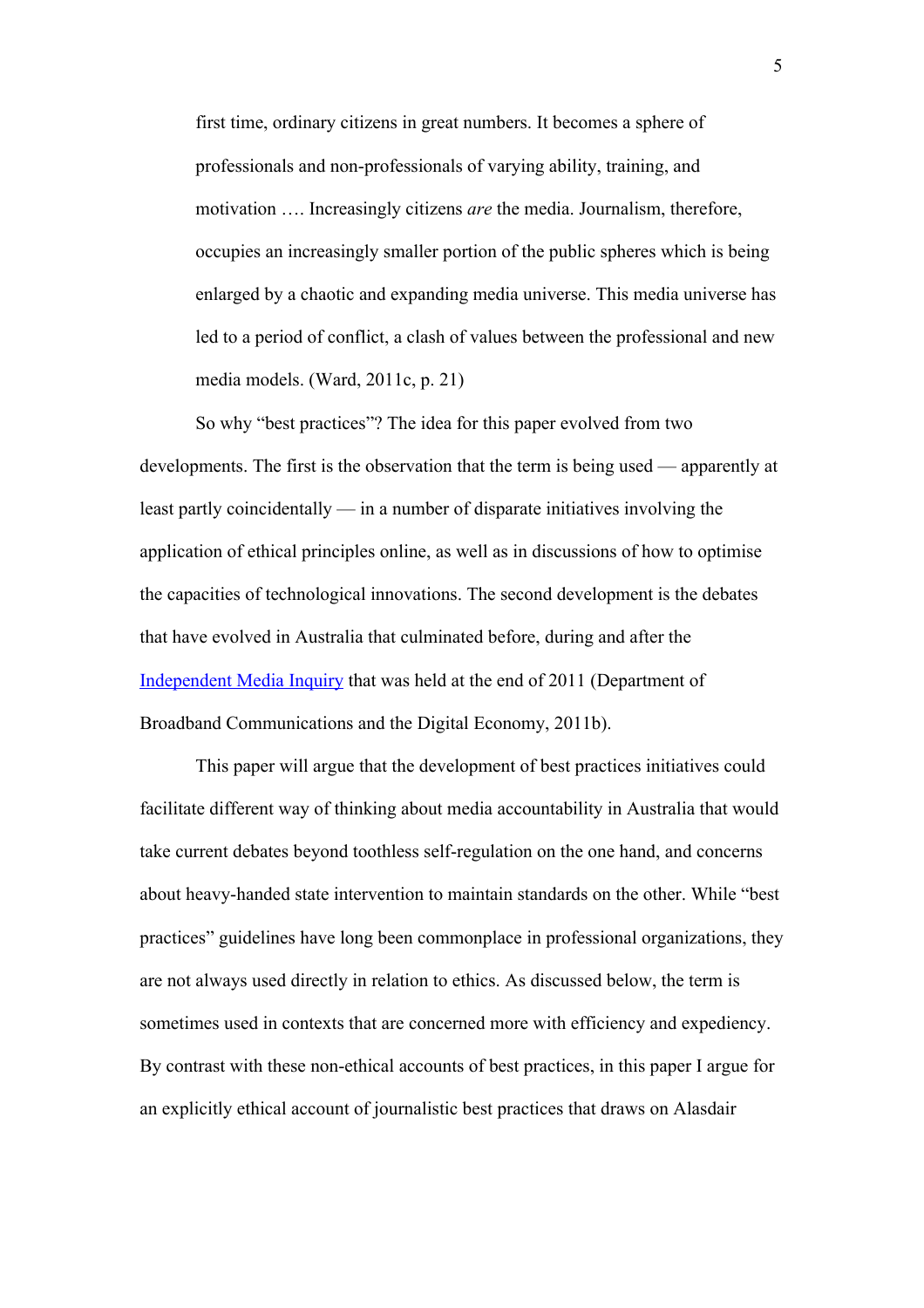MacIntyre's work on virtue ethics. In his most influential book, *After Virtue*, MacIntyre defines a practice as:

any coherent and complex form of socially established cooperative human activity through which goods internal to that form of activity are realized in the course of trying to achieve those standards of excellence which are appropriate to, and partially definitive of, that form of activity, with the result that human powers to achieve excellence, and human conceptions of the ends and goods involved, are systematically extended. (MacIntyre, 1985, p. 185) Also quoted in (Breit, 2004, p. 64).

The concept of practice and virtue ethics has been further explored in the context of journalism by Sandra Borden. In *Journalism as Practice* she contends that MacIntyre's ideas about virtuous practices "provide a useful framework for thinking about journalism as a cooperative endeavour guideded by a sense of moral purpose" (Borden, 2007, p. 21).

One of the functions of virtues, she concludes, "is supporting the practice's regenerative capacities" (p. 78). Her focus here is on "intellectual accountability and intellectual modesty as the virtues needed to support a discipline of confirmation characterized by accessibility, transparency, and tentativeness. Conducted in cooperation with non-journalists, this discipline can provide a system for the practice to continually improve itself and extend its conception of ends and means" (p. 139).

To this end, Borden stresses the importance of an interactive feedback process "characterized by accessibility, transparency, and tentativeness in the spirit of shared inquiry" involving " letting non-journalists interact with journalists on their turf; that is, in newspapers, on news sites, and on news programs. Its function would be to demonstrate openness to criticism, correction and comment – and to give such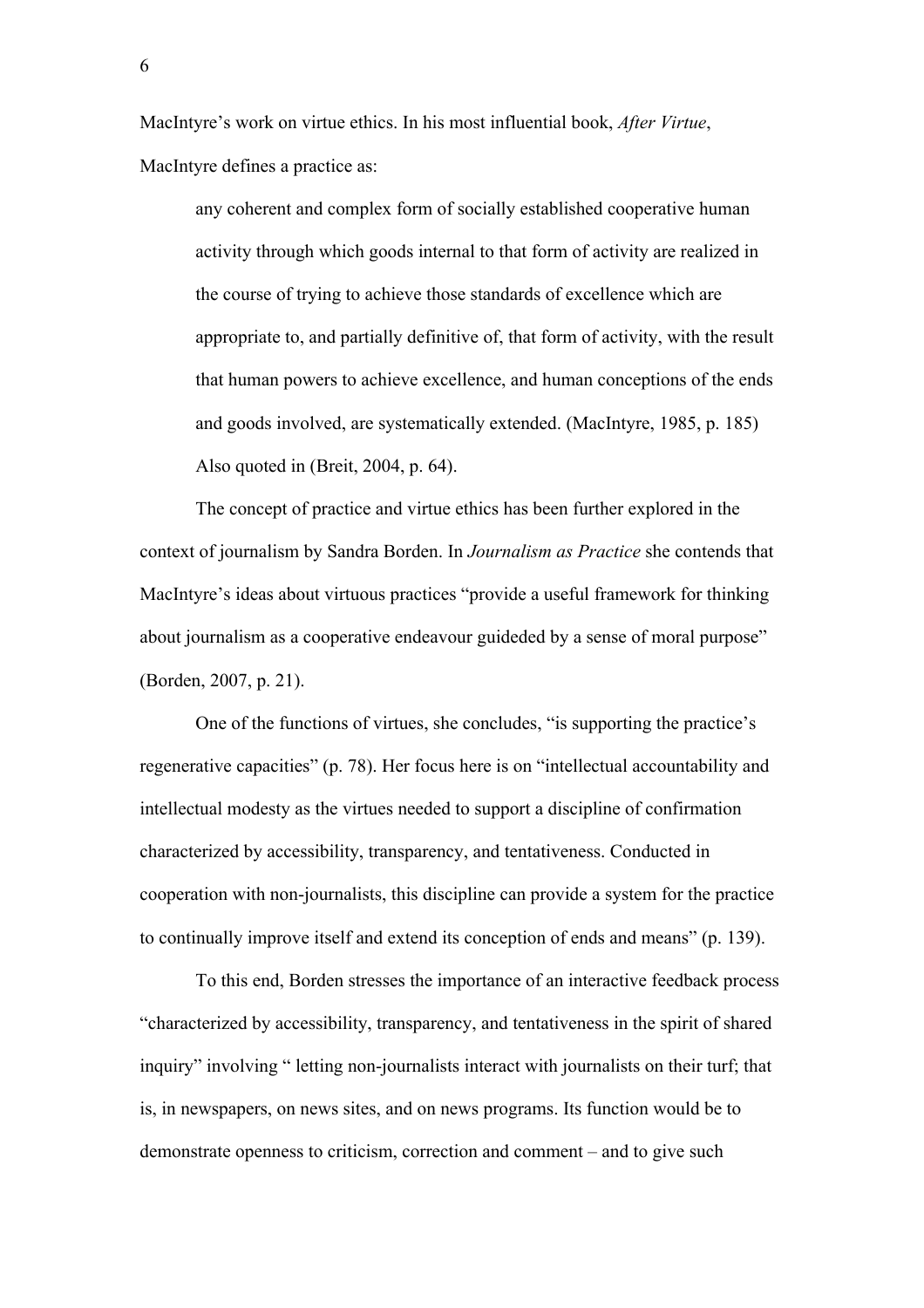feedback a wide hearing." (pp. 78-79). The internet, she adds "may increase participation and learning through interactive feedback" (p. 79).

Borden also emphasizes the characteristic of tentativeness "which simply acknowledges the interim nature of knowledge" (p. 79). "Accompanied with intellectual modesty, tentativeness also mitigates inequality and promotes a feeling of belonging in the public sphere, rather than of merely being tolerated" (p.80).

In his discussion of best practice in journalism, Iyer (2010) suggests that the decline of print means that a best practice culture is more likely to evolve in an online environment:

Best practice has a good reason to exist under normal circumstances, outside of the journalism of prize-winning efforts. It does not need the incentive of accolades to prevail. But it does need some groundwork: it can only survive within an organizational culture of excellence .... [Websites] ... are benefiting from increased competition. It is quite likely that best practice definitions will emerge from them. (Iyer, 2010, p. 31)

It's not simply a matter of competition. An array of niche websites discussing the changing journalism landscape are constantly engaged with best practice issues. These include *MediaShift*, *10,000 Words*, *Reportr.net*, *Nieman Journalism Lab*, *Poynter*, and *Regret the Error* (now hosted on Poynter). The latter was launched in 2004 by Canadian journalist Craig Silverman, as a site focused on media retractions, apologies, clarifications and trends regarding accuracy and honesty in the press. "It was a combination of wanting to start a media blog and noticing that corrections in particular were a fascinating and un-mined part of journalism," he said in a 2007 interview (Scanlan, 2007). The virtue (quite literally in the sense that MacIntyre and Border discuss it) of Silverman's *Regret the Error* project, which includes a book of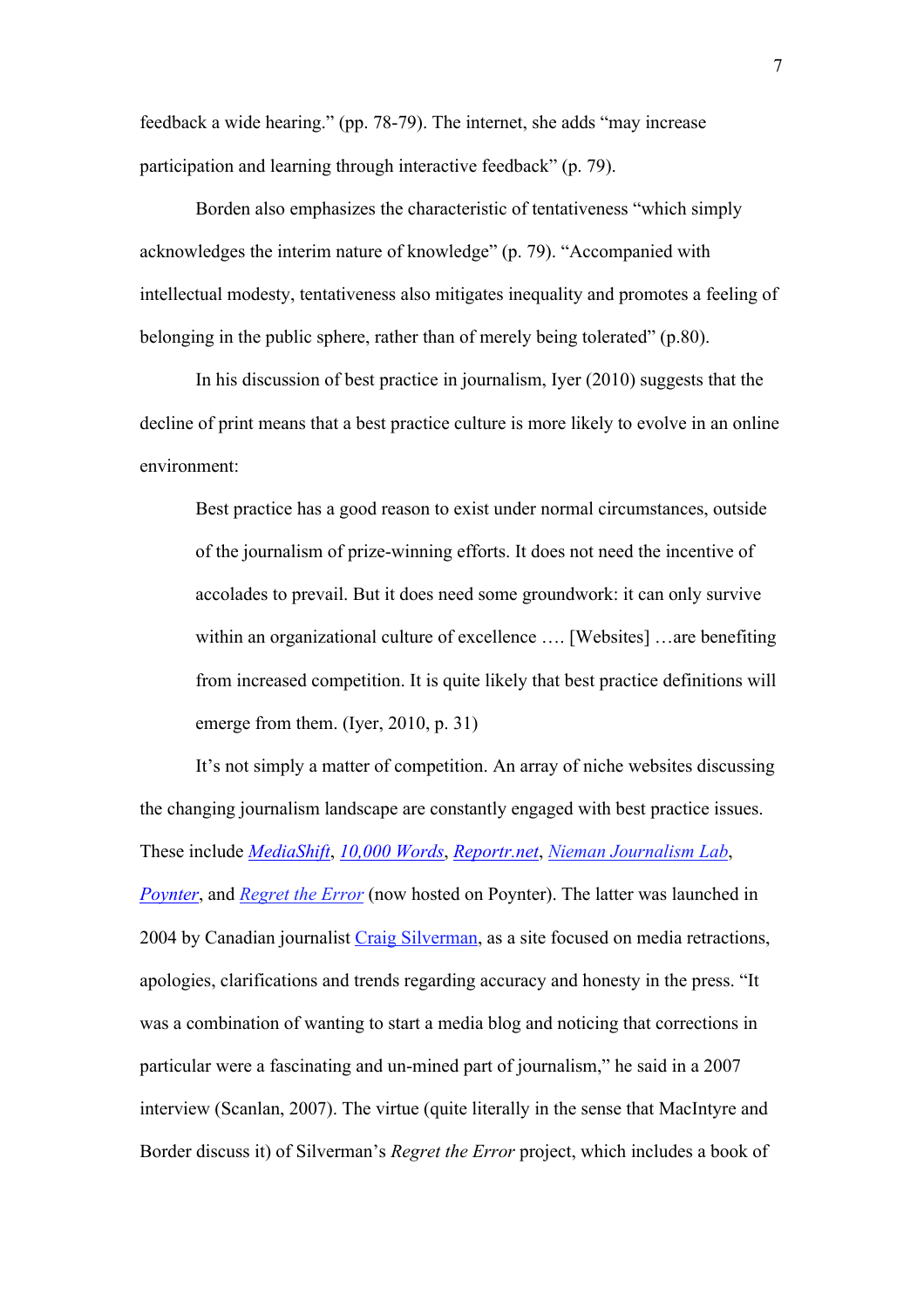the same name (Silverman, 2007), is that it is much more than a forum for sticklers, as he explains:

Aside from being an essential nuts and bolts aspect of how we do our job, accuracy is a key that can unlock innovative, investigative journalism. It can help us forge a stronger bond with the public and with our sources. When we dedicate ourselves to preventing and correcting errors at the highest possible level, we open up the door to doing great journalism. If I can help spread the message about what accuracy can do, and why it is more important today than ever before, then I've done something good. (Scanlan, 2007)

The case studies in this paper have been chosen because, like *Regret the Error*, they too are attempts to be part of the process of the regeneration of journalism through engagement with issues relating to best practices. In so doing, they extend and expand practices that would be regarded as excellent.

#### **Method**

Drawing on Borden and MacIntyre's work, and Ward and Wasserman (2010), this paper provides a critical reading of several "best practice" developments, and analyses the extent to which initiatives that focus on emerging issues in digital journalism might be applied outside of the specific environments they were created for.

A common theme of many of these initiatives is their focus on addressing issues in journalism practice that have evolved as it shifts from a one-to-many form of professionally-presented authoritative knowledge, to a more inclusive, collaborative and community-orientated set of practices. The case studies focus on two reports from the Canadian Association of Journalists and two reports from the Center for Social Media in Washington DC, all of which specifically address online issues. The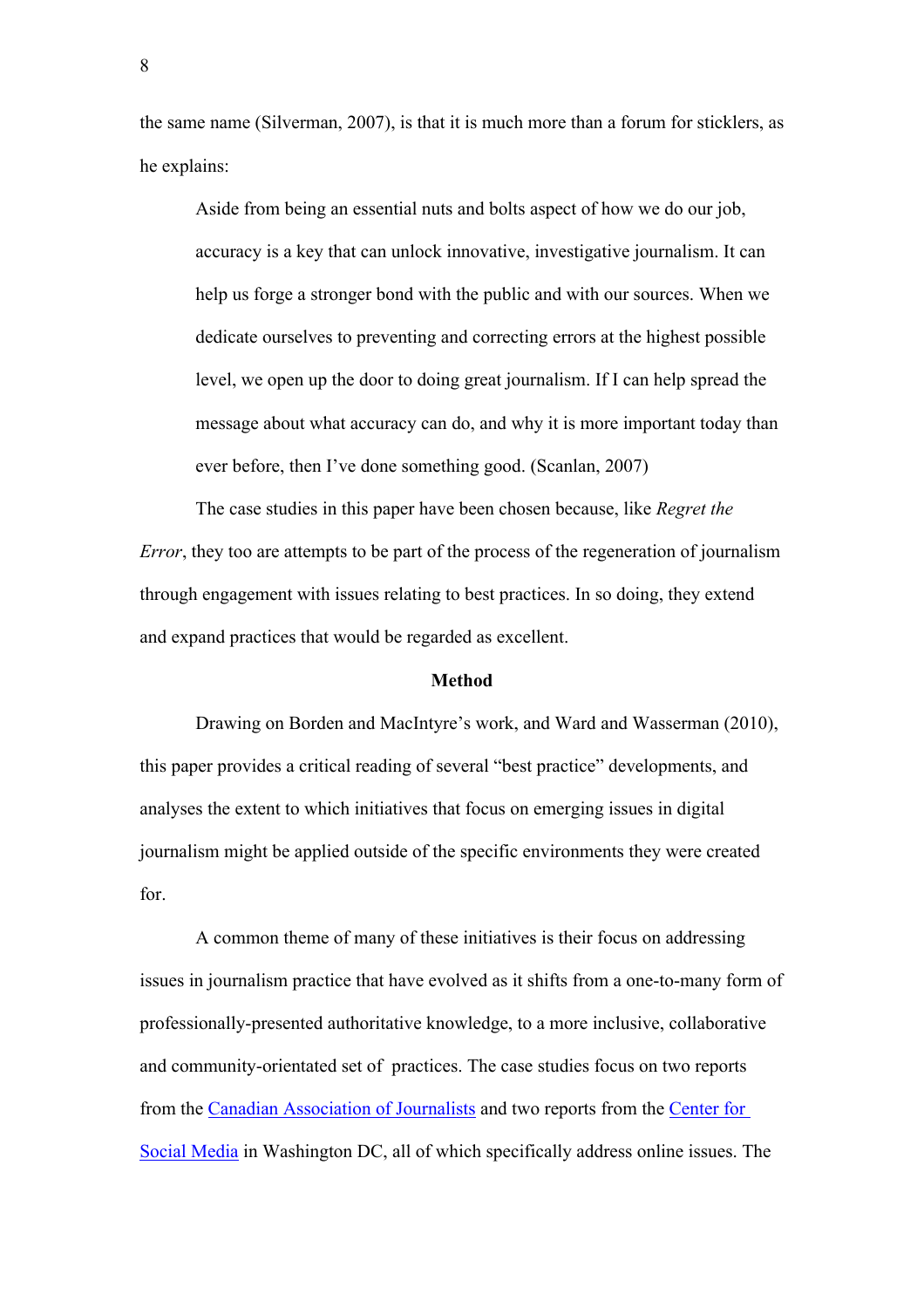final two cases studies will focus on collaborative projects undertaken in Australia between several institutions to develop new guidelines for reporting diversity and the reporting of suicide.

The discussion will consider what common principles these examples share in order to pose the question: what does best practices look like in an online context? The analysis will examine where the concept of best practices might achieve. It will do this by considering how debates about online standards and best practices have been part of a broader discussion about best practices generated by the recent Media Inquiry in Australia (Department of Broadband Communications and the Digital Economy, 2011b). One seam of these debates has been how best digital media practices can be identified and developed as part of the process of addressing how best "to achieve the degree of accountability desirable in a democracy" where "online news publications are not covered" within the self-regulatory framework (Finkelstein, 2012, p. 8).

### **Case Studies**

In North America a number of separate initiatives have been undertaken to address the challenges that online practices poses for journalism. What they have in common is a mission to interpret ethical issues in the online environment by identifying emerging best practices in discursive and exploratory rather than overtly prescriptive ways. They have, to varying degrees, been the product of collaborations between working journalists, industry associations, academics, and as Jay Rosen famously put it; the people formerly known as the audience (Rosen, 2006).

The Center for Social Media at the American University in Washington DC has published a number of best practices reports (Center for Social Media, 2012). In this paper we will discuss two of these projects, both of which were led by Patricia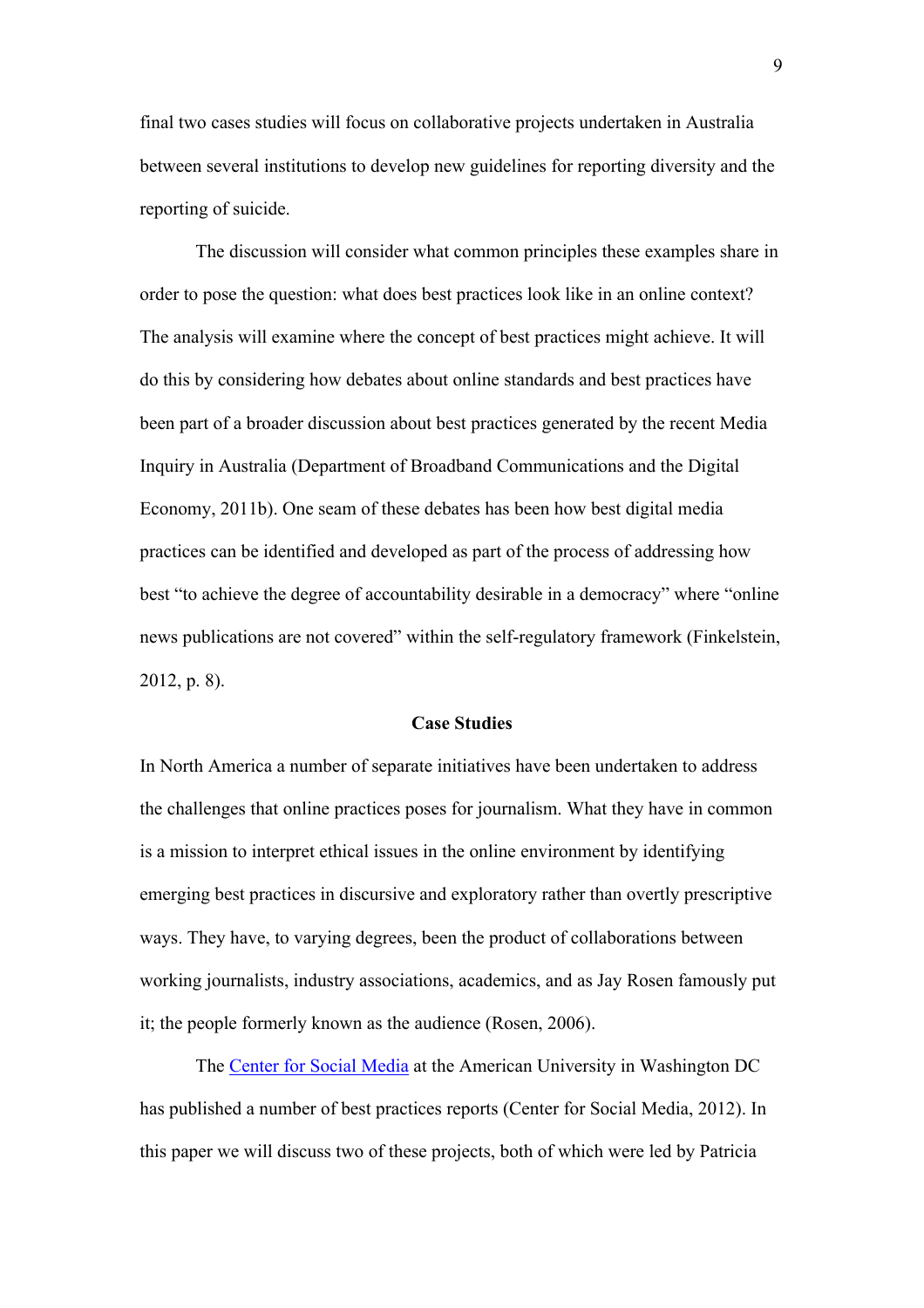Aufderheide. The first, Scan and Analysis of Best Practices in Digital Journalism In and Outside U.S. Public Broadcasting, set out to "identify a set of best practices in digital new media journalism intended to guide planning and initiatives in this area specifically for the Corporation for Public Broadcasting (CPB) and more broadly for the Public Service Media community in the US" (Aufderheide, Clark, Nisbet, Donnelly, & Dessauer, 2009). According to the report, "best practices" is "more than a buzz phrase":

In any professional sector or industry, researchers commonly identify a set of activities, principles, themes, norms, or routines that appear to aid industry members in meeting common challenges or achieving shared goals. Best practices are intended to be generalizable across organizations and settings, though the decision to adopt any recommended activity will depend on the needs, resources, and goals of a particular organization. (Aufderheide, et al., 2009)

The best practice categories identified in this report are:

- Involve
- Go deeper
- Reach new and non-traditional publics
- Repurpose, remix, recycle
- Collaborate
- Enable media literacy
- Play with form to innovate and integrate new technologies
- Promote political discussion and participation

The report focused heavily on example-based discussion. Each category is outlined in brief in the executive summary, then "the specifics of how a particular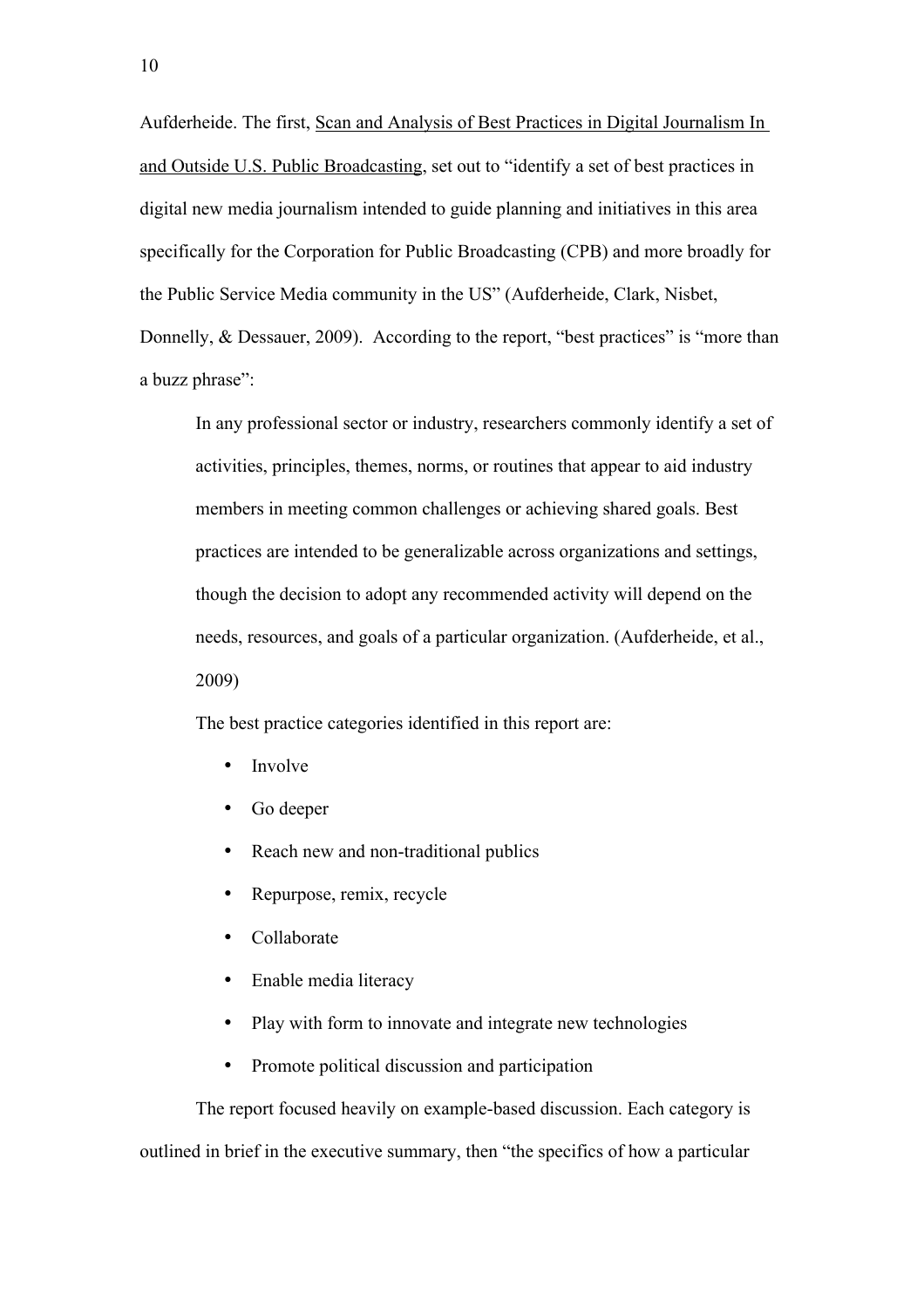digital technology or medium achieves these principles are represented in the range of contemporary examples that are provided in discussion. "Profiles in Practice" spotlight innovative individual projects, illuminating trends and possibilities" (Aufderheide et al., 2009). This point is reiterated by co-author Matthew Nisbet:

Though the report is focused on journalism generally, each of the recommendations also applies to media projects in the areas of science, environmental, and health journalism. In fact, several of the examples that represent emerging best practices are drawn from these areas including a focus on *Yale Environment 360* and Seed Media Group's Scienceblogs portal. (Nisbet, 2009).

It is a significant reflection of the definition of best practices offered by the report that its findings were intended to be applicable beyond the practices of traditional broadcasting, and that the report – while designed in part for a specific organization – is also explicitly intended as a reference point for a broader public.

In so doing, the report affirms the qualities of accessibility, tentativeness, transparency, and intellectual modesty outlined by Borden as virtues required to support journalism's regenerative capacities (Borden, 2007).

## **Fair Use**

The Center for Social Media has also developed an ongoing Fair Use project that provides copyright information for media practitioners. In February 2012 the Center launched the report Copyright, Free Speech, and the Public's Right to Know: How Journalists Think about Fair Use (Aufderheide & Jaszi, 2012) that concluded that the very fate of journalism hinges on establishing best fair use practices:

Until journalists establish their own best practices in fair use, journalists and their institutions and gatekeepers will continue to be haunted by fear, letting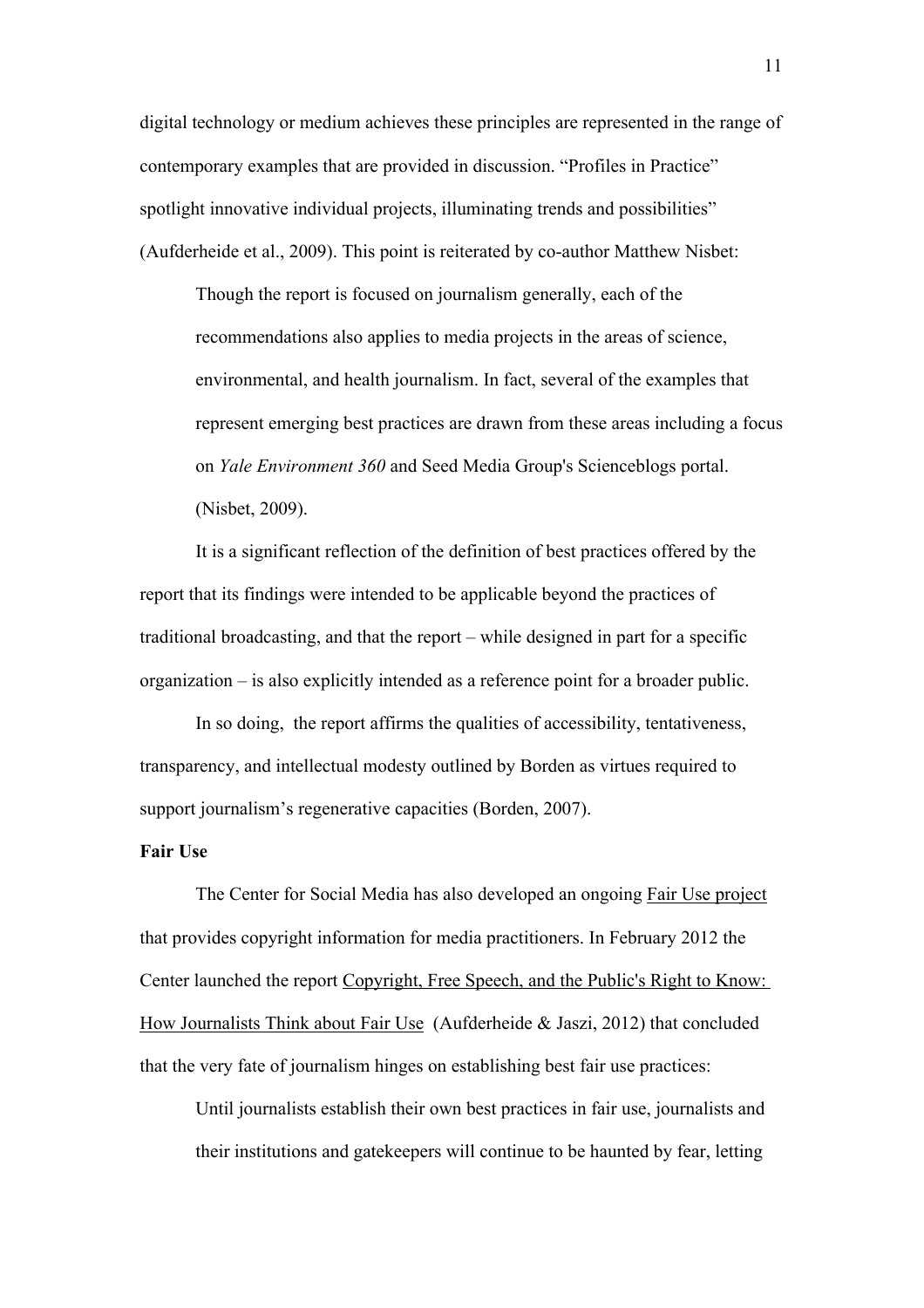unfounded risk-management calculations substitute for a clear understanding of what is normal and appropriate in employment of fair use. As new opportunities develop with the evolution of digital culture, the very mission of journalism is at stake. (Aufderheide and Jaszi, 2012)

While this report was not specifically focused on digital media practice (previous reports from the Center for Social Media examined best practice for fair use for online video (Center for Social Media, 2008b) and user-generated content (Center for Social Media, 2008a)), it was informed by the observation that "social media, video, and user-generated content pose new challenges and unfamiliar choices. Online aggregators, bloggers and citizen journalists copy original material and further destabilize business models." The report went on to examine specific copyright issues that arise in social media and web-based situations, and included interviews with bloggers who were "in the top tier of the online journalist's schema" and found that they shared values with traditional journalists. "In fact, they said that blogging culture replicates the collegial atmosphere of newsrooms in a different environment" (Aufderheide & Jaszi, 2012).

In a post about this report in *MediaShift* Aufderheide (2012) elaborated on how journalists could learn much from other communities of practice, such as teachers, scholars, librarians and documentary filmmakers. "They have created codes of best practices in fair use, which have expressed their interpretation of fair use for specific types of situations that are most common in their professions. Their professions have improved, without threatening the owners of copyrighted material (which in some cases are themselves!)" (Aufderheide, 2012)

In other words, following best practices is, in part, a matter of professional self-interest to journalists – not simply a moral requirement. This supports the

12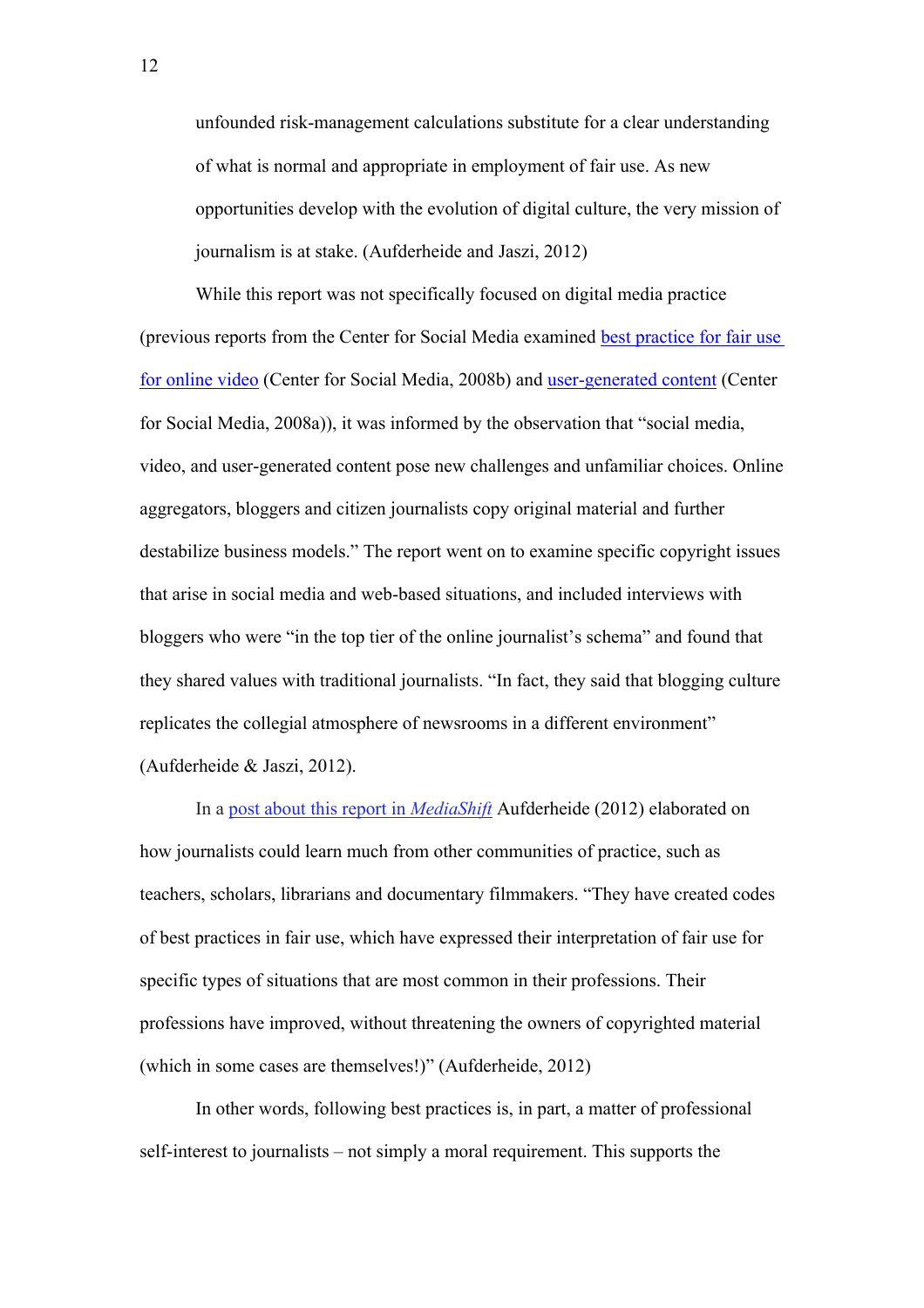argument to be developed in this paper that the term "best practices" has the potential to help facilitate "ethics plus" rather than "ethics lite" – especially if embedded in a range of practices that apply ethical principles.

## **Unpublishing**

The Canadian Association of Journalists has also been active in developing best practices initiatives in response to the evolution of digital media. In 2010 a panel headed by the *Toronto Star* 's public editor Kathy English published "The ethics of unpublishing" report which offered guidelines on the issues correcting online content and handling public requests to "unpublish" material (English, Currie, & Link, 2010). To study this issue, the panel drew on a research paper English completed for the Associated Press Managing Editors' Online Credibility Project (Associated Press Media Editors, 2012), co-sponsored by the Ethics and Excellence in Journalism Foundation. That research "The longtail of news: To unpublish or not to unpublish" (English, 2009) was based primarily on a survey of 110 North American news organizations to determine how the news industry is handling requests to unpublish digital content. The main issue in the CAJ unpublishing report was described as follows:

For the media, requests to unpublish raise questions about accuracy and fairness, as well as trust and credibility with our readers and the communities we serve. Google says this is our problem. Those who approach the search engine to have content removed from search results are told that the information must be changed on the news site where it was published. "In order for information in Google's results to change, the information must first change on the site where it appears, and this is a change that Google is unable to make for you," says Google's online Webmaster Central: "If you contact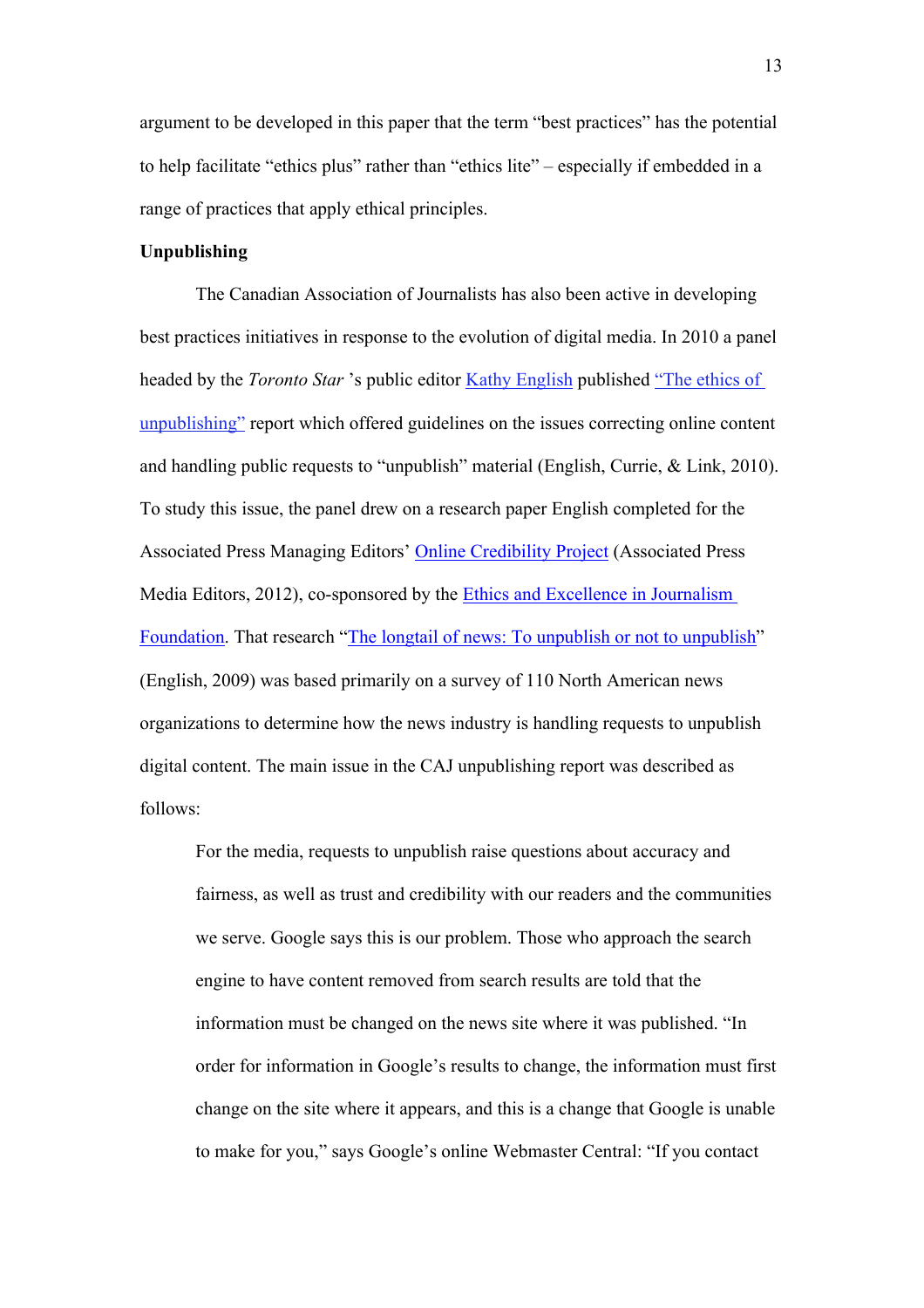the webmaster, he or she has a few options. He or she can remove the concerning information, take the page down from the web entirely, or block Google from including the page in Google's index. This puts this issue squarely in the hands of news organizations. (English et al., 2010)

The report illustrates the issues by discussing unpublishing requests made to the *Toronto Star* from readers, before offering 10 recommended best practices for handling requests to unpublish digital content under these headings: We are in the publishing business and generally should not unpublish; ongoing accuracy is our responsibility; put a clear policy in place; unpublish for the right reasons; it's fair to be human; source remorse is not a right reason to unpublish; unpublish by consensus: explain your unpublishing policy; help sources understand the implications of digital publishing; and consider the implications of publishing before publication (English et al., 2010).

The report also asserted three key principles about unpublishing which became the basis of a subsequent report on best practices in digital accuracy and correction:

- Published digital content is part of the historical record and should not be unpublished. News organizations do not rewrite history or make news disappear.
- Accuracy is the foundation of media credibility. Though we should resist unpublishing, we have a responsibility to ensure the accuracy of all published content. If we err, or if new relevant facts emerge, we should publish correctives and/or update online articles as soon as we verify errors and/or new information.

14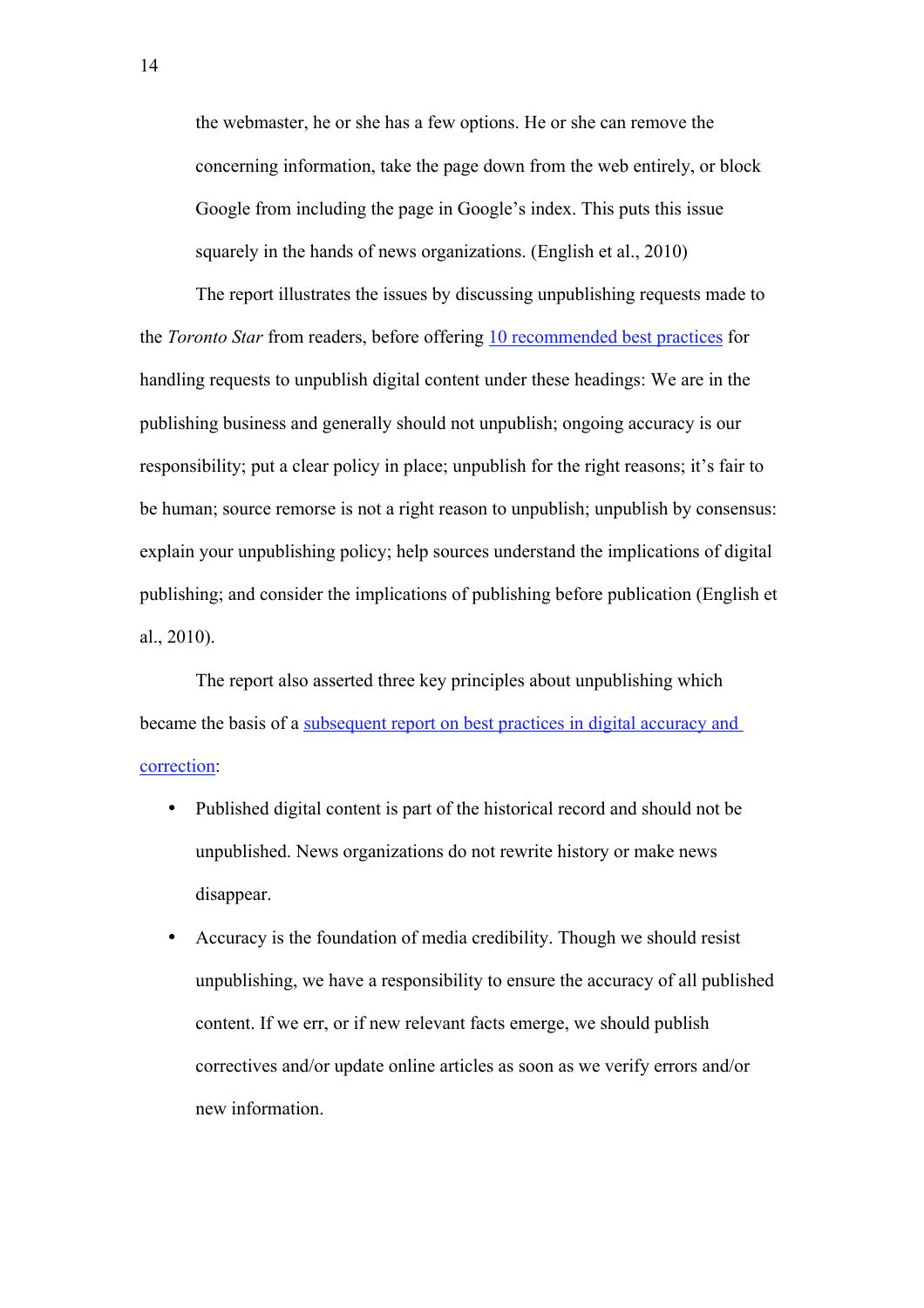- Transparency demands that we are clear with audiences about changes that have been made to correct/amend or update digital content. We should not "scrub" digital content, that is, simply fix it and hope that no one has noticed. While these principles all reinforce normative ethical practices, they also raise some "relatively new issues":
	- Is there a difference between corrections and updates to digital content in a 24/7 publishing cycle?
	- When digital content requires an update, amendment or correction, should changes be made to in the article text and the content republished, or …
	- Does transparency demand that corrections note are appended to tell audiences when content has been updated/amended/corrected?
	- Should corrective notes explicitly acknowledge the changes made to content?
	- Are varied measures of corrective action required, depending on the nature of the error?
	- How do news organizations ensure consistency across publishing platforms as information is updated, amended and corrected? (English, 2011)

The preamble affirms that the changing mediascape requires engagement with the identification of best practices – in other words, that the application of an ethical issue, correcting errors, needed to be viewed afresh in the digital context.

"In recognition of the obligations of journalists to pursue accuracy and to be accountable for their work, the Canadian Association of Journalists' Principles for Ethical Journalism states: 'When we make a mistake, we correct it promptly and ungrudgingly, and in a manner that matches the seriousness of the error.' This is not a new idea, *but digital publishing raises new challenges for defining best practices in corrections*." (my emphasis) (English, 2011)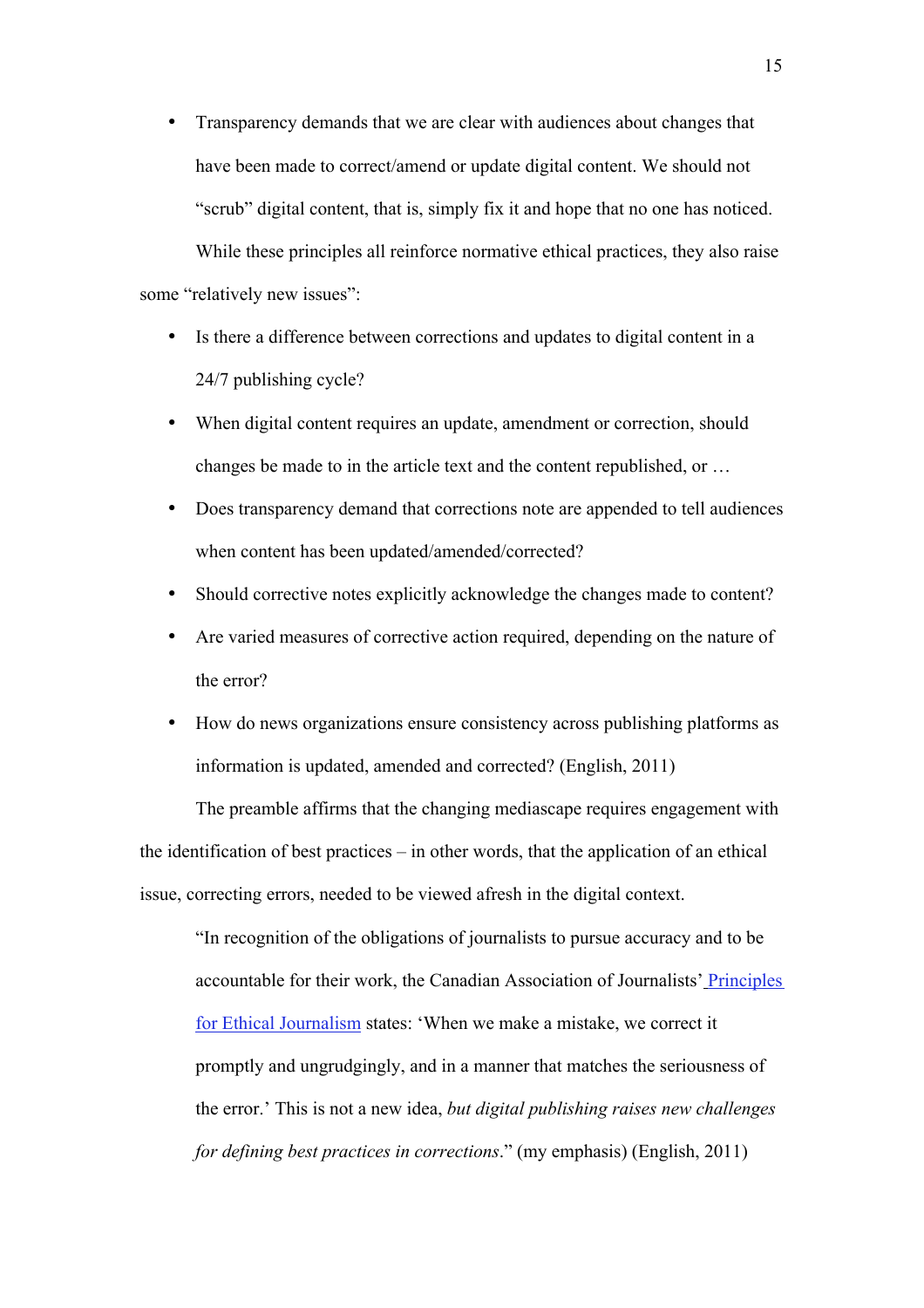One of the online correction issues to be considered in a best practices framework is placement. As Silverman, who is one of authors of the report, explained to this author in a radio interview:

There's an element of presentation here, and one of the standard that a lot of publications in the United States seem to be flowing to is that they will either add the correction at the top of the article, or they will put 'Correction appended' at the top of the article, and put the correction at the bottom. So that way it's not actually within the flow of text. And another thing that some of the United States news organisations are doing now is they will have set correction page on their website where everyday it's uploaded with the latest correction as well. And in fact some of them now even have RSS feeds. So that's again pushing those corrections out there. (Zion, 2011)

The tone here, as in both CAJ reports, is one of engagement and exploration: the priority is to identify and analyse emerging issues, but the approach is more "to be continued" than "shalt not". Silverman's post "Best practices for social media verification" embodies precisely these qualities:

Whether you view it as long overdue or just in time, I believe we are starting to see the emergence of best practices for verifying social media content and citizen reports. Recent weeks and months have seen leading practitioners of social media verification and crowdsourced verification share tips and thoughts to help move the discipline forward. (Silverman, 2011)

# **Reporting Diversity**

Two Australian projects share many of the characteristics of the North American best practices case studies. The Reporting Diversity project evolved from an earlier project called The Journalism in Multicultural Australia Project or JMA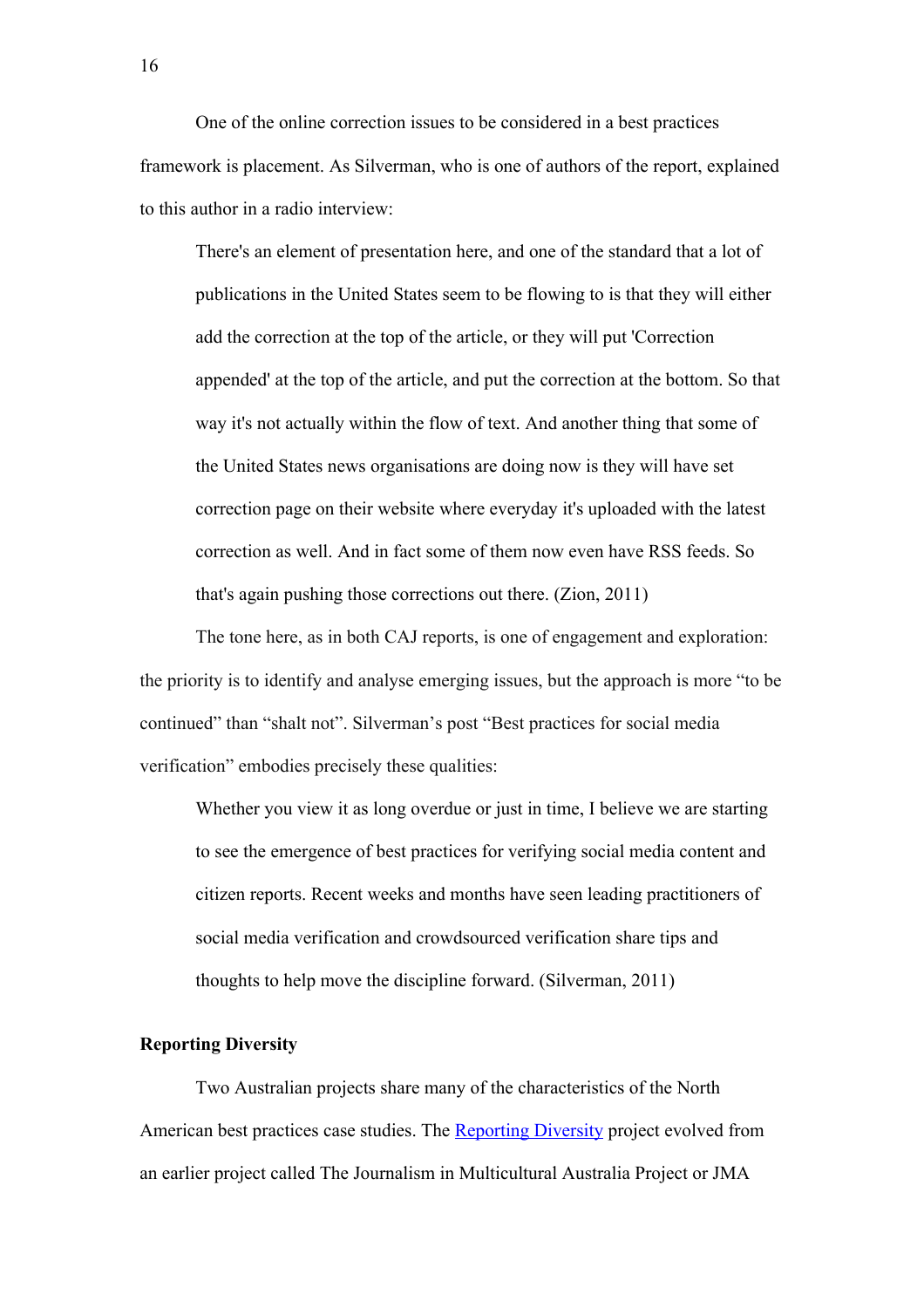(Department of Immigration and Citizenship, 2007b). This was a partnership project between Australia's Journalism Education Association (JEAA) and the Commonwealth Department of Immigration and Citizenship (DIAC) and incorporated a number of universities and other community organisations, the market research company Media Monitors, and the Special Broadcasting Service (SBS). The researchers received advice and feedback from both a Media Reference Group and a Community Reference Group.

The project's aims were to encourage the inclusion of multicultural content in pre-employment journalist education and training; improve in-service training and development opportunities for journalism/media professionals; encourage best practice in reporting that impacts on community harmony issues; highlight the impact that reporting can have on community harmony; and monitor and analyse the characteristics of reporting of multicultural elements of news and current affairs in Australia.(Department of Immigration and Citizenship, 2007b).

The mission of the subsequent Reporting Diversity project was to take these aims further. And while not specifically focused on developing best practices in digital media, the collaboration between academics, government, and media organizations involved extensive community consultation and produced a series of resources for use by journalism educators for the education and training of journalists in universities and newsrooms (Department of Immigration and Citizenship, 2007a).

## **Reporting Suicide**

The final case study comes from the Australian Press Council. Established in 1976, the Australian Press Council describes itself "as the principal body that sets and monitors standards of good practice for the publication of news and comment in Australian newspapers, magazines and their associated websites. It is also the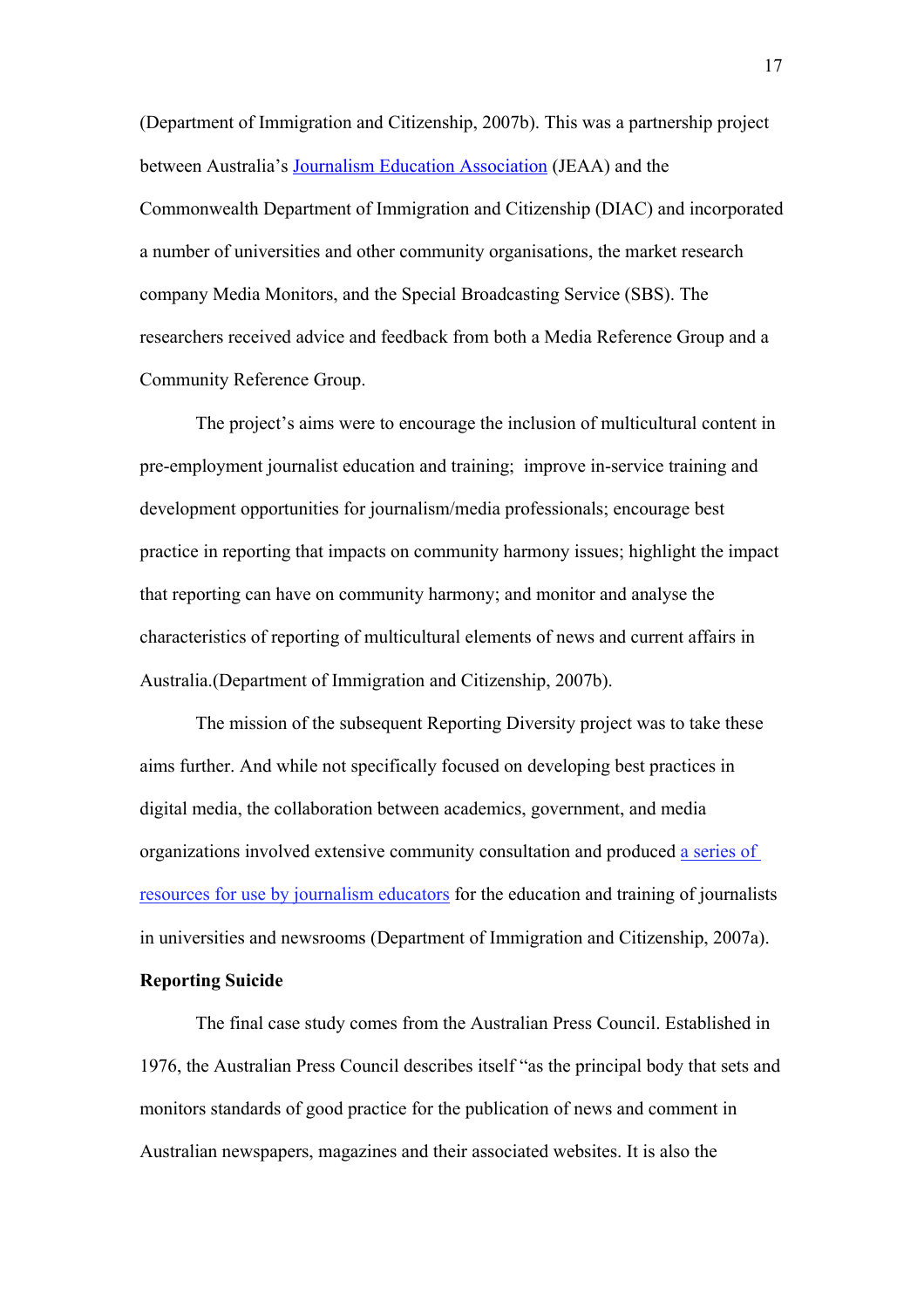principal body that considers complaints about reporting of news and comment across this range of publications" (Australian Press Council, 2012). It issues adjudications which papers are encouraged to publish.

"The council is largely funded by newspaper publishers. Its current annual budget is about \$1 million, of which News Ltd provides about 45 per cent, followed by Fairfax Media (about 24 per cent) and Seven West Media (12 per cent). Its reliance on industry funding has partly sustained its reputation as a ''toothless tiger'' ' (Hyland, 2012), see also (Taylor, 2011). But since 2009, through its chairman, Julian Disney, the APC has endeavoured to extend its role from being primarily a complaints handler to playing a role in "revising existing standards and development of new standards, as well as improved communication of the standards to the media industry and the broader community, especially in the context of growing emphasis on electronic communication through the Internet and other means" (Australian Press Council, 2011b). As Disney told the Media Inquiry: "We have already had consultations in four States with about 100 community leaders to identify what they see as problem areas for developing standards, and then when we focus on a particular topic, such as suicide, we have round tables with media and community people to really talk detail" (*Independent Inquiry into Media and Media Regulation - Public Hearings*, 2011).

Announcing the initiative in 2010, Disney wrote:

The Council's jurisdiction includes both the print and on-line publications of its members. It is increasingly receiving complaints about on-line content which raise difficult issues about the extent to which existing standards and processes for print need to be adjusted or supplemented for on-line content. The assertion by many editors that the same standards should apply to print and Internet does not appear to be appropriate or realistic in all circumstances.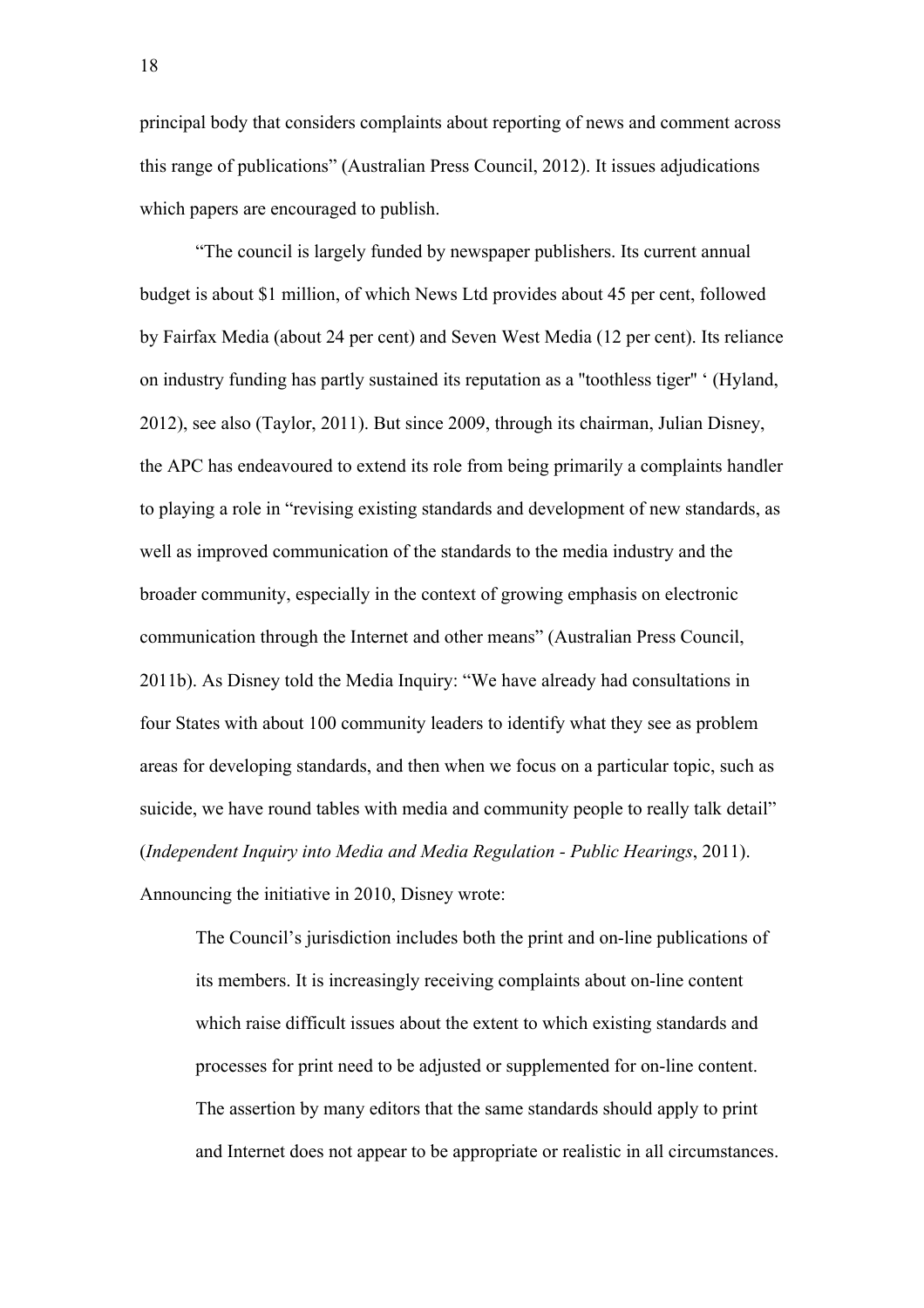Certainly it is not always being applied in practice, even by some who espouse it." (Disney, 2010)

These themes would go on to be widely discussed in the Australian media before and during the subsequent Media Inquiry hearings (Holmes, 2011) (Burrowes, 2011) (Dwyer & Martin, 2011) and (Martin, 2011c).

The first report from the APC's Standards project is the Press Council guidelines on the reporting of suicide (Australian Press Council, 2011a). The Standards relating to Suicide were developed:

through extensive consultation with the print and electronic media, mental health professionals and service providers who offer support to those at risk of suicide. The Standards cover general reporting and discussion, whether to report an individual instance, reporting the method and location, reporting with responsibility and balance, reporting with sensitivity and moderation, and sources of assistance. (Australian Press Council, 2011a)

The report specifically addressed the reality that mainstream media no longer controls the reporting of suicide. "'The likelihood that people will find out about a suicide through social media is very, very high,' Professor Disney said. 'This highlights the need for the mainstream media to be engaged in responsible reporting" (Griffin & O'Malley, 2011).

The release of the guidelines meant that "the journalistic euphemism for suicide - 'police said there were no suspicious circumstances' - may fade away now that the new guidelines acknowledge that reporting suicide can be of public benefit. The guidelines, which are binding on about 98 per cent of Australian newspapers and magazines … urge journalists and editors to publish only after seeking permission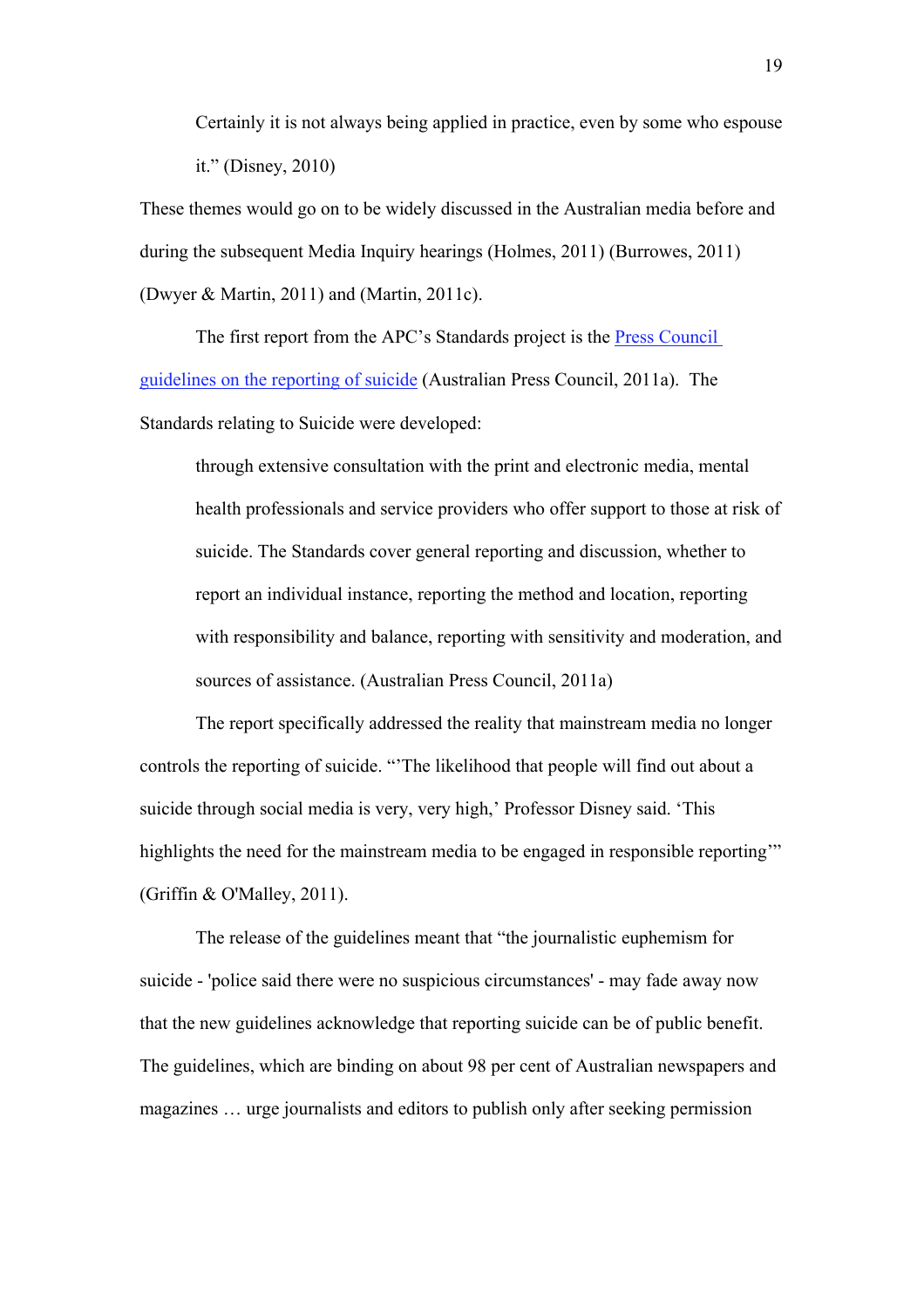from family or friends, and only in ways that do not encourage copycats" (Griffin  $\&$ O'Malley, 2011).

The next installment in the APC's Standards project will provide guidelines relating to contacting patients in hospitals and nursing homes (*Independent Inquiry into Media and Media Regulation - Public Hearings*, 2011).

### **Analysis**

In light of the examples outlined in the case studies, what does "best practices" look like? What common principles do these cases share? Although the Australian case studies are limited in the extent to which they address digital media, these "best practices" cases can be usefully seen, to varying degrees, as being part of the development of an "open ethics". In "Towards an Open Ethics: Implications of New Media Platforms for Global Ethics Discourse" Ward and Wasserman (2010) discuss what they describe as a continuum between open and closed ethics (p. 278). To decide whether the practice of ethics by a group is closed or open, they suggest looking at three features: who are the intended users of the ethics, who participates in ethical discourse and decisions, and who determines and modifies the content of the ethic. "The evaluation of an open ethics is based not only on who participates but also on the quality and meaningfulness of that participation (p. 277). The terms "closed" and "open", they argue, "do not refer to the content of the ethics in question, for example, the principles of a code of ethics. They refer to how principles are discussed and who controls that discussion. "The distinction between 'closed' and 'open' marks a difference in the ways of doing ethics" (pp. 276-277). A closed ethics, they contend:

places substantial limits on intended users, non-member participation, and non-member influence on revision of content. A closed ethics may regard ethical discourse with non-members as not essential. An open ethic places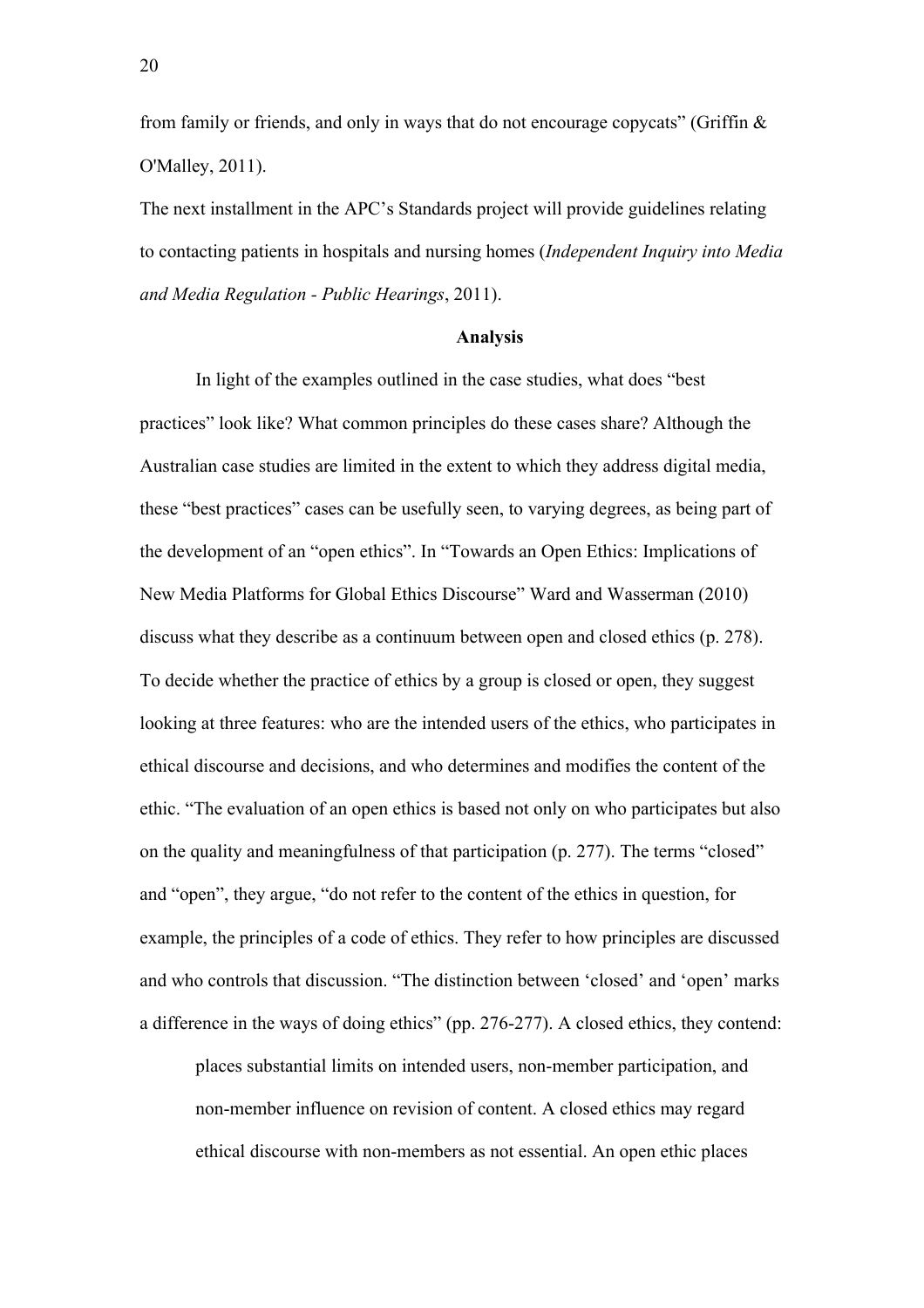fewer and less severe restrictions on users. An open ethics seeks ever new ways to enlarge and enhance meaningful participation between members and non-members. (p. 278)

The best practice case studies discussed in this paper are all at the "open" end of the Ward/Wasserman continuum in important respects. In the North American cases there is an emphasis on identifying and discussing emerging practices rather than with providing fixed and immutable rules. This acknowledges that the principles and practices put forward are framed as part of an ongoing conversation, not simply as edicts. Secondly, many of the best practices identified are designed to facilitate enhanced interaction with readers and audiences. This is consistent with the virtues of modesty and tentativeness that Borden suggests are crucial to support the regenerative capacities of journalism (Borden, 2007, p. 78) And, thirdly, by citing specific examples of how these practices are already being realised (as well as where they're not), they are demonstrating, to restate Ward, "a method or model for applying these aims and principles to concrete situations and issues" (Ward, 2011c, p. 68).

Take, for instance, the first of the emerging best practices identified by the CAJ's digital accuracy and corrections report: "Helping Readers Report Errors":

Digital technology makes it easy to quickly update, edit and correct online content. Digital technology can also be used to make it relatively simple for audiences to report inaccuracies. To that end, Silverman is a co-founder of a new organization called the Report an Error Alliance, which encourages news organizations to create "Report an Error" links on all digital content. Giving readers an easy way to report errors in effect makes every reader a fact checker and far more readers report errors now than ever before. At the *Toronto Star*, which has included a "Report an Error" link on all digital

21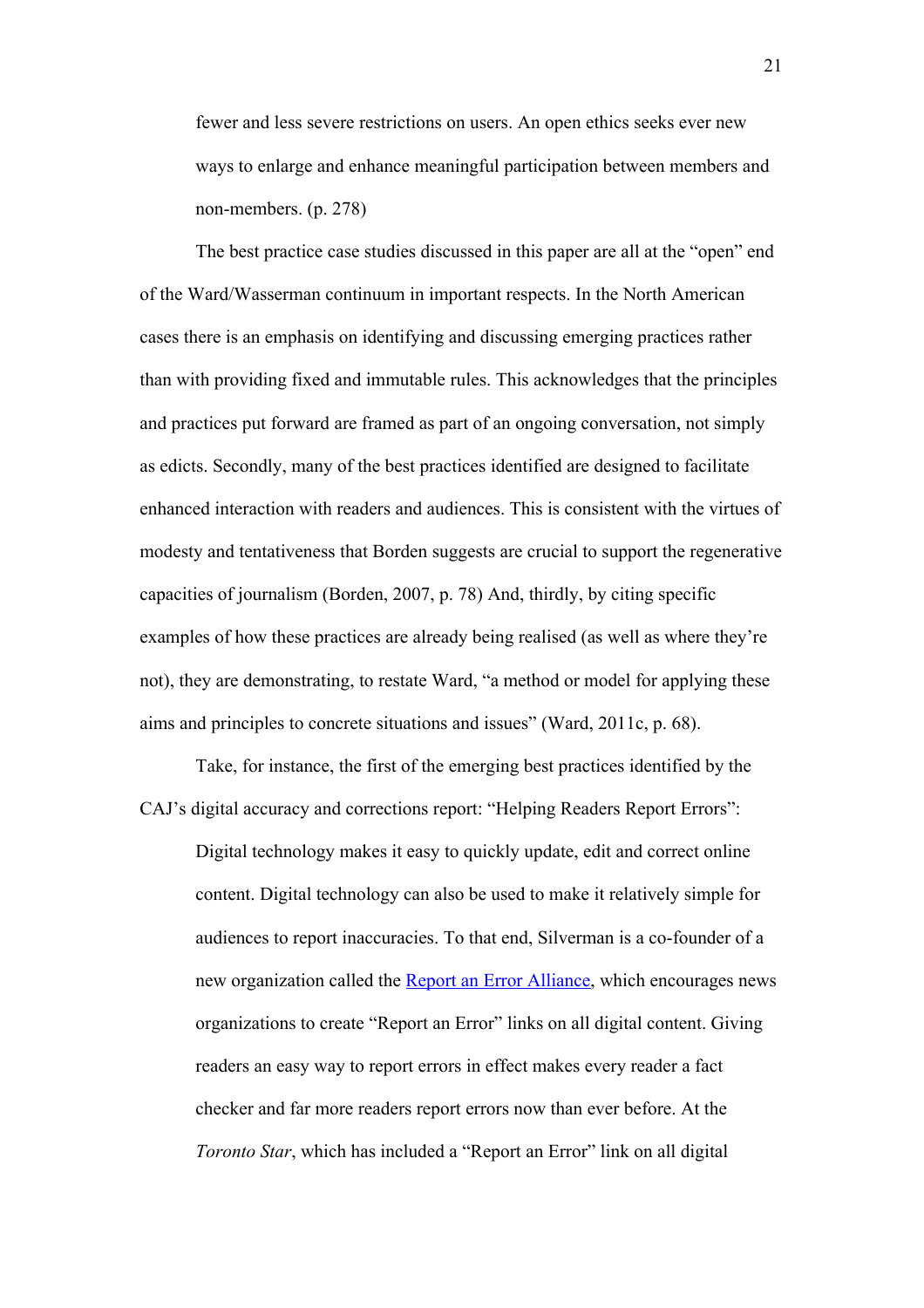content since 2006, dozens of reader reports of possible error are investigated daily by the public editor's office. (English, 2011)

Most of the case studies discussed here involve journalists in the process, if not in developing the guidelines themselves, then by providing a forum to react to them. For instance, the Reporting Suicide initiative received substantial media coverage, and raised discussion amongst journalists. It was also the subject of an ABC radio current affairs documentary feature. One concern expressed in this program by journalist Chris Uhlmann was that the report hadn't clarified some of the issues of reporting suicide: "I also think that there is confusion now among organisations about how we should report on it now and if there's confusion among you, well then there's going to be confusion among us about how we should respond to those things" (Metherell, 2012).

The discussion that the reporting suicide guidelines has generated is consistent with Ward and Wasserman's concept of "open ethics" and many of the attributes of "best practice" discussion as outlined in the Center for Social Media's Scan and Analysis project (Aufderheide et al., 2009). And while it's beyond the scope of this paper to fully assess the impact of the different case studies, it's worth noting how the Reporting Suicide report itself became a reference point in media discussions after news broke in late 2011 that former cricketer and broadcaster Peter Roebuck had taken his own life. The former leader of the New South Wales Liberal Party took exception to the reporting of Roebuck's suicide because the method of his suicide was discussed: "I don't know if it's because he's a high-profile person so there's a blood lust, but to publicly write and talk about the means by which he committed suicide, not the fact that he committed suicide, was an extraordinary breach of the guidelines the media have" (Metherell, 2011).

22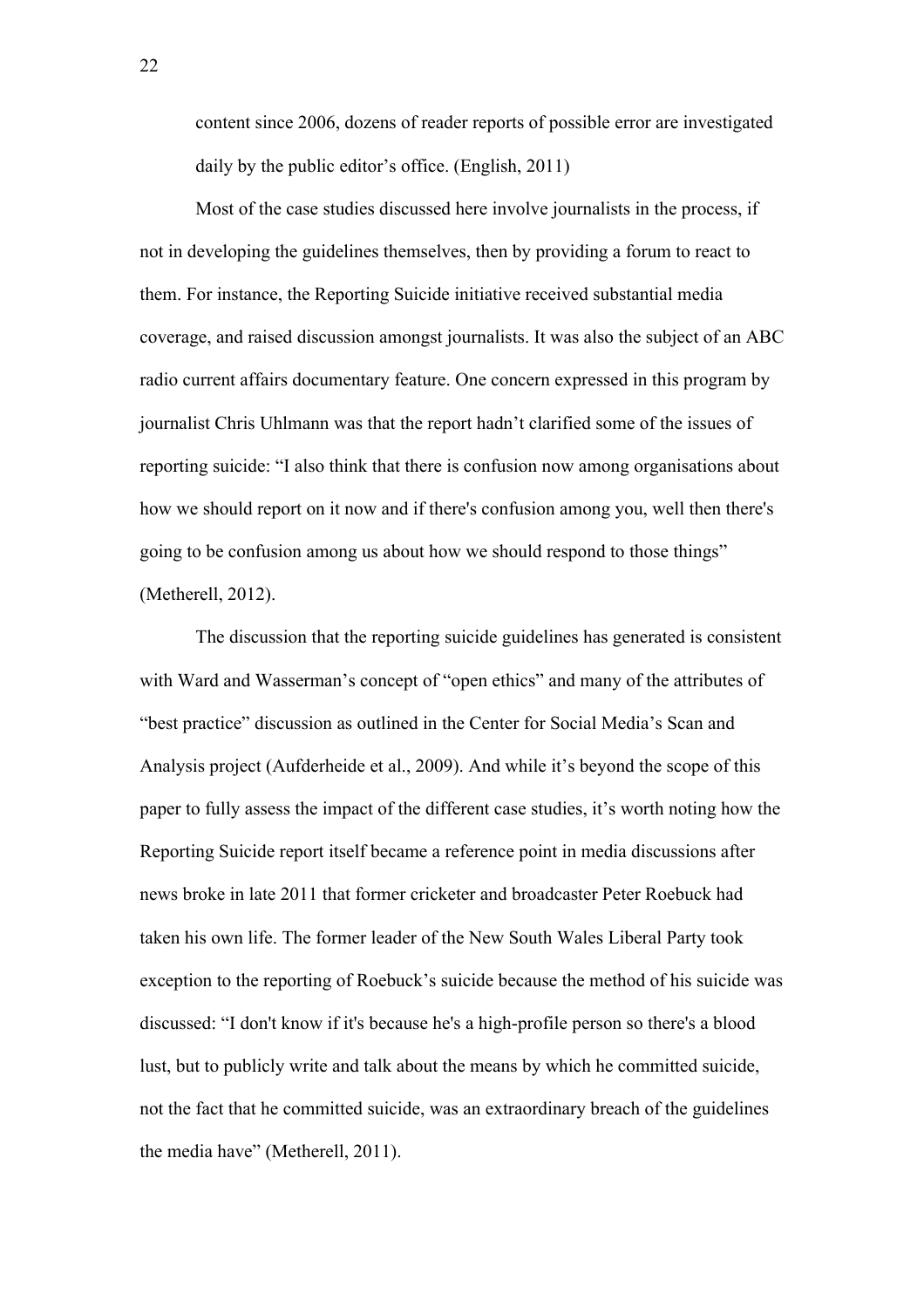The (mostly) common characteristics, then, of the best practices initiatives discussed here can be summarized as follows. They:

- Identify emerging situations  $-\text{ in each instance the case studies are attempting.}$ to address moving targets.
- Share findings The guidelines, and in all cases here, the rationale behind them, are accessible by the public.
- Foster collaboration none of these projects could have been realized solely through the expertise of a single group.
- Suggest rather than prescribe problems are being addressed and discussed rather than solved.
- Consultative all of these projects use expertise and engagement with communities to develop guidelines.
- Enhance media literacy the reports are designed to provide guidelines to journalists and other content producers that will improve interactions with their users/audiences.
- Regenerate the case studies connect back to the practices linked to tradition by exploring emerging practices.

## **Discussion**

So where might the concept of best practices get us? What is the potential application of the case studies as models for how journalism itself can regenerate? These are timely questions in Australia. At the time of writing, discussions about ethics, regulation and accountability have been brought to a head in the wake of the recently published Report of the Independent Inquiry into the Media and Media Regulation (Inquiry hereafter) (Finkelstein, 2012) that concluded that self-regulation wasn't working. To address this, it made the highly controversial recommendation to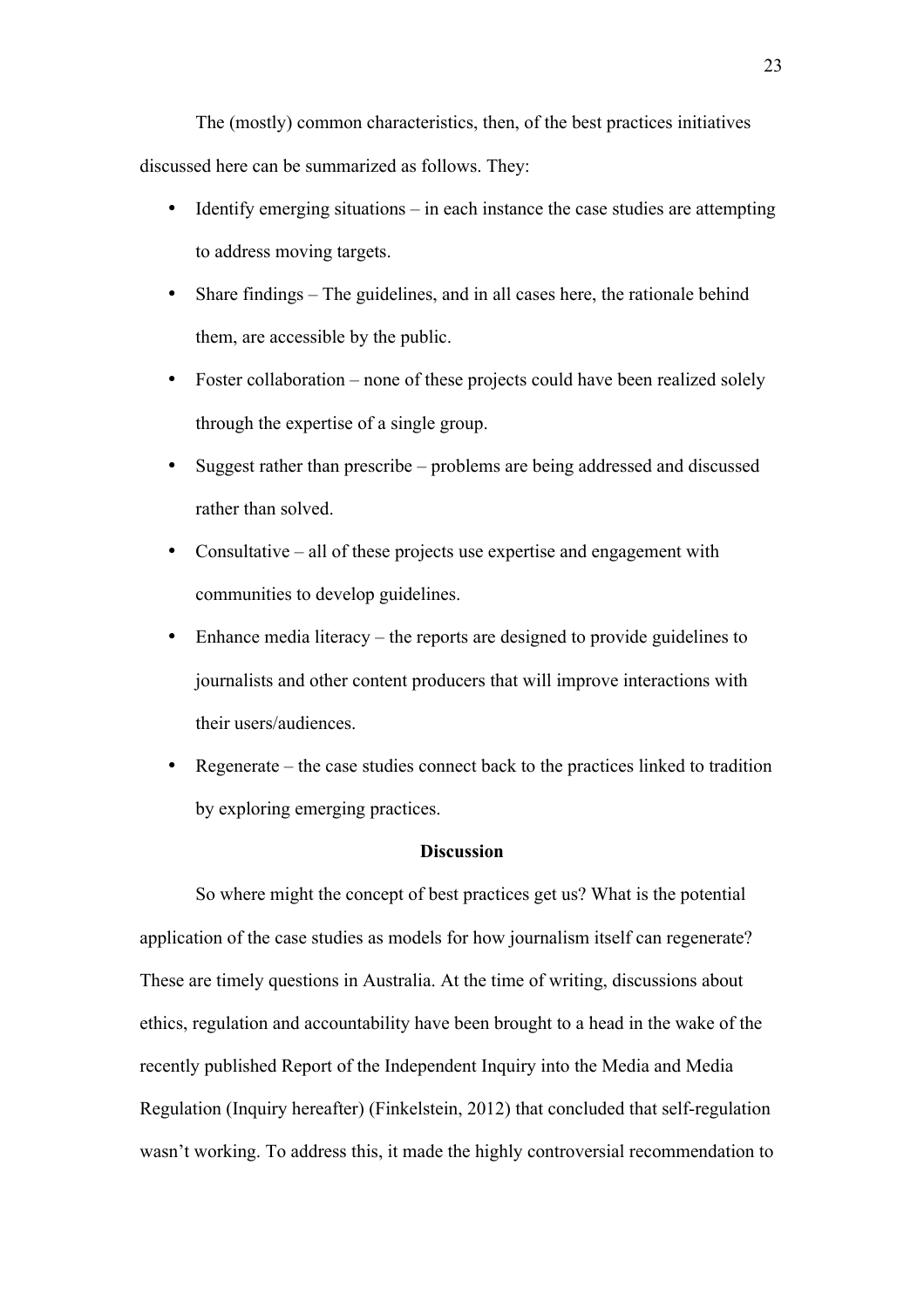establish a government-funded statutory authority to be called the News Media Council with the power to enforce news standards across all news media outlets and platforms, including online. "In appropriate cases, the News Media Council should have power to require a news media outlet to publish an apology, correction or retraction, or afford a person a right to reply. This is in line with the ideals contained in existing ethical codes but in practice often difficult to obtain," the report stated. (Finkelstein, 2012), adding that these proposals "are made at a time when polls consistently reveal low levels of trust in the media, when there is declining newspaper circulation, and when there are frequent controversies about media performance" (p. 281).

In Australia the discussion about best practices for journalism has often been an internal, fragmented, ad hoc process involving only limited engagement with the public or non-media stakeholders. But the Inquiry – perhaps inadvertently – has provided precisely the right circumstances to stage a more open national debate.

In many respects the Inquiry is a product of, and an expression of the kinds of challenges to journalism ethics that were outlined in the introduction. In particular, it is about extending ethics to different platforms, while the proposal for a regulatory body for all platforms is recognition of a crisis of journalism ethics.

The Inquiry was called by Australia's Labor government in September 2011 following revelations that journalists at the *News of the World*, a newspaper owned by News International, the English subsidiary of News Corporation, had engaged in phone hacking of politicians, murder victims, footballers and entertainers.

This provoked calls in Australia for the establishment of a wide-ranging investigation into the media. It was not suggested that News Limited, the Australian subsidiary of News Corporation, had engaged in similar practices.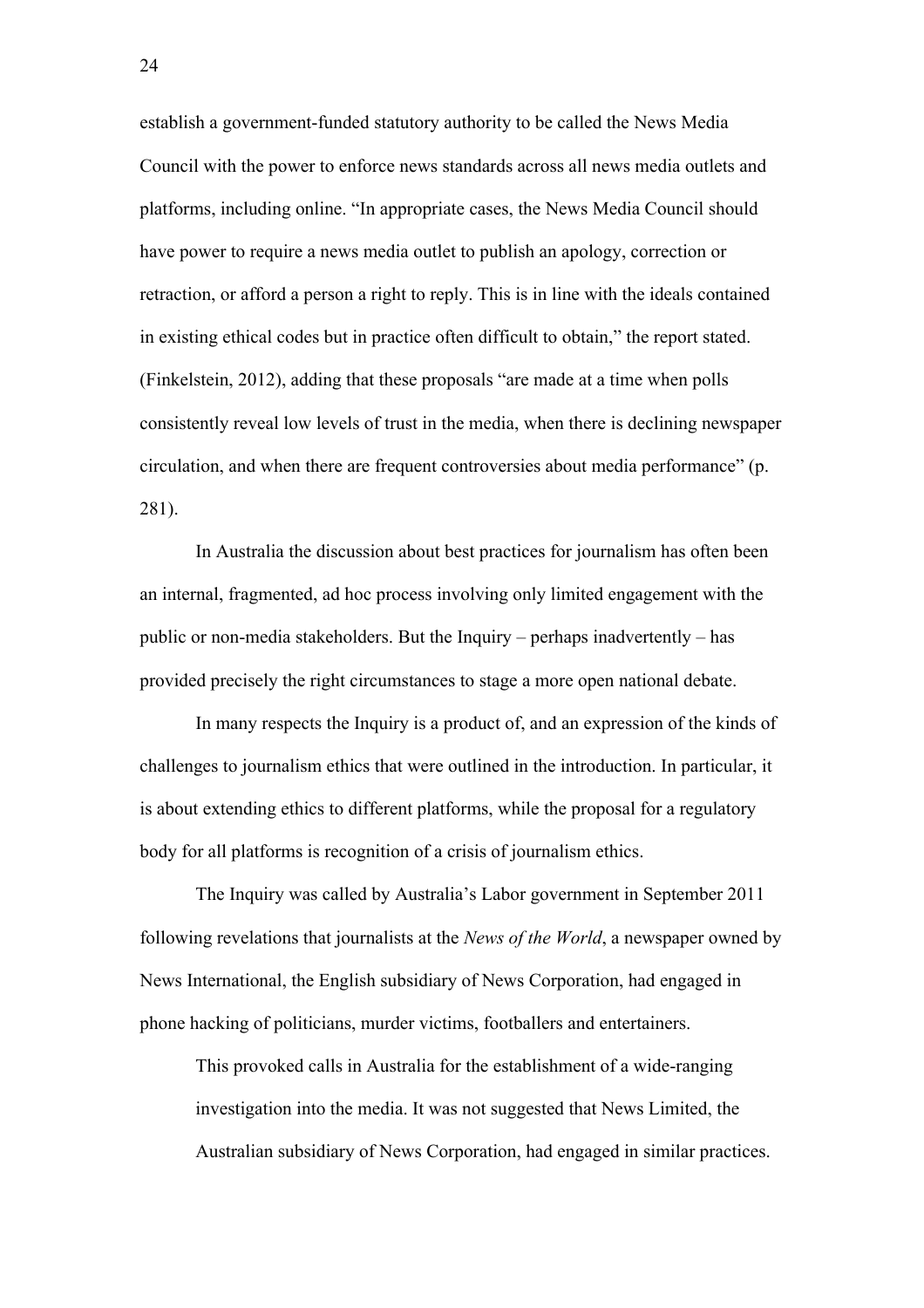But the leader of the Greens, Senator Brown, called for a general inquiry into the newspaper industry."(Finkelstein, 2012, p. 15)

Another rationale for the Inquiry was that it would support an independent Convergence Review, also established by the Australian Government, "to examine the policy and regulatory frameworks that apply to the converged media and communications landscape in Australia" (2011a). At the time of writing the final Convergence Review report had yet to be released.

This is potentially of interest beyond Australia not because of what was discovered (nothing as lurid as what has been uncovered by the Leveson inquiry), but because of the disconnects it revealed within a system that hasn't adapted to the transformative processes reshaping the media. The cracks were especially exposed when it came to discussions how accountability and standards might apply to online news media.

Some background: Australia's mediascape is "similar but different" to that of other English-speaking Western countries. News Limited is said to control around 70 per cent of the national newspaper market — though the precise figure is disputed in some quarters (Manne, 2011). Most of the other major dailies, including the Melbourne and Sydney broadsheets *The Age* and the *Sydney Morning Herald*, as well as the *Australian Financial Review* are the leading mastheads of the only other large print-based group, Fairfax. In an article in *The Australian*, the Federal Government's Chief Whip, Joel Fitzgibbon wrote: "Together News Limited and Fairfax hold 86 per cent of the daily newspaper circulation. This represents the highest level of market concentration in the developed world, dwarfing the situation in Britain, where the top two hold 54 per cent of the market" (Fitzgibbon, 2012).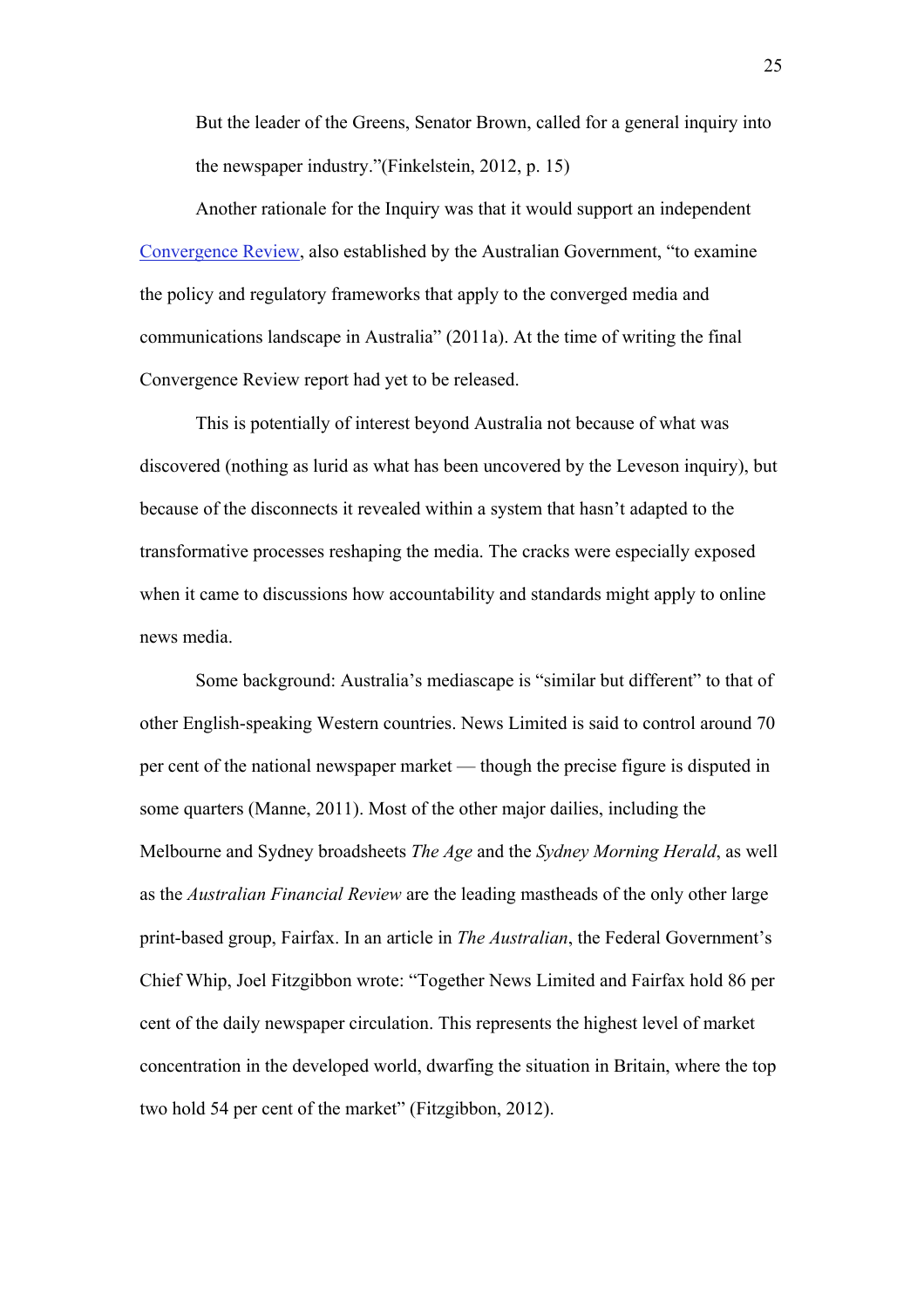The publicly-funded national broadcaster, the Australian Broadcasting Corporation (hereafter ABC) plays a role commensurate in many respects with that of the BBC in the UK and the CBC in Canada. It is consistently identified — including in the report of the Inquiry — as the most trusted media organization in the country (Finkelstein, 2012). The extent of this trust can be directly connected to the broadcaster's attempts to address issues of transparency and accountability. Under the stewardship of Managing Director Mark Scott, for instance, a Director of Editorial Standards has been appointed (Australian Broadcasting Corporation, 2006) and the organization's weekly "Media Watch" TV program that includes criticisms of the ABC's own programs in its coverage of contentious media issues (Brady, 2010).

Commercial broadcast media includes three commercial free-to-air TV networks, each of which have recently launched digital channels, the multicultural broadcaster SBS (Special Broadcasting Service), cable, and array of commercial and public radio stations. Online news media includes niche players such as the media, marketing and entertainment website *mUmbrella*, *The Conversation,* a not-for-profit which is "an independent source of information, analysis and commentary from the university and research sector — written by acknowledged experts and delivered directly to the public" (The Conversation, 2011), and Private Media, which publishes several daily news and business websites, including *Crikey, Business Spectator, The Power Index, and Smart Company*. In February 2012 the philanthropically-funded news and features website *The Global Mail* was launched with the mission of delivering deliver "original, fearless, independent journalism". But one concern voiced at the Inquiry is that the web in Australia is dominated by the brands of major print and broadcasts outlets (Dwyer, Martin, & Dunn, 2011).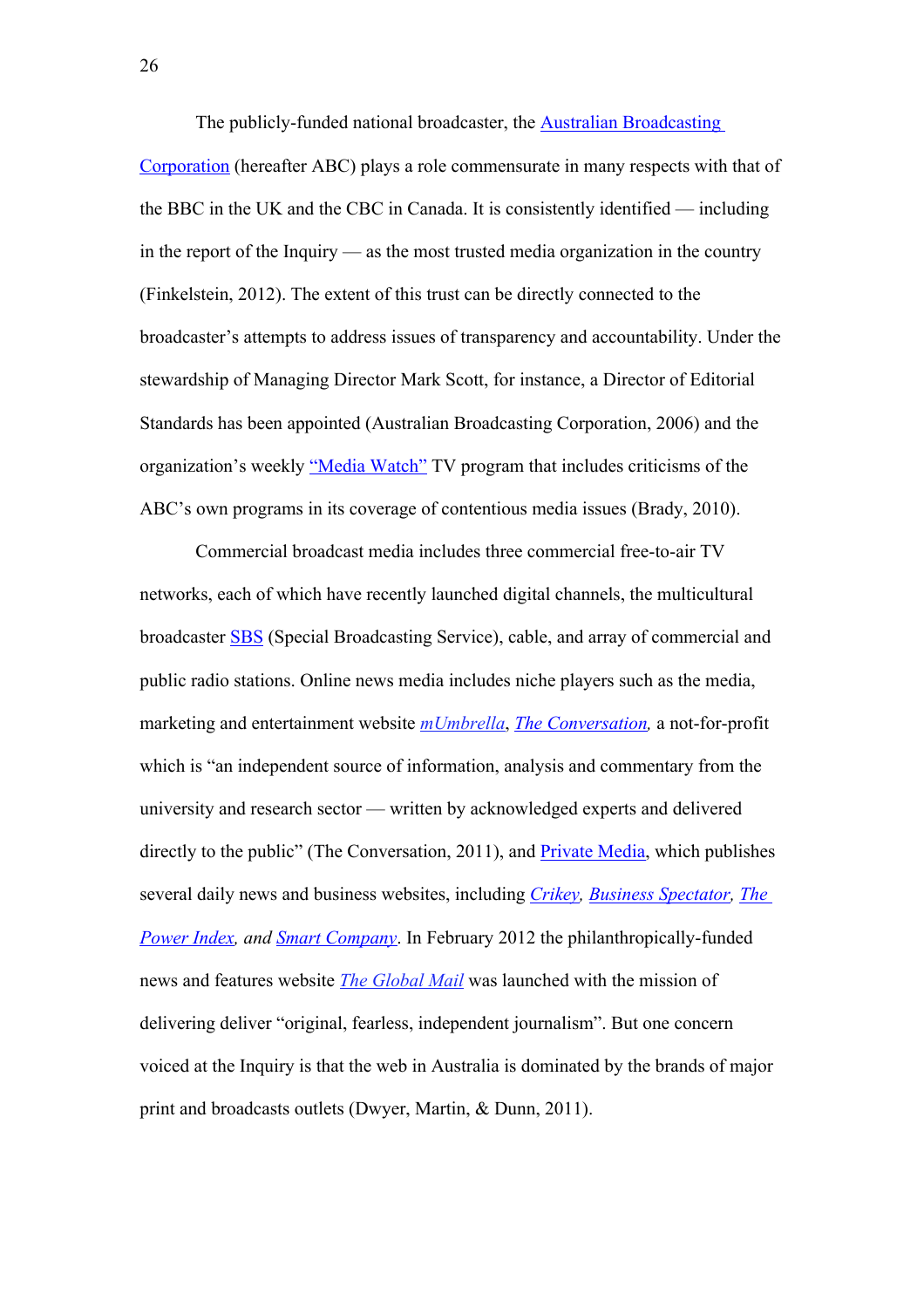While the code of ethics developed by the journalist's union (Media Entertainment & Arts Alliance) is intended to apply to all journalists regardless of platform, it hasn't been updated since 1998, and does not specifically address online issues. TV and radio are covered by the Code of Practice of the Commercial Television Industry the Codes of Practice and Guidelines of Commercial Radio Australia. Broadcasters are also regulated through the statutory body the Australian Communications and Media Authority, the Standards of Practice of the Australian Press Council currently apply to the online sites of newspaper mastheads, but until now, internet-only publications have not been members and therefore have not been bound by its standards. However, at the time of writing, it has been reported that Private Media has joined the Press Council (Davidson, 2012) and that one of the country's most popular internet sites, Ninemsn, is reported to be considering joining (Brook, 2012).

The array of codes for Australia's media espouse many common principles, as academic and former journalist Dennis Muller (2011) noted in his submission to the Inquiry. These include:

- Honesty in obtaining and presenting material;
- Fairness in dealing and in portraying;
- Independence, expressed as fidelity to the ideal of publishing without fear or favour;
- Integrity, for example in avoiding or declaring conflicts of interest;
- Respect for confidences, privacy and grief;
- Respect for all people regardless of race, ethnicity, gender, colour, religion or political belief
- Transparency in dealing with people and in disclosing the origins of material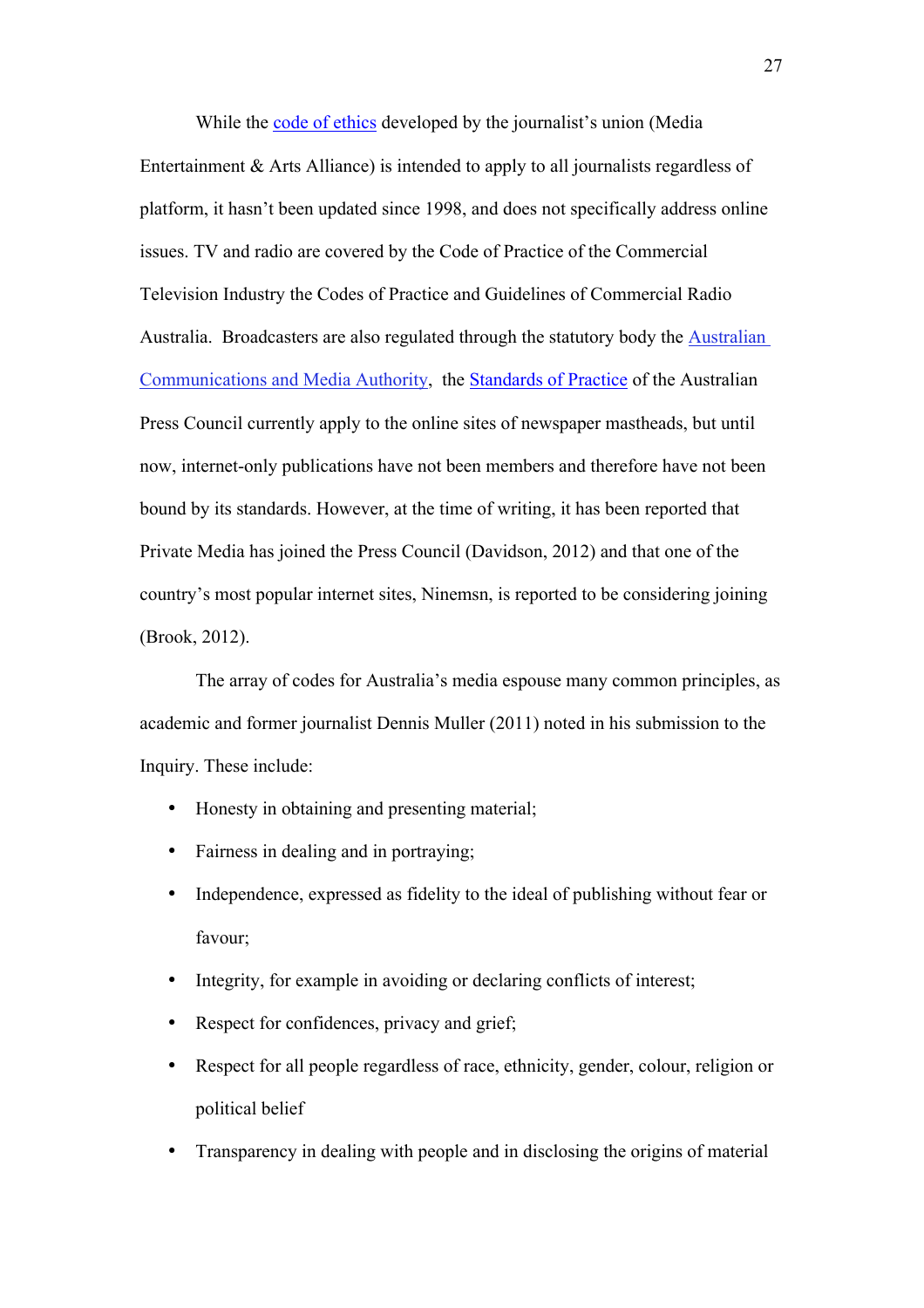• Responsibility in protecting freedom of expression and in using the freedom for good.

"In these respects, the Australian codes are not dissimilar to the journalistic codes developed elsewhere in the Western democracies over the latter half of the twentieth century" (Muller, 2011). But "one of the weaknesses in Australia's media codes is that "there is no specific application to online platforms other than those operated by media organisations that one way or another are party to one of the existing codes".

Although the Inquiry's main focus was the Australian press, it also raised issues relating to online media. The Issues Paper (Department of Broadband Communications and the Digital Economy, 2011a) circulated ahead of the Inquiry in September 2011 set the scene for the ensuing discussion by raising a series of questions about standards and regulation. Those relating to online media included: 3 - Is it appropriate that media outlets conform to standards of conduct or codes of practice? For example, should standards such as those in the Australian Press Council's Statements of Principles (1999) apply to the proprietors of print and online media?

6 - To what extent, if any, does the increased use of online platforms affect the applicability or usefulness of existing standards of conduct or codes of practice? 7 - Can and should the standards of conduct or codes of practice that apply to the traditional print media also apply to the online media?

9.1 - Is there effective self-regulation of (a) print media and (b) online media by the Australian Press Council?

9.2 - What are the Australian Press Council's strengths and limitations as a regulator of those two forms of publication?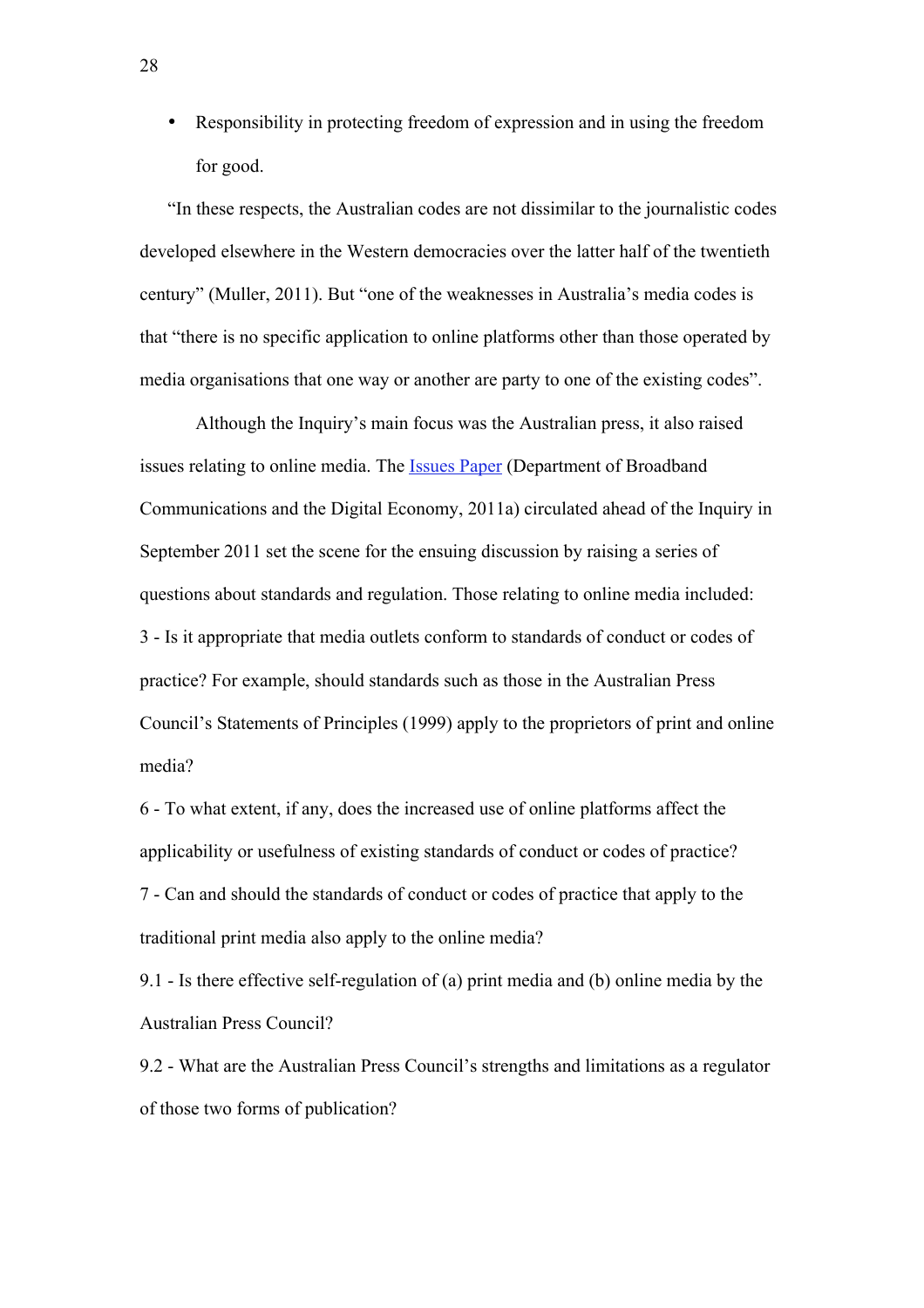These issues were distilled especially in the first of the four terms of reference for the Inquiry:

(a) The effectiveness of the current media codes of practice in Australia, particularly in light of technological change that is leading to the migration of print media to digital and online platforms (Department of Broadband Communications and the Digital Economy, 2011a).

A number of submissions addressed perceived systemic shortcomings. One commonly-expressed view was that a non platform-specific set of guidelines was necessary. In his submission, Professor Mark Pearson pointed to:

"the confusing array of self-regulatory and co-regulatory documents guiding ethical standards of journalists and their outlets in this country. No single journalist could possibly be expected to understand and operate effectively within deadline, paying heed to all that might apply to him or her, including the MEAA Code of Ethics, an in-house code, an industry code and the related laws and formal regulations that might apply … a single ethical principles document should be developed in collaboration with the existing co-regulatory and self-regulatory bodies to provide an agreed professional platform for Australian journalism." (Pearson, 2011)

These points were amplified by Muller's submission, which also stressed the fragmentation and irregularity "of the entire media accountability system" (Muller, 2011).

While many espoused the importance of a uniform cross-platform code, a submission from the University of Sydney's Media Studies department also argued for more focus on online practices. While "the [Press] Council's Statements of Principles could usefully apply to both print and online, it needs specific guidelines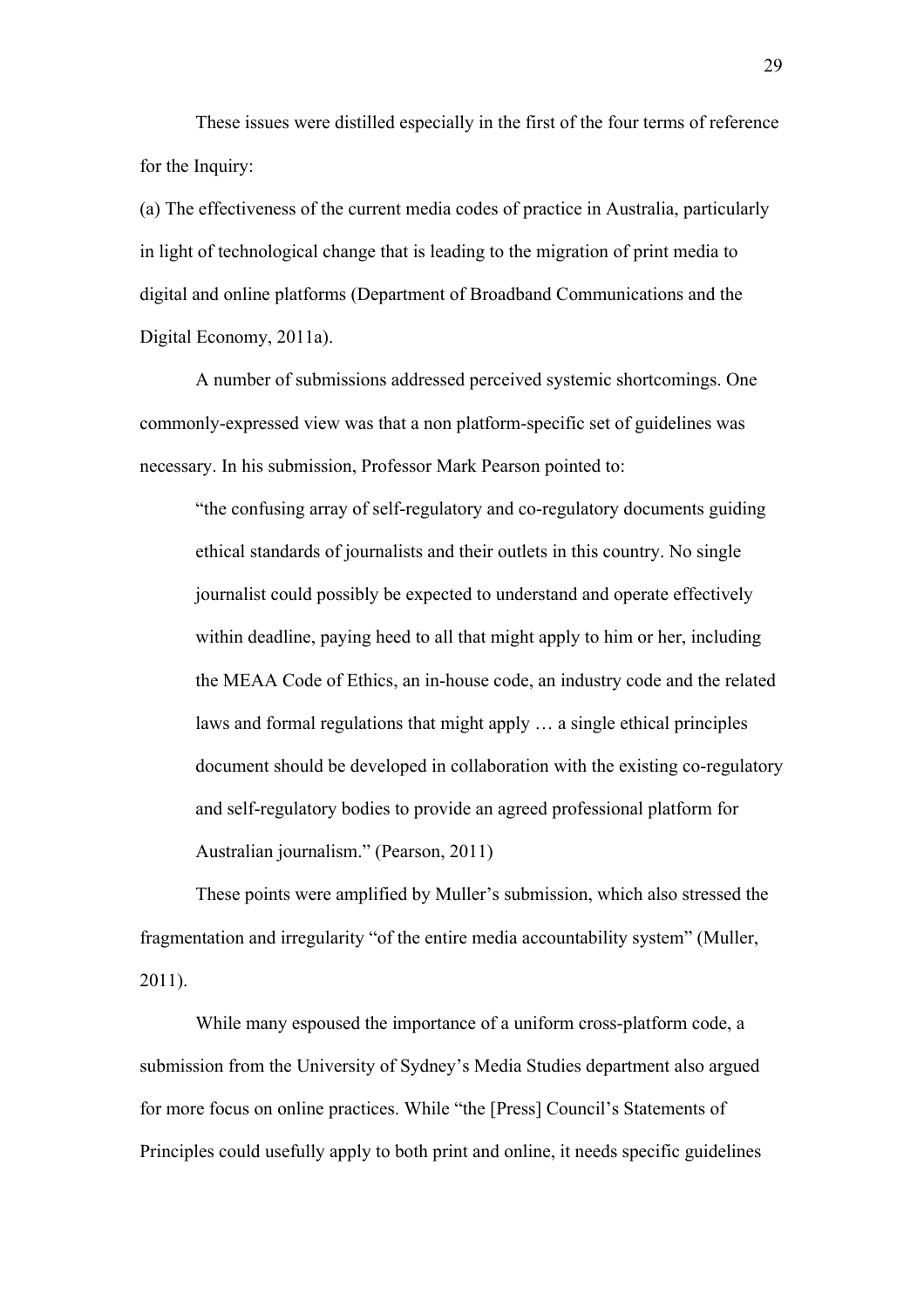formulated to clarify the new relationship between media outlets and their users in online publications" (Dwyer, et al., 2011). It suggested that these new guidelines could usefully address:

a). The outlet's responsibilities and obligations to correct, amend, retract or otherwise modify online content, where that material is persistent, inaccurate and damaging to the subject.

b). The outlet's responsibilities and obligations to user-collaborators whose comments, photographs or other creative works are published online. At present these relationships are largely defined by Terms of Service (ToS), which set out exclusive company rights to use and reuse material willingly submitted to the service. These often inadequately describe users' moral rights to be named as authors, or to negotiate conditions for reuse. ToS do not cover instances of re-publication of social media content that is not willingly submitted to the outlet.

c). The outlet's responsibilities and obligations to moderate online discussion, and publish codes of contribution, to ensure civil communication between user-collaborators." (Dwyer, et al., 2011)

But one of the authors of the above submission argued that the onus was also on online publishers themselves to develop "best practices" policies. In a commentary piece published during the Inquiry she wrote: "While Justice Finkelstein ponders whether self-regulation is the best option for a digitizing print media, there are three obvious things that online publishers could do right now to improve media accountability – beyond a greater institutional investment in self-monitoring": facilitate greater transparency, develop more responsive interactions with users, and develop better moderation policies. "The codes of conduct and standards that govern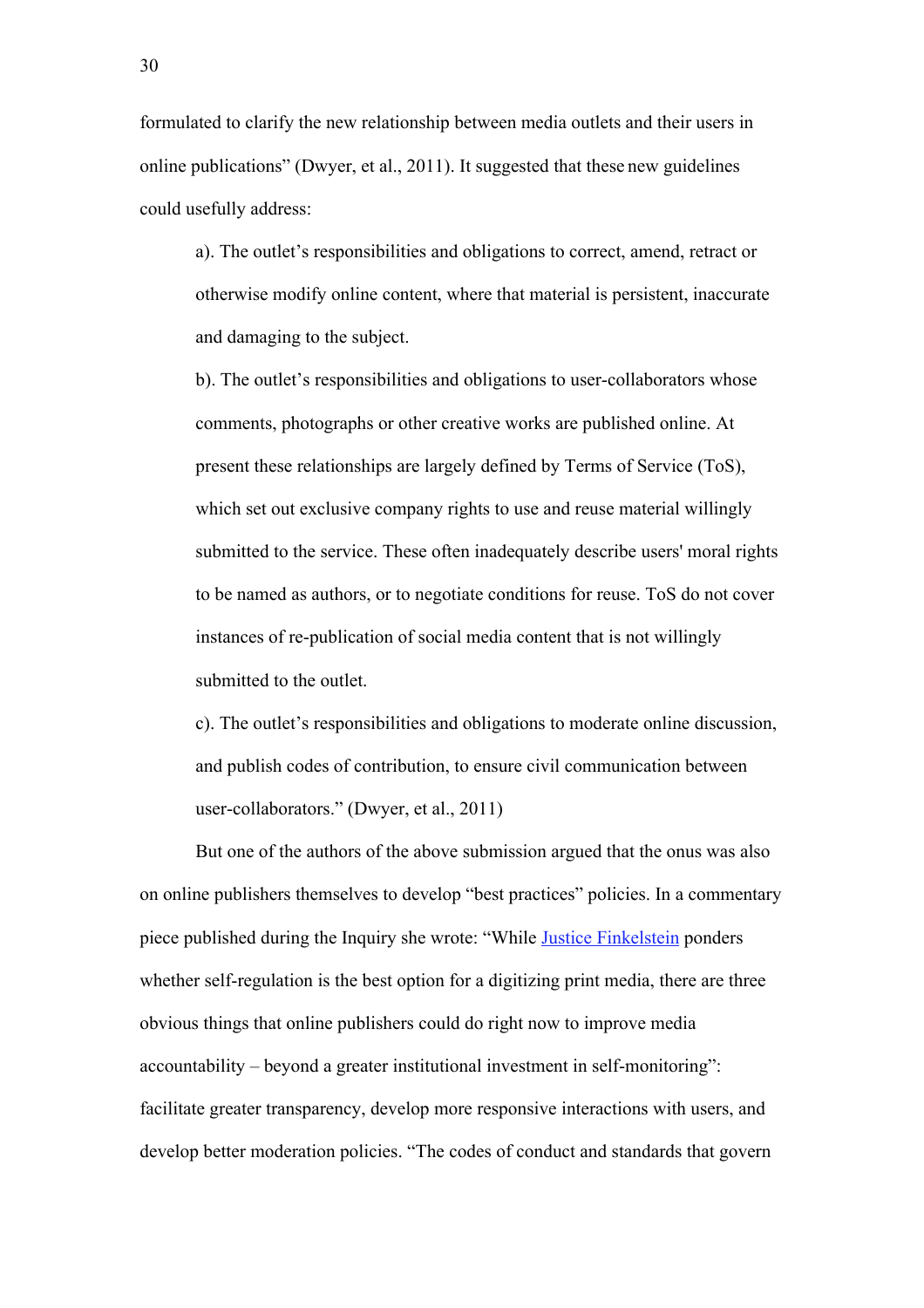the print industry haven't been updated to respond to the era of interactivity and user generated content" (Martin, 2011b).

In a report written for the APC investigating operational, legal and ethical trends in convergent and online news production and consumption Martin and Dwyer suggest why this is so problematic:

It is unclear how standards, principles and guidelines developed for print regulation can be applied to online publishing contexts, where content production is intensified and diversified, and news is more rapidly modified and re-circulated, as well as archived and searchable. The increased volume and speed of publication that is enabled online, alongside the competitive pressure to publish more rapidly, can adversely impact on the accuracy and depth of online news. Online-only publishers, bloggers and news aggregators have not been part of a comprehensive media content regulation environment and thus their journalism has not been subject to consistent oversight. Yet their work appears in online formats otherwise indistinguishable from that of Council members. (Martin & Dwyer, 2012)

The Inquiry's call for a statutory body to deal with problems of self-regulation is a pertinent illustration of Ward's contention that we are living in the middle of a revolution in journalism ethics. On the one hand are those who believe the inquiry has diagnosed a genuine problem in media standards, even if they don't accept that a government-funded statutory body might be the solution (Holmes, 2012, Burrowes, 2012, (Morton, 2012). On the other hand are the proponents of the current system who see no crisis in accountability and ethics - of the 17 media editors and proprietors that made submissions to the inquiry, only one, Eric Beecher, a co-owner Private Media, advocated substantial change to the media (Beecher, 2011).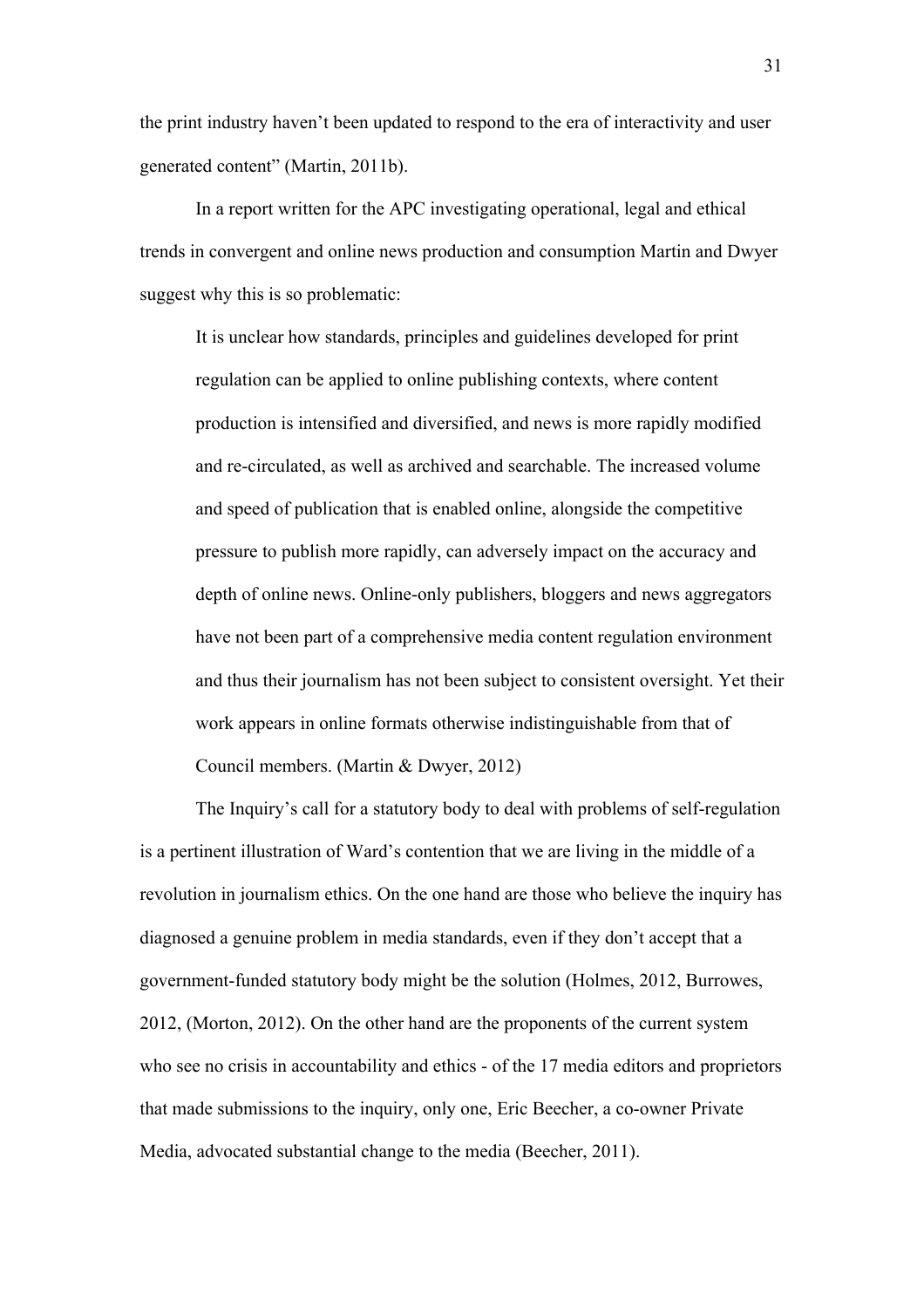Negative reaction to the recommendations for systemic change were voiced both at the Inquiry and after the report was released. "On day one of the inquiry, editorials were calling it 'unnecessary and ill-conceived' (Fairfax) and a potential 'echo-chamber of its instigators' paranoia' (News Limited)" (Martin, 2011c). At the Inquiry hearings, Fairfax CEO Greg Hywood said that the Press Council was "adequately funded" and argued against further funding or enforcement power arguing instead that there are no systemic problems of accountability or diversity with the Australian press that warrant further industry regulation." (Martin, 2011a). Meanwhile Fairfax Company Secretary Gail Hambly criticized the Press Council's spending on media industry research, such as its now discontinued State of the News Print Media reports. "She told the inquiry that Council should abandon its interest in research and use its funding more effectively on complaints" (Martin, 2011a).

In response to the Inquiry report, an article 'Naïve hubris pervades media inquiry' by Paul Kelly (Kelly, 2012), editor-at-large at the Murdoch-owned *The Australian* began as follows:

Australia is now on the threshold of enforced statutory regulation of all media justified in a 470-page report that proposes a new body to adjudicate on media performance and fairness with power to order remedies enforceable by courts and punishable under contempt of courts provisions. This report is a watershed in Australia's political history. The anger of the Gillard government towards media criticism has resulted in a blueprint for enforced media regulation never before seen in Australia. (Kelly, 2012)

But it's not just the press that have taken exception to the idea of a government-funded News Media Council. The blogosphere has also been up in arms about the prospect of falling within the same regulatory arrangements as large print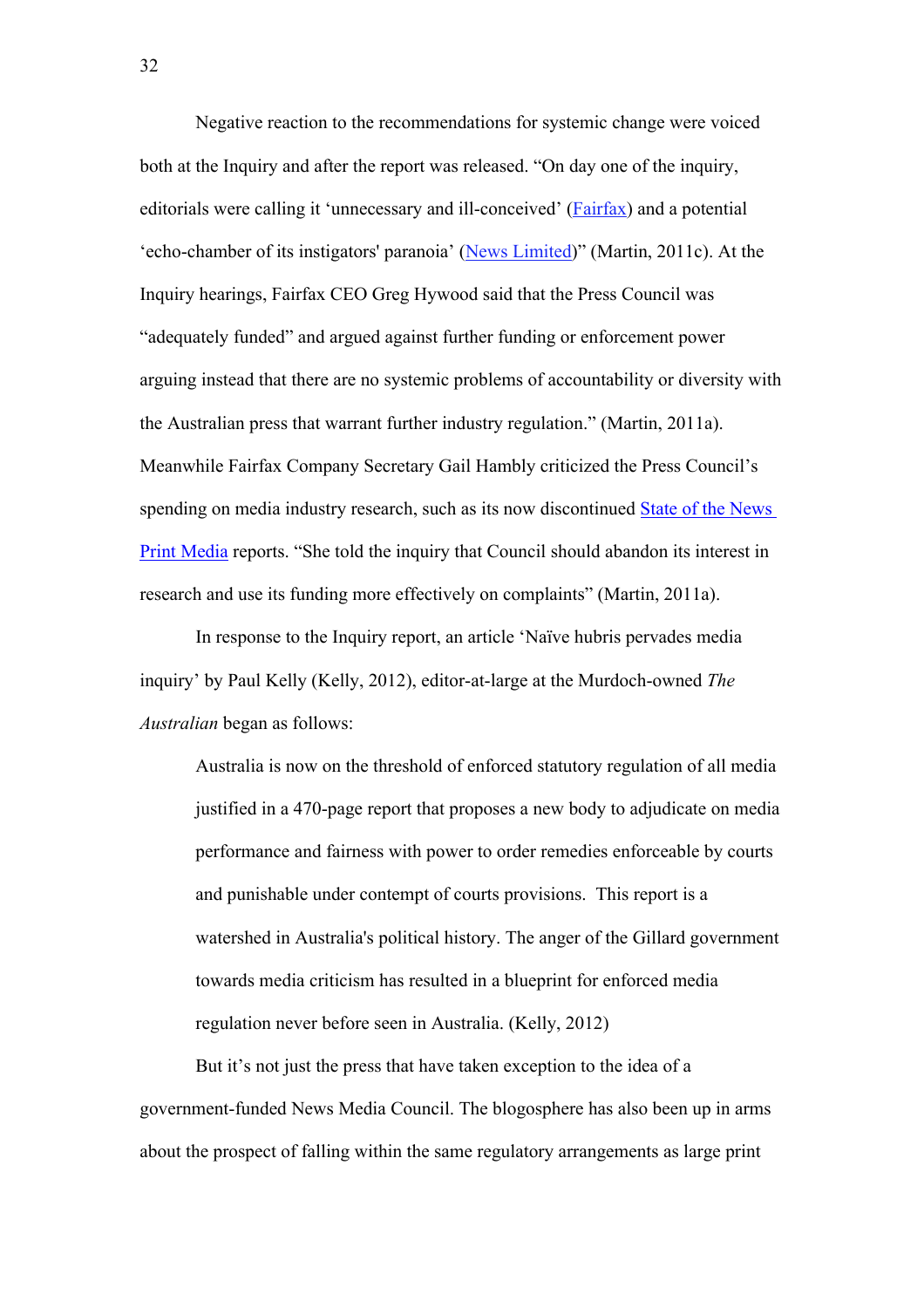and broadcast organisations (see, for instance, Holmes, 2012) following Finkelstein's proposal that if "a news internet site has a minimum of 15,000 hits per annum it should be subject to the jurisdiction of the News Media Council" (Finkelstein, 2012). This "absurdly low figure" (Holmes, 2012) turned into a lightning rod, attracting criticism from even some of the more positive appraisals of the report. Finkelstein "clearly knows nothing about new media", said journalist and academic Margaret Simons (Simons, 2012).

Others have been more blunt in their assessment of the Inquiry's actual understanding of how new media works. In a letter to the ABC program *Media Watch*, blogger Shane Dowling, author of the blog *Kangaroo Court of Australia*, commented:

Finkelstein refers to 15,000 hits, but what does that mean? Is he talking about page views or unique browsers? Either way it's a very low number and it's fairly stupid in that it's going to encapsulate tens of thousands of bloggers. What happens if someone makes complaint against a high school kid who writes a blog? Are they going to end up in court? The other thing is that the complaint will go straight to the regulator, so bloggers wouldn't get a chance for a fair hearing. You can't help but think that this is set up to help politicians. A lot of blogs are fairly brutal in what they write, and I guess mine falls into that category, so without a doubt sites like mine would be targeted. One thing that's for sure is that if they bring in a News Media Council and tried to go after us there would be an online Armageddon like you've never seen before. If they're going after bloggers then what's next? Facebook and Twitter? (Dowling, 2012)

33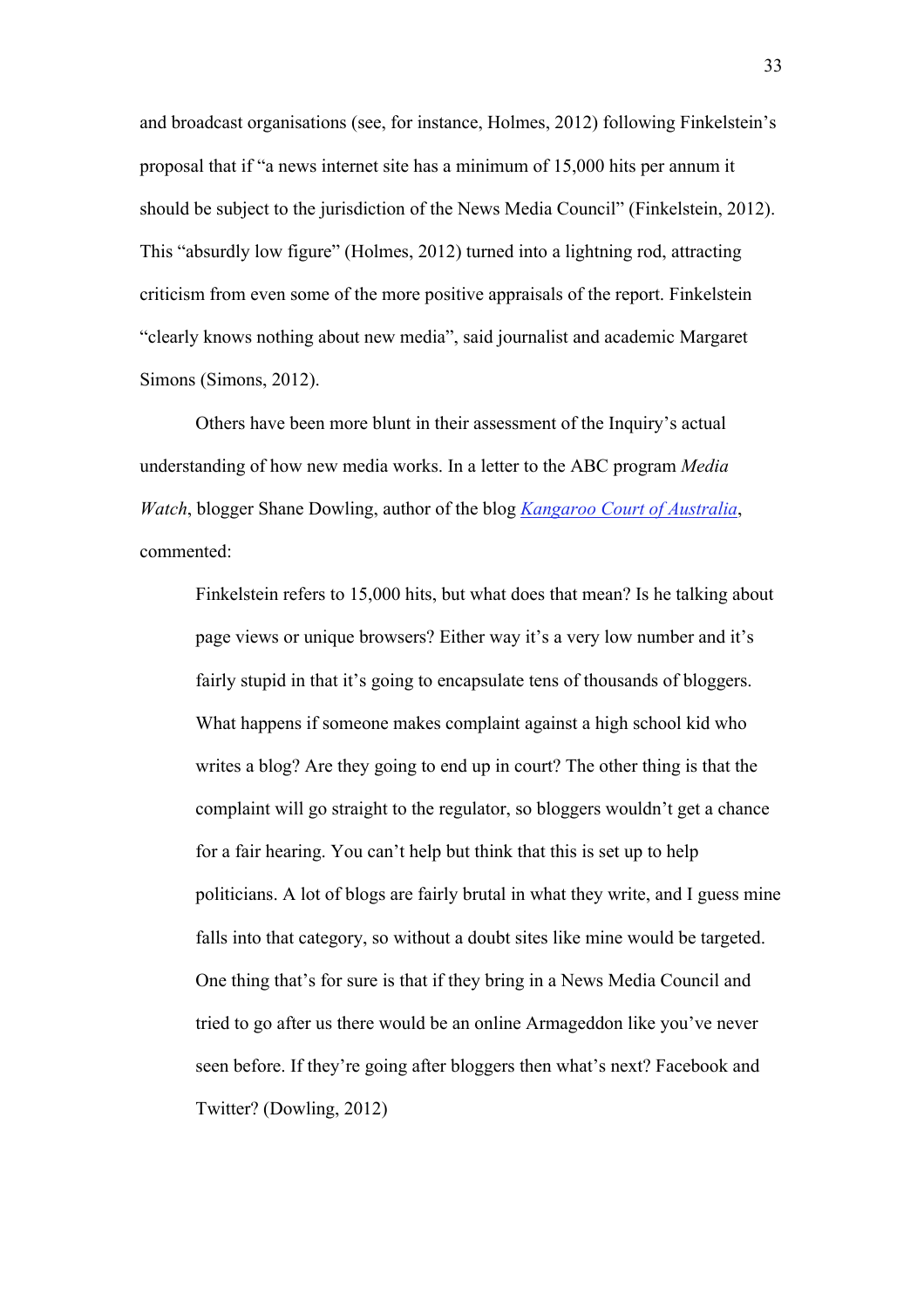At the time of writing, less than a month after the Inquiry report was delivered, little public enthusiasm has been voiced for the implementation of the proposed statutory body. The government has yet to officially respond, though its Chief Whip, Joel Fitzgibbon, has described Finkelstein's proposals as "modest and sensible" (Fitzgibbon, 2012) and media organizations, clearly alarmed by the prospect of the News Media Council, are rallying to support a stronger Press Council (Simpson, 2012).

While the Press Council appears keen to nurture this development, its capacity to extend its role is constrained by its lack of resources – it currently employs just four staff - which limits the extent to which it can conduct industry research.<sup>1</sup> The issue, however, is not just a matter of resourcing the Press Council. In her Inquiry submission, Simons argued that there was a more general problem with the framing of the issues of new media:

Other submissions and evidence at public hearings have focused on the risks posed by new media technologies, particularly abusive comments threads and the dangers of instant publication. While not wanting to deny the force of those concerns, I am concerned by the tendency, both in the inquiry's issues paper and the majority of submissions, to frame new media as the source of all evil and entirely a threat to standards, rather than exploring the potential

 $<sup>1</sup>$  Compare this to the Online Credibility project conducted by the Associated Press</sup> Media Editors, whose goal "was to help newsrooms create standards and new and better policies and practices in the rich and expanding world of news coverage online. To that end they "enlisted six newsrooms around North America to create or further develop online policies and practices supporting excellence in journalism while also tapping the Web's potential for public involvement". That project was funded through grants from the Ethics and Excellence in Journalism Foundation and APME Foundation, and also was supported by the Center for Advanced Social Research at the Reynolds Journalism Institute, University of Missouri, and the Poynter Institute's NewsU"APME. 2012. *Online Credibility* [Online]. Associated Press Media Edtiors. Available: http://www.apme.com/?page=OnlineCredibility [Accessed 21 March 2012]..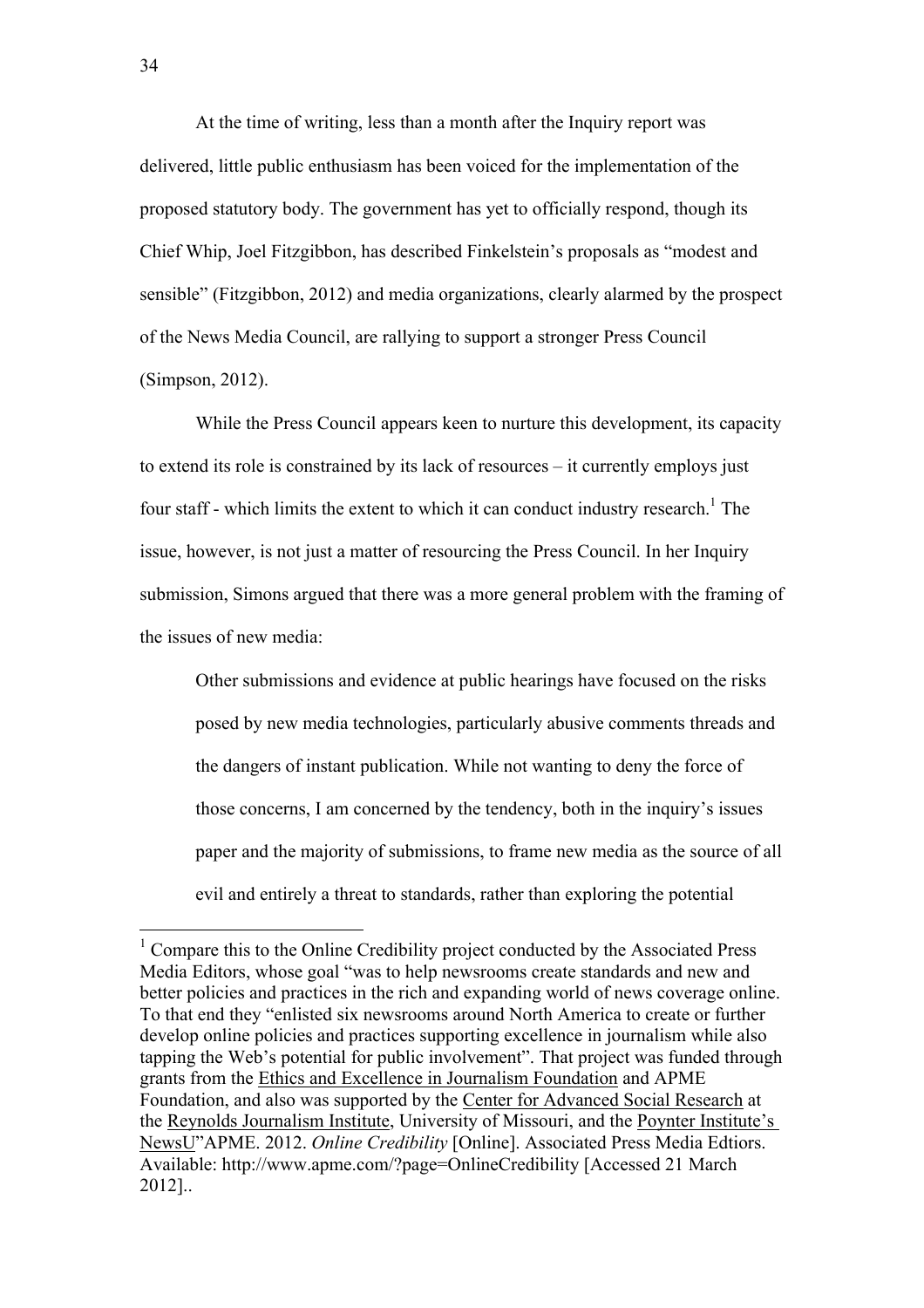positive impact on transparency, accountability and media diversity.(Simons, 2011)

This view has since been advanced with even more vigor in the British context. As Media Standards Trust Director Martin Moore put it: "Mainstream media should learn lessons on standards on openness and transparency from digital publishers including key industry bloggers, tweeters and citizen journalists … UK journalism needs to see various structural crises as an opportunity to rebuild itself from the ground up"'(McAthy, 2012).

Whether or not the proposed News Media Council is realised, or the Press Council revamped, or some other form of self-regulation is fashioned, a more coherent process for identifying online best practices in Australia will need to be addressed both by industry bodies and media institutions.

The North American "best practices" case studies discussed in this paper all have potential application the Australian context. To quote from the 'Scan and Analysis' report:

While many of the best practice examples reviewed in the body of this report are targeting audiences at the level of the local community or those aligned around niche interests and identities, these practices can be used by traditional news organizations and others to engage publics at a national level, or even across national and cultural boundaries. Transnational and global online journalism projects can serve as both partners and models for public broadcasters." (Aufderheide et al, 2009)

And it's potentially a two-way street. Though not intentionally global, the case studies on reporting diversity and reporting suicide could prove to be useful reference points for similarly-themed projects in other countries.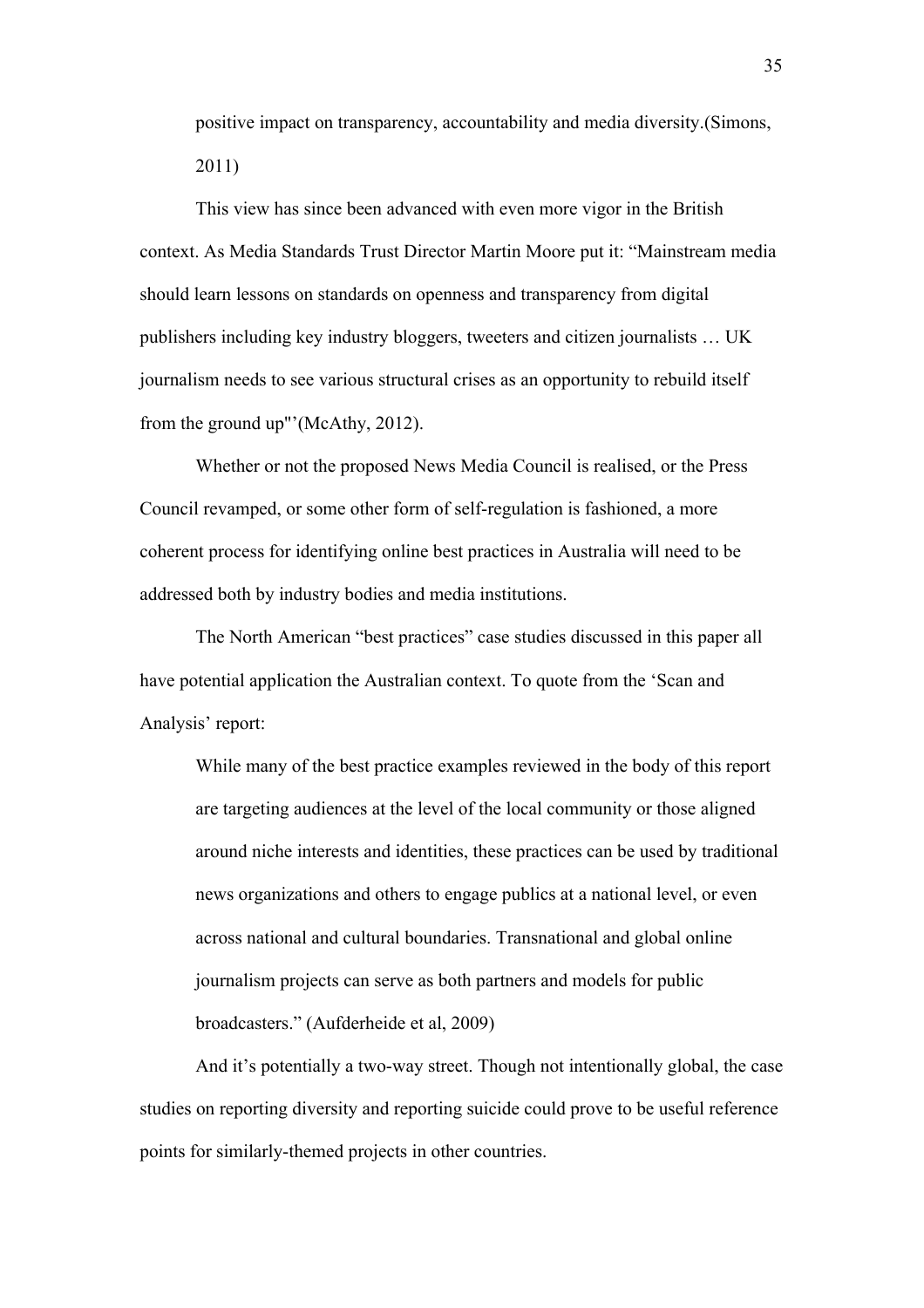Ward has acknowledged the desirability of a global goal with his proposal for a theory of global media ethics: "my theory operates deliberately at this high level of generality so as to be a theory with a chance of crossing borders. The theory is designed to be tolerant of differences in ethics, in culture, and in media systems" (Ward, 2011b, p. 745).

A potential concern for the term "best practices", though, is that like "ethics" – perhaps more than "ethics" in some circumstances – its meaning is highly contingent on context. What might be a useful framing device in one country, or even the West in general, may not work elsewhere. In the abstract for his book *Best Practices of Journalism in Asia*, Eric Loo writes:

While journalism adheres to an assumed universal ethical code and methodology, its goals and functions are essentially framed by local factors, and to an extent, existential imperatives. Discussions on what constitutes 'best practices' of journalism in the Asian context are ideologically polarized. For instance, governments in newly industrialized countries, such as Malaysia, and socialist bloc such as in Indochina and Myanmar, see the media more as a state apparatus and a prime mover of national development … 'Best practices' is thus perceived and understood according to divergent expectations of what functions the media ought to serve in different societies." (Loo, 2009)

This doesn't mean, however, that "best practices" is a framing device that won't travel – especially in the increasingly porous digital world. A version of Ward's call for an "ethical flourishing", driven in part by cosmopolitanism, appears to be unfolding at both ends of the Pacific.

Another concern with "best practices" has recently been put forward by Carrie Lozano. Discussing the recently released report "Collective Work: Best Practices for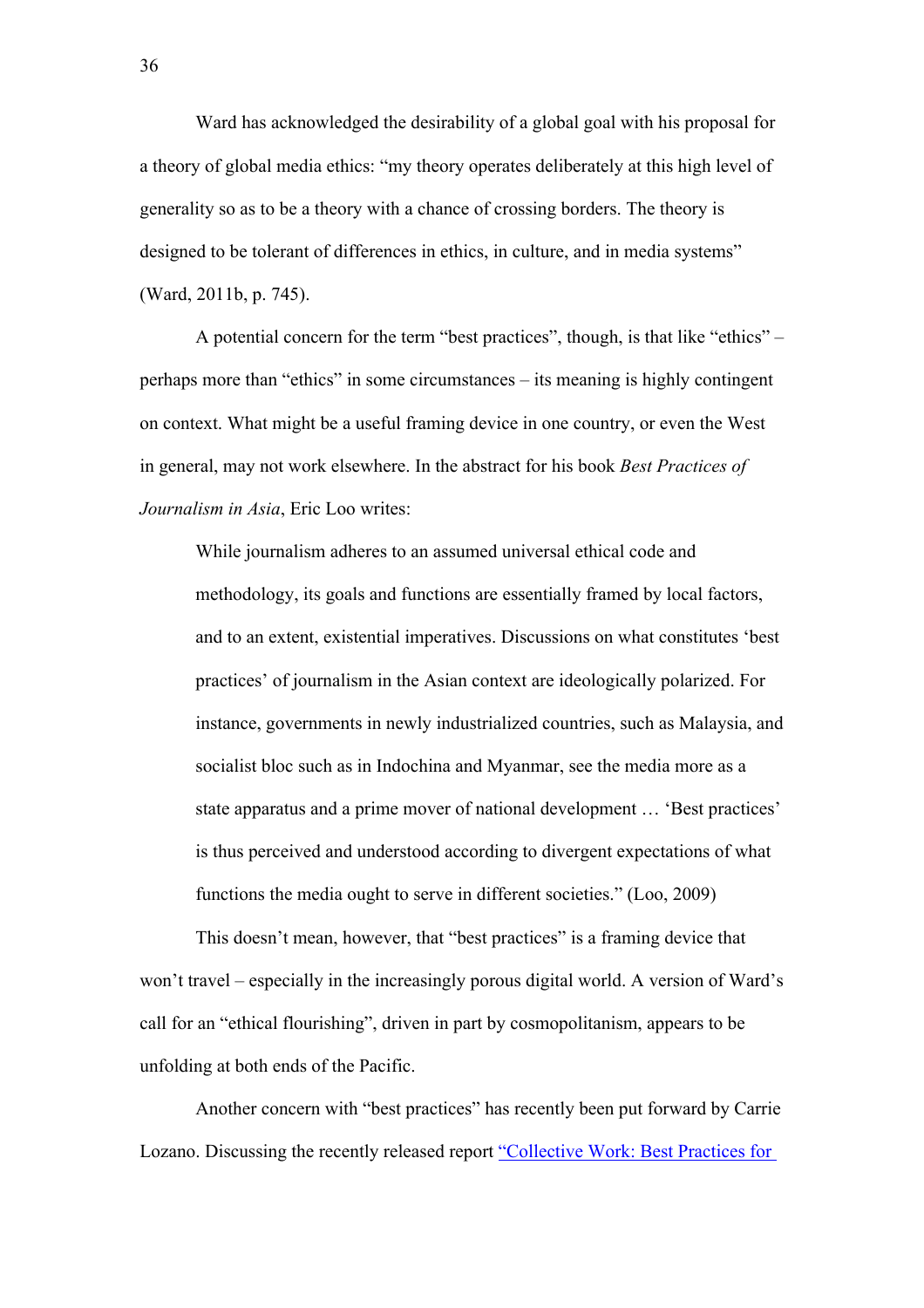Collaborative Investigative Reporting" that she co-authored in a post in *MediaShift* she states that "best practices"

is a highfalutin' term we used in our proposal to the Knight Foundation just as our office, the Investigative Reporting Program at U.C. Berkeley's Graduate School of Journalism (IRP), was about to launch into "Post Mortem," a collaboration about death investigation in America with PBS Frontline, ProPublica and NPR. In retrospect, "blueprint" would have been a better term to use than "best practices," since we all know that there's rarely one draft of a blueprint." (Lozano, 2012)

While Lozano may have a point, in another sense her implication that identifying "best practices" is a complex and ongoing process is consistent with the point emphasised in the North American case studies that there's an element of "work in progress" when identifying best practices in an emerging contexts – in other words, to return to Borden, the characteristic of tentativeness "which simply acknowledges the interim nature of knowledge" (2007 p. 79) .

Another possible objection to the term being deployed as a framing device is that it "best practices" is simply another way of talking about ethics. As Ward has argued: "Ethics is sometimes identified with an inflexible set of rules and selfrighteous moralizing. It is said that rules are rules — an action is either right or wrong. It either breaks a rule or it doesn't. This view over-simplifies ethical thinking" (Ward, 2010).

True, but perhaps one advantage of "best practices" is that it circumvents this potential misconception. It implies the uncertainty surrounding ethical behavior and that there is a strong communal element to ethical practices, while avoiding a decline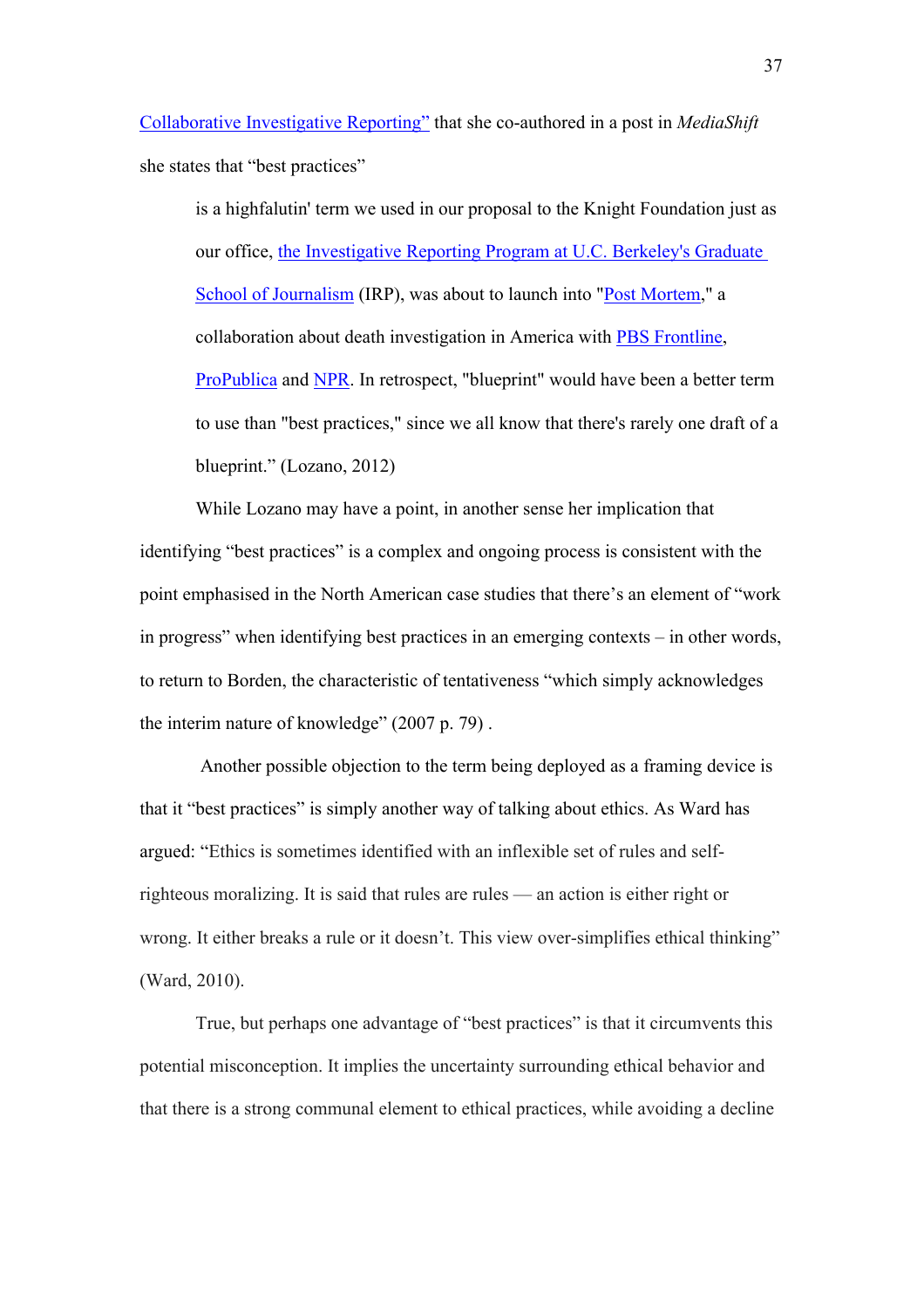into instrumental consequentialism. Tonally, "best practices" is normative without being rigidly prescriptive.

Even if the meanings and connotations of "ethics" and "best practices" overlap, the case studies presented in this paper support the contention that "best practices" may provide a more productive way to frame the debates that appear to be out of control in Australia, and suggest a more coherent way of thinking about some of the issues raised by Australia's Media Inquiry.

In any event, the ambiguity of the term might not be a bad thing. The web is crawling with sites claiming to provide lists of "best practices" that don't necessarily imply ethical behaviour or ethical content – the term can relate to questions of efficiency, expediency, and commercial considerations of market share - see, for instance, Facebook's best practice guide for journalists (Lavrusik & Cameron, 2011), or "6 Best Practices for SEO" (Everhart, 2011), which, like many other posts on the popular site *Mashable*, points users to what are claimed to be the most effective ways to enhance their visibility online.

Yet the content of these posts isn't necessarily incompatible with the quest to enhance ethical practice. Indeed there may be some synergies at play. Think of a blogger publishing material about how best to attribute sources. Won't she be more effective in sharing her views with a broader audience if she understands which keywords to embed in her URL, or what hashtag to include with her tweet about the article, what tags will enhance searchability?

The blurring between the different meanings of the term, in other words, could help synergise elements of ethics and efficiency. While it's beyond the scope of this paper to provide a systematic study of how the term "best practices" is used in association with journalism, most of the main listings found in the first results page of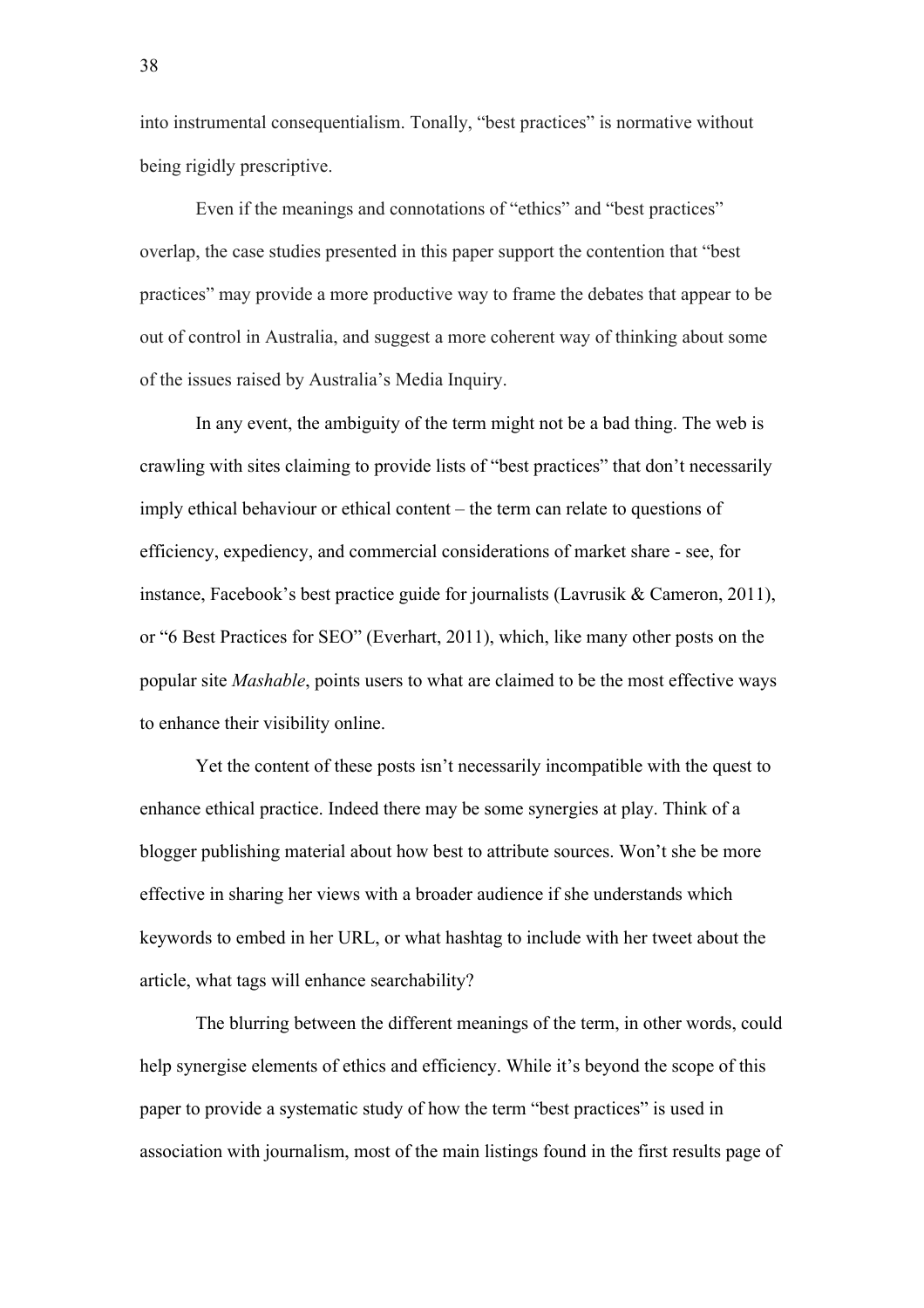a Google search of "best practices journalism" lead to items that discuss "best practice" in a context of ethics and excellence. For bloggers and other content producers who are not professional journalists, the term "best practices" may be more tangible than "ethics" – providing a situation comparable to the scenario presented in a 1990 Australian television commercial for the cereal known in Australia as Sultana Bran, where a young man derides "health food" not realising that the cereal he's devouring is, you guessed it, Sultana Bran. "Kellogg's Sultana Bran – don't mention it's healthy and they'll eat it by the boxful", is the ad's tagline.

It might seem crass and patronizing to apply this "spoonful of sugar" principle to a cohort of journalists working for a large media organization. But this isn't a call to dumb down ethics: rather, what's being suggested is exploring the potential utility of a term affirming the qualities associated with ethics at a time when most people publishing content online have no training in or professional experience of mainstream journalism. Writing about ethics codes and privacy in the digital media age, Ginny Whitehouse concludes that:

Citizen journalists, bloggers, and even those making comments on mainstream news pages do not have the same expectation to follow journalism ethics codes. However, if these standards can be imbedded into journalism practice, then expectations about privacy and nonmainstream digital forums might be strengthened." (Whitehouse, 2010, p. 324) also quoted in (Lazaroiu, 2011)

As already argued, even professional journalists must grapple with the fact that traditional codes often lag behind media practices, especially when content is produced outside of the institutional norms, processes and structures of traditional media. Therefore, notions of "ethics" become difficult to operationalize without ongoing exploration of best practices.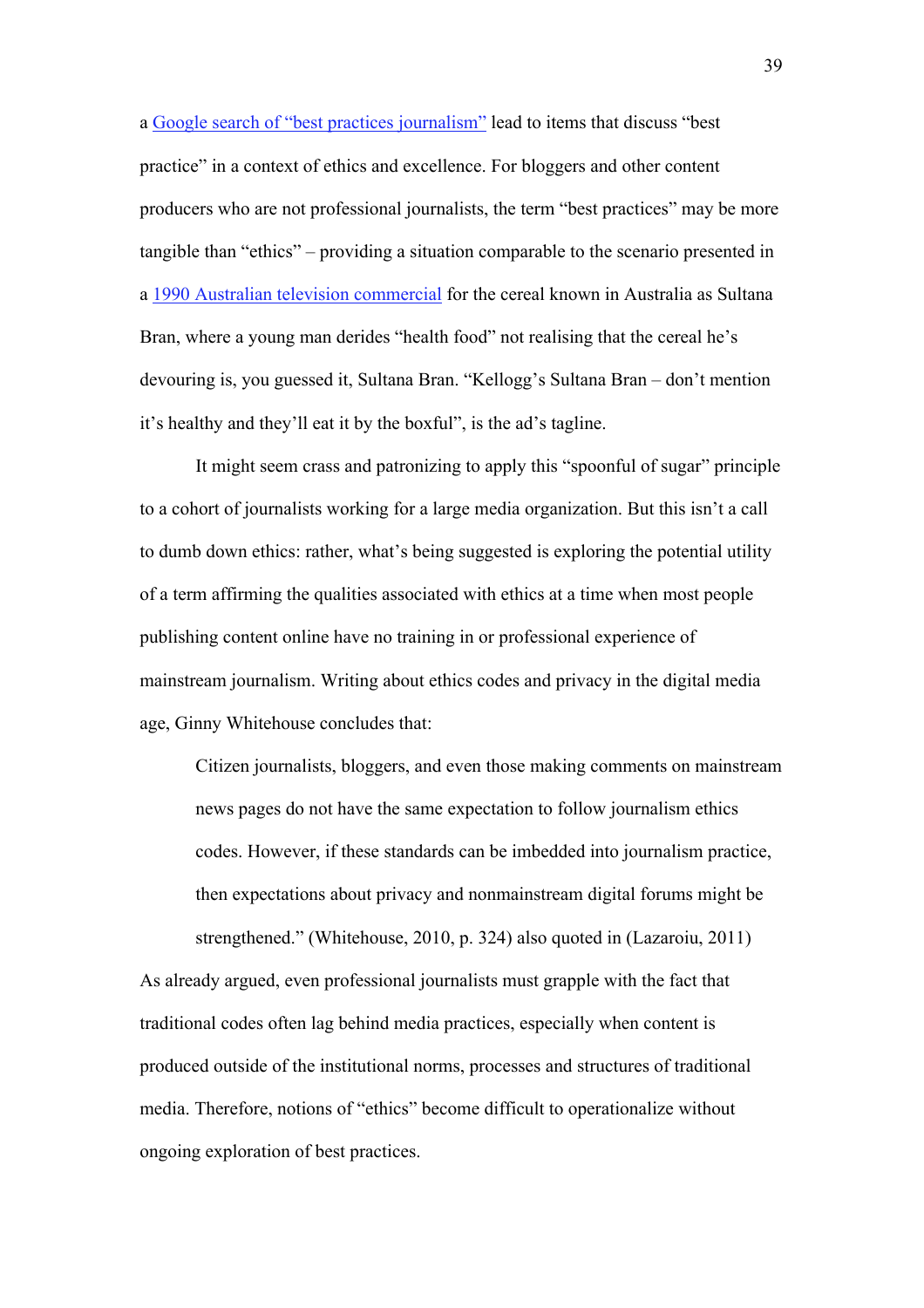#### **CONCLUSION**

The Center for Social Media team are right: "best practices" really is "more than a buzz phrase" (Aufderheide, et al., 2009). A greater focus on identifying and developing best practices could be productively deployed to step around and even resolve some of the debates recently seen in Australia around press freedom and regulation. The debate has at times been couched in absolute terms: on the one side advocating unfettered freedom of the press, and on the other, calling for regulation of the press because self-regulation hasn't worked. This is a false opposition — partly because this is not really what is at stake. The discussions about best practices developed in North America and, to a lesser degree in Australia, suggest a different approach; one in which the industry, in association with the public, works to develop an open ethics as part of its own housekeeping and to ensure the relevance of these ideas to new and emerging platforms and practices.

A proposed research project would extend the discussion developed into this paper into a blog that chronicles best practices initiatives in emerging media – one possible model for this is *MediaShift*'s recently launched *Collaboration Central*, which is billed as an online resource to help journalists work together better in the digital age (Gahran, 2012).

There is also an opportunity for journalism educators to develop new strategies for instilling ethical values by emphasizing excellence through practice. Ward usefully addresses this by suggesting five main principles for teaching journalism ethics in the digital age: start from the students' media world; assist students with reflective engagement; insist on critical thinking, not what is fashionable; be transitional; and be global in your teaching (Ward, 2011a).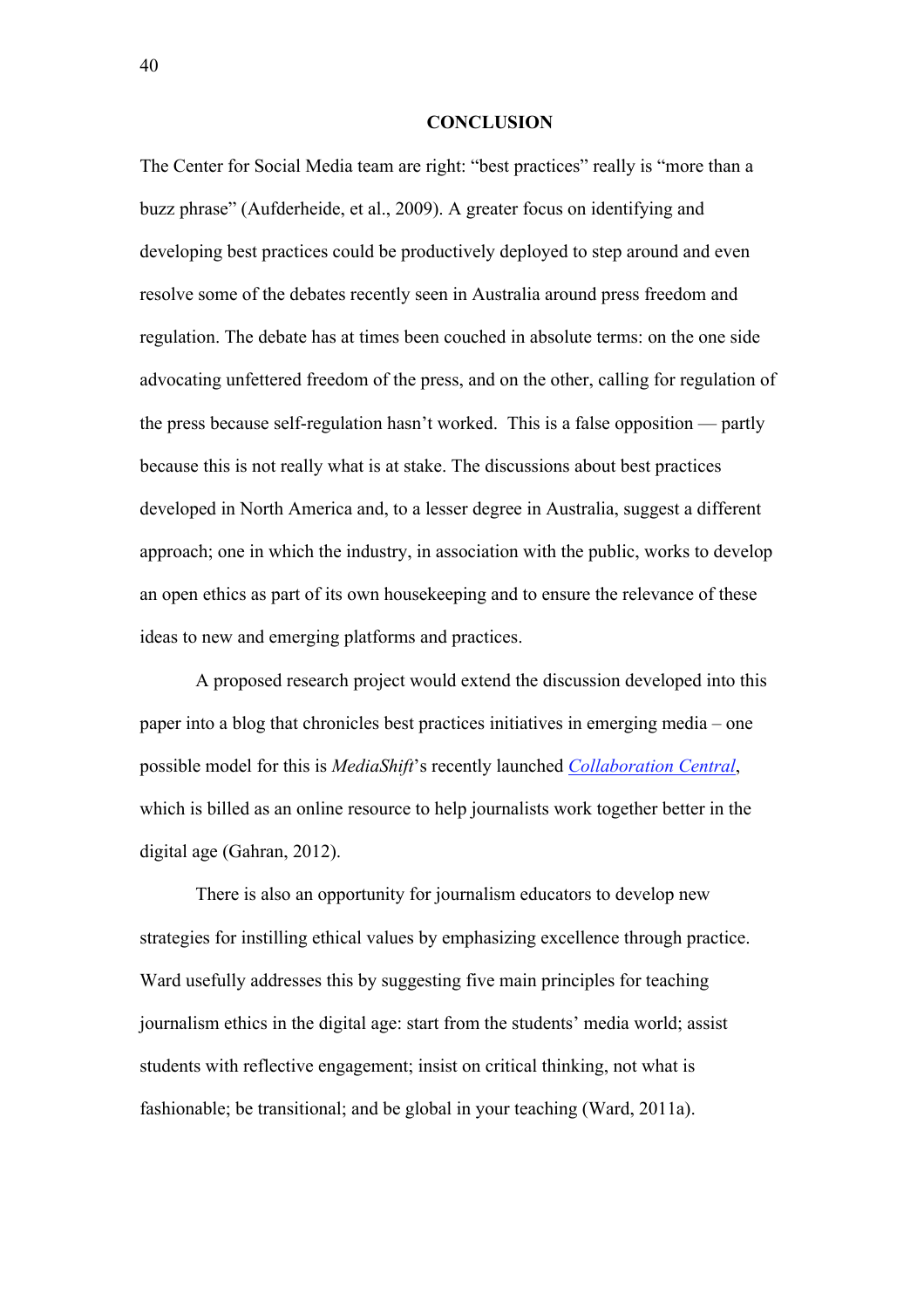Our experience at La Trobe University confirms that it is especially important that the curriculum of journalism degrees engages with how students produce and consume media in and outside of the classroom. What we've also realised is that this is often best realised in subjects where "ethics" is not the explicit focus, and where the teaching method is collaborative, not instructional. For instance students who enrol in our new final-year subject Online Editing and Publishing, where they take on roles in the editorial team of the site *upstart,* develop (and bring to the group) a grasp of best practices issues not through formal classes, but in their daily collaborations with their classmates and academic staff in a practicum. 2

In other words the ethical instincts we want to instil in our students are often forged by activating and embedding ethical principles into the routine questions that come with daily digital publishing. Should we have run the comment from a reader who called the author of a post about Lady Gaga a "massive douche"? Yes, as it happened: $3$  the post and subsequent exchange were published in early 2010 and are now discussed with each semester's students as a model of what issues should be considered when moderating comments from readers.

To return to the question raised by my second-year student at the start of this paper. She'd posted a YouTube video that wasn't from the actual YouTube site on her blog and wanted to know if this was all right. I couldn't answer her directly because I didn't know the answer, or even if there was one single answer. It depended on the context. (As it happens, the Center for Social Media's Fair Use report points to widespread uncertainties amongst the sample of journalists surveyed on the use of video on the web) (Aufderheide & Jaszi, 2012)..

 $\frac{1}{2}$ <sup>2</sup> I say more about this *upstart* and it's impact on our curriculum in  $(Z \text{ion}, 2010)$ 

<sup>&</sup>lt;sup>3</sup> The author, Matt de Neef, responded with "Hi Georgina. Thanks for taking the time to leave your thoughts. I'm interested to know exactly what it was that evoked such a strong and, some would say, rather personal reaction to this piece?"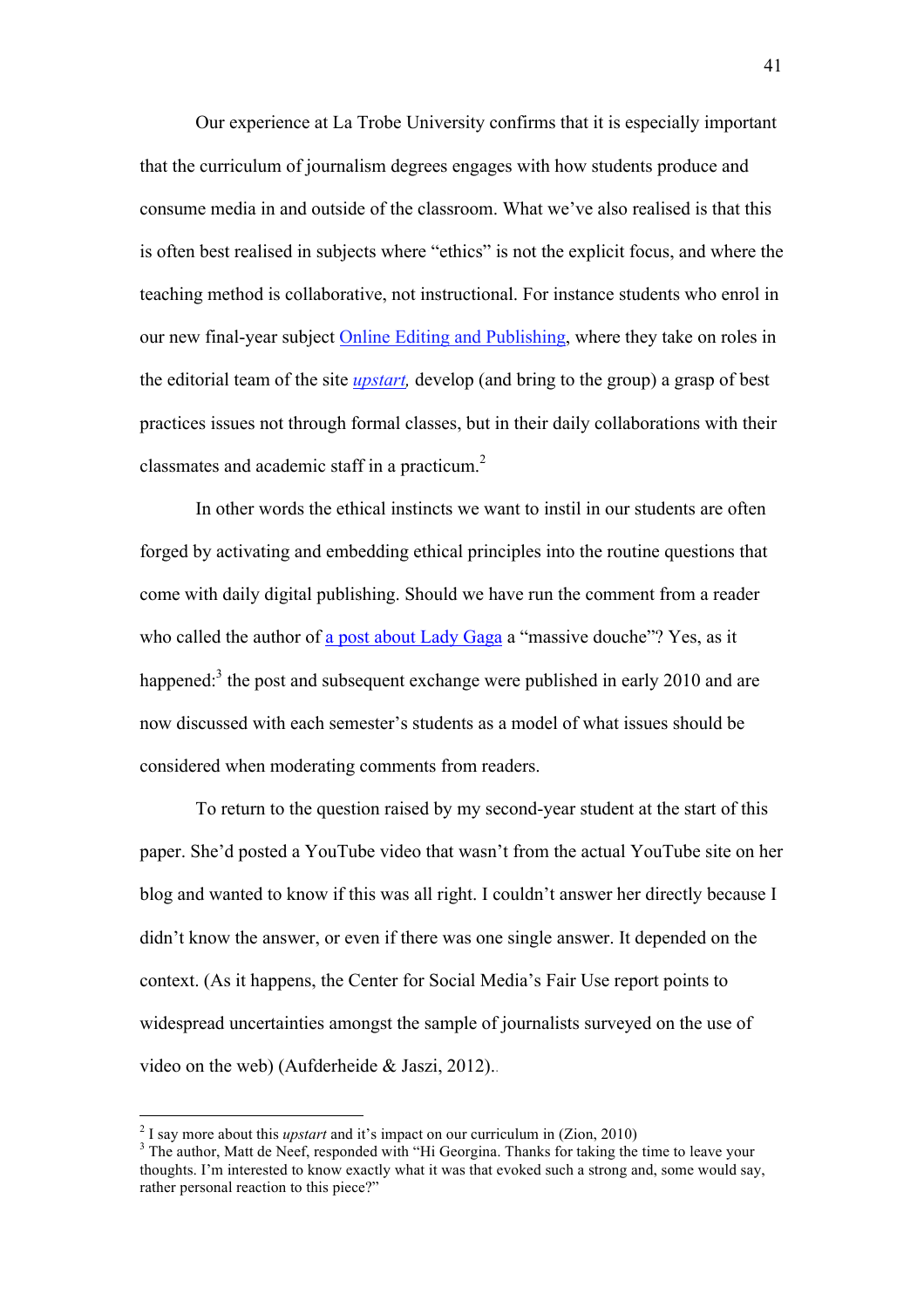Perhaps what we have really learnt is that it's only by engaging students - and staff - in a reflective process to identify the best practices of journalism that you get the best questions.

Lawrie Zion, March 2012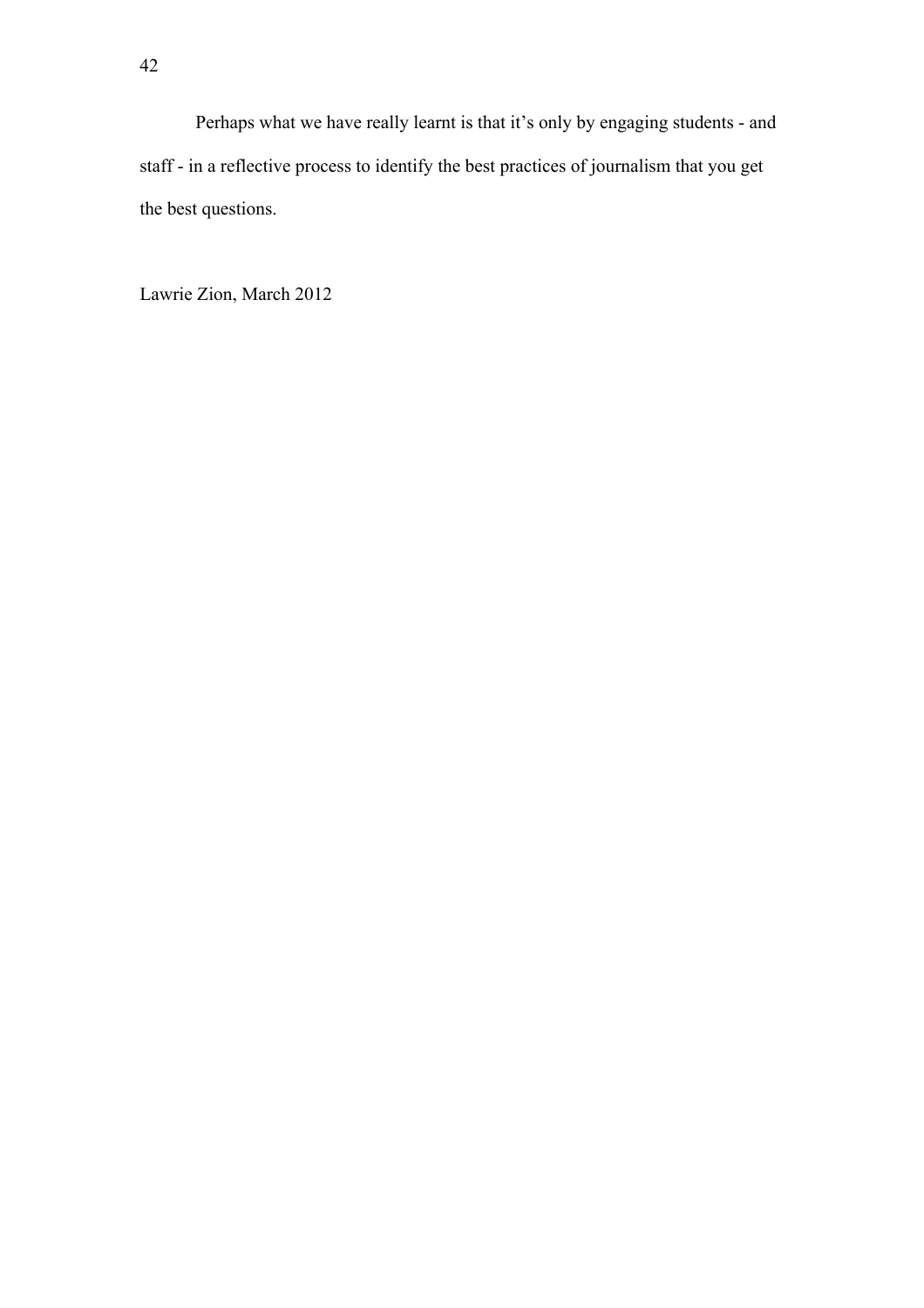### **BIBLIOGRAPHY**

- Associated Press Media Editors. (2012). Online Credibility Retrieved 21 March, 2012, from http://www.apme.com/?page=OnlineCredibility
- Aufderheide, P. (2012, 15 February). Journalists Should Learn Best Practices for Fair Use in Digital Age. *MediaShift* Retrieved 16 February, 2012, from http://www.pbs.org/mediashift/2012/02/journalists-should-learn-bestpractices-for-fair-use-in-digital-age046.html
- Aufderheide, P., Clark, J., Nisbet, M. B., Donnelly, K., & Dessauer, C. (2009). Scan and Analysis of Best Practices in Digital Journalism In and Outside U.S. Public Broadcasting, from http://www.centerforsocialmedia.org/future-publicmedia/documents/white-papers/scan-and-analysis-best-practices-digitaljournalism-and-o
- Aufderheide, P., & Jaszi, P. (2012, February). Copyright, Free Speech, and the Public's Right to Know: How Journalists Think about Fair Use Retrieved 2 February, 2012, from http://www.centerforsocialmedia.org/fair-use/bestpractices/copyright-free-speech-and-publics-right-know-how-journaliststhink-about-fai
- Australian Broadcasting Corporation. (2006, 20 December). ABC Director of Editorial Policies Appointed. *Media Room - Media Releases* Retrieved 13 March, 2012, from http://www.abc.net.au/corp/pubs/media/s1815753.htm
- Australian Press Council. (2011a, 2 August). Standard: Suicide reporting Retrieved 1 March, 2012, from http://www.presscouncil.org.au/document-search/standardsuicide-reporting/
- Australian Press Council. (2011b). Standards project Australian Press Council Retrieved 10 December, 2011, from http://www.presscouncil.org.au/standards/
- Australian Press Council. (2012). Submission to the convergence review in response to its interim report: Australian Press Council.
- Borden, S. L. (2007). *Journalism as Practice; Macintyre, virtue ethics and the press*. Aldershot: Ashgate.
- Brady, N. (2010, 1 July). Valid critique of ABC comes from inside. *National Times* Retrieved 13 March, 2012, from http://www.smh.com.au/opinion/politics/valid-critique-of-abc-comes-frominside-20100701-zpr9.html
- Breit, R. A. (2004). Towards a theory of journalism as practice. *Australian Journalism Review, 26*(2), 63-85.
- Brook, S. (2012, 12 March). Ninemsn backs press council in bid to avoid regime proposed by Finkelstein inquiry *The Australian* Retrieved 16 March, 2012,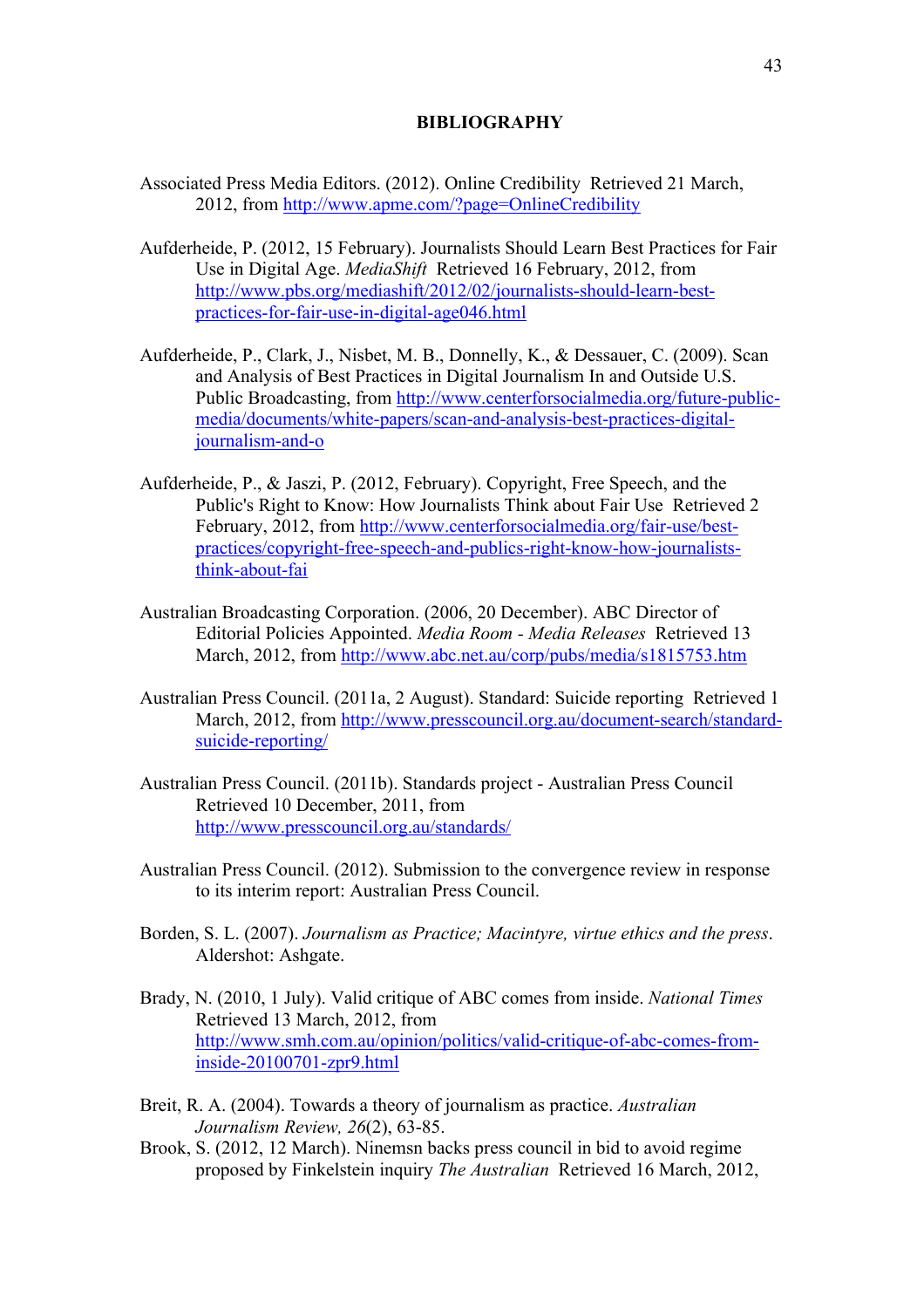from http://www.theaustralian.com.au/media/thefinkelsteinreport/ninemsnbacks-press-council-in-bid-to-avoid-regime-proposed-by-finkelsteininquiry/story-fncl2wuo-1226296420893

- Burrowes, T. (2011, 22 September). Press Council boss in push to regulate reader comments and sign up 'serious bloggers'. *Mumbrella* Retrieved 11 December, 2011, from http://mumbrella.com.au/press-council-boss-in-push-to-regulatereader-comments-and-sign-up-serious-bloggers-58681#more-58681
- Center for Social Media. (2008a). Best Practices in Copyright and Fair Use for User-Generated Content Retrieved 3 April, 2012
- Center for Social Media. (2008b). Code of Best Practice in Fair Use for Online Video Retrieved 3 April, 2012, from http://www.centerforsocialmedia.org/fairuse/related-materials/codes/code-best-practices-fair-use-online-video
- Center for Social Media. (2012). Best Practices home page Retrieved 22 March, 2012, from http://www.centerforsocialmedia.org/fair-use/best-practices
- Chadwick, P. (2010). *Threads*. Paper presented at the Melbourne Writers Festival. http://www.abc.net.au/corp/pubs/documents/20110408/Threads-NewNewsConf-MelbWritersFestivalSPE2010.pdf
- Davidson, D. (2012, 22 March). Net publishers on line to join Press Council *The Australian* Retrieved 22 March, 2012, from http://www.theaustralian.com.au/media/thefinkelsteinreport/net-publishers-online-to-join-press-council/story-fncl2a7c-1226304552785
- Department of Broadband Communications and the Digital Economy. (2011a). *Independent Inquiry into Media and Media Regulation Issues Paper*. Canberra: Australian Government Retrieved from http://www.dbcde.gov.au/\_\_data/assets/pdf\_file/0004/139837/Independent\_M edia\_Inquiry\_Issues\_Paper.pdf.
- Department of Broadband Communications and the Digital Economy. (2011b). Independent Media Inquiry home page Retrieved 14 December, 2011, from http://www.dbcde.gov.au/digital\_economy/independent\_media\_inquiry
- Department of Immigration and Citizenship. (2007a). Reporting Diversity Learning Resources *Reporting Diversity*.
- Department of Immigration and Citizenship. (2007b). Reporting Diversity Project History *Reporting Diversity*: Australian Government Department of Immigration and Citizenship.
- Disney, J. (2010). Chairman's Foreward, Australian Press Council Annual Report no. 34. Sydney: Australian Press Council.
- Dowling, S. (2012, 3 March). Letter to Media Watch. *Media Watch* Retrieved 7 March, 2012, from http://www.abc.net.au/mediawatch/transcripts/1205\_dowling.pdf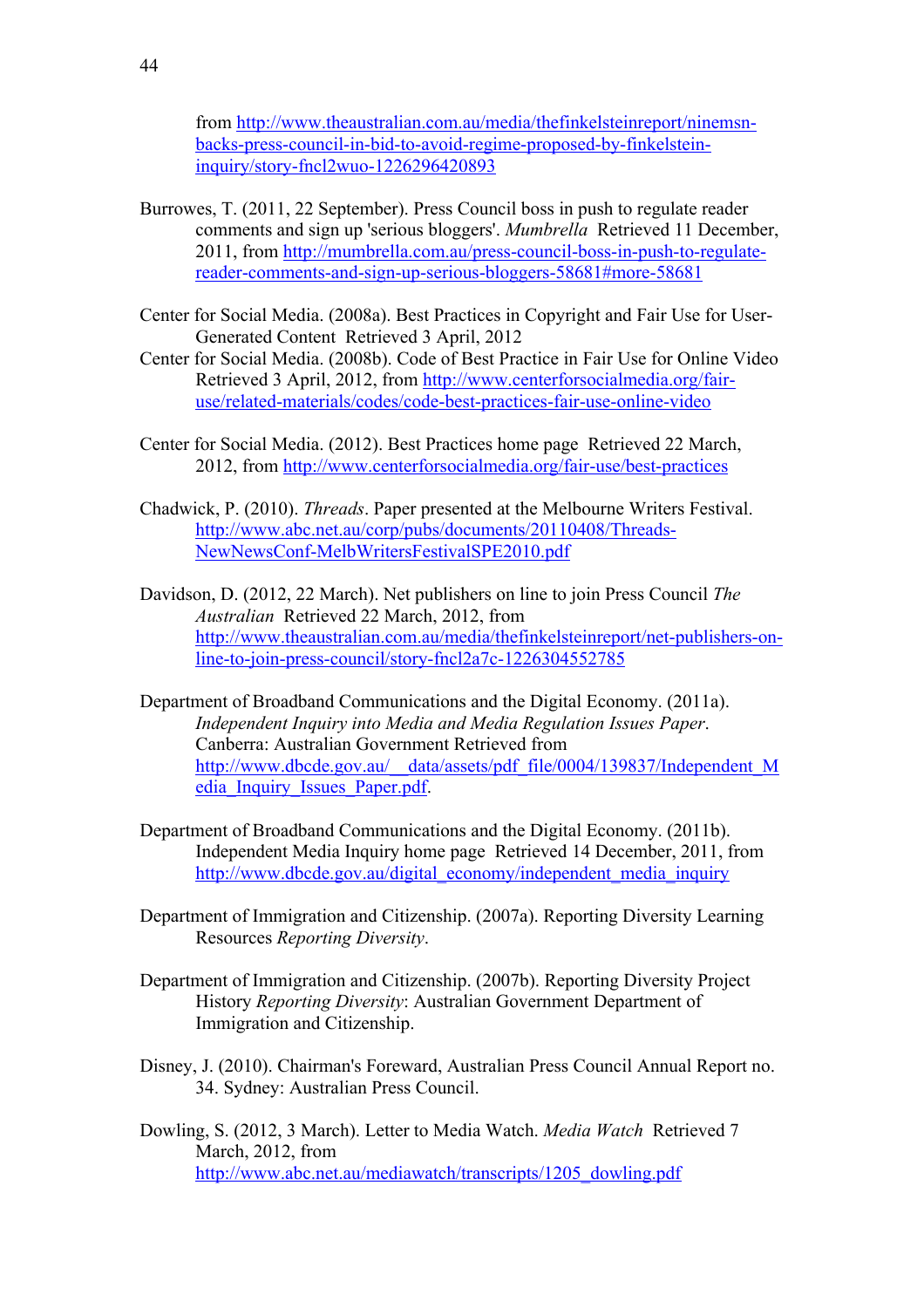- Dwyer, T., & Martin, F. (2011). The online test for media inquiries. *The Conversation* Retrieved 15 December, 2011, from http://theconversation.edu.au/the-onlinetest-for-media-inquiries-4100
- Dwyer, T., Martin, F., & Dunn, A. (2011, November). Submission to the Independent Media Inquiry November 2011 Retrieved 16 March, 2012, from http://www.dbcde.gov.au/\_\_data/assets/pdf\_file/0005/143258/Department-of-Media-and-Communications,-University-of-Sydney.pdf
- English, K. (2009). The longtail of news: to publish or not to unpublish *Online Journalism Credibility Projects*: Associated Press Managing Editors.
- English, K. (2011). Best practices in digital accuracy and correction *Canadian Association of Journalists* Retrieved 2 December, 2011, from http://www.caj.ca/?p=1866
- English, K., Currie, T., & Link, R. (2010, October). Ethics of unpublishing paper. *Canadian Association of Journalists* Retrieved 5 March, 2012, from  $http://www.cai.ca/?p=1135$
- Everhart, E. (2011, 9 November). 6 Best Practices for Modern SEO *Mashable* Retrieved 11 March, from http://mashable.com/2011/11/08/seo-best-practices/
- Finkelstein, R. (2012). Report of the Independent Inquiry into the Media and Media Regulation Australian Government.
- Fitzgibbon, J. (2012, 22 March). Finkelstein's media proposals are modest and sensible. *The Australian* Retrieved 22 March, 2012, from http://www.theaustralian.com.au/national-affairs/opinion/finkelsteins-mediaproposals-are-modest-and-sensible/story-e6frgd0x-1226306612682
- Gahran, A. (2012, 28 February). PBS MediaShift launches collaborative journalism resource. *News for Digital Journalists* Retrieved 22 March, 2012, from http://www.knightdigitalmediacenter.org/news\_blog/comments/20120228\_pbs \_mediashift\_launches\_collaborative\_journalism\_resource/
- Griffin, M., & O'Malley, N. (2011, 19 September). Reports on suicide fit to print. *The Age* Retrieved 16 March, 2012, from http://www.theage.com.au/national/reports-on-suicide-fit-to-print-20110801- 1i8ar.html
- Holmes, J. (2011, 21 November). Media Inquiry predictions and observations. *The Drum* Retrieved 15 December, 2011, from http://www.abc.net.au/news/2011- 11-21/holmes-media-inquiry-predictions-and-problems/3683330

Holmes, J. (2012). Regulating all with one. *Media Watch*: ABC.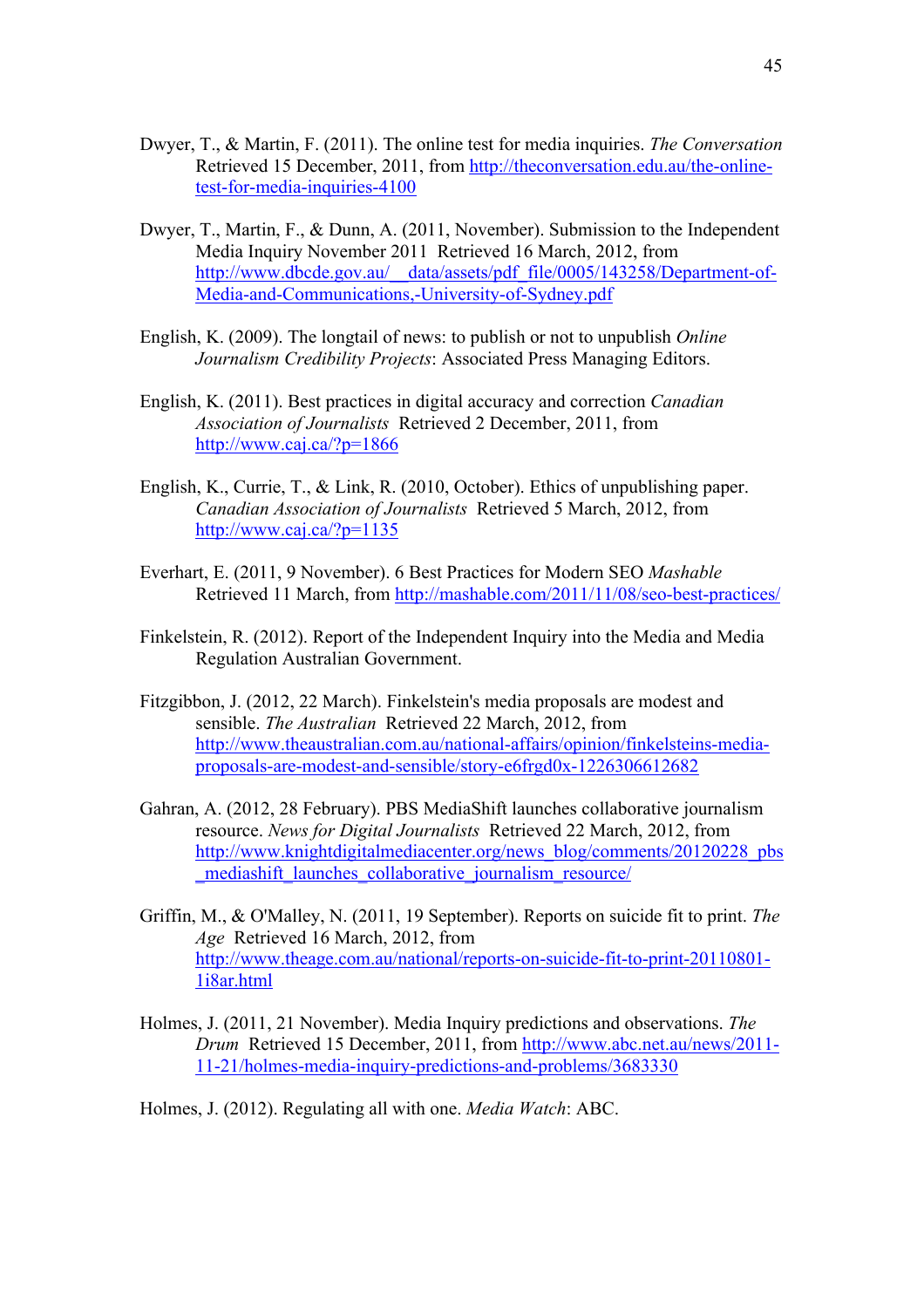Hyland, T. (2012, 26 February). Not just a paper tiger. *The Age* Retrieved 26 February, 2012, from http://www.theage.com.au/national/not-just-a-papertiger-20120225-1tv7j.html

*Independent Inquiry into Media and Media Regulation - Public Hearings*, (2011).

- Iyer, P. (2010). Commentary: The intellectual component in best practices of journalism. *Asia Pacific Media Educator*(20), 23-32.
- Kelly, P. (2012, 7 March). Naive hubris pervades media inquiry. *The Australian* Retrieved 7 March, 2012, from http://www.theaustralian.com.au/news/opinion/naive-hubris-pervades-mediainquiry/story-e6frg74x-1226291112701
- Lavrusik, V., & Cameron, B. (2011, 13 July). Study: How People Are Engaging Journalists on Facebook & Best Practices Retrieved 13 December, 2011, from http://www.facebook.com/notes/facebook-journalists/study-how-people-areengaging-journalists-on-facebook-best-practices/245775148767840
- Lazaroiu, G. (2011). The language of journalism ethics. *Linguistic and philosophical investigations, 10*, 162-168.
- Loo, E. (2009). Best Practices in Journalism *Research Online* Retrieved 18 March, 2012, from http://ro.uow.edu.au/era/1313/
- Lozano, C. (2012, 28 March). Best Practices for Collaborative Investigative Reporting. *Collaboration Central* Retrieved 2 April, 2012, from http://www.pbs.org/mediashift/2012/03/best-practices-for-collaborativeinvestigative-reporting088.html
- MacIntyre, A. (1985). *After Virtue: a study in moral theory* (2nd ed.). London: Duckworth.
- Manne, R. (2011, 9 November). Pitting the Press Council against Murdoch dominance *The Drum* Retrieved 6 March, 2012, from http://www.abc.net.au/unleashed/3654470.html
- Martin, F. (2011a, 18 November). Better the devil you know: News Limited tells Media Inquiry they'll pay more to the Press Council. *The Conversation* Retrieved 28 February, 2012, from http://theconversation.edu.au/better-thedevil-you-know-news-limited-tells-media-inquiry-theyll-pay-more-to-thepress-council-4321
- Martin, F. (2011b, 10 November). Media Inquiry day two: Embracing the cacophony. *The Conversation* Retrieved 15 December, 2011, from http://theconversation.edu.au/media-inquiry-day-two-embracing-thecacophony-4234
- Martin, F. (2011c, 9 November). Media inqury day one: Chicken Little takes the floor. *The Conversation* Retrieved 16 March, 2012, from http://theconversation.edu.au/media-inquiry-day-one-chicken-little-takes-thefloor-4209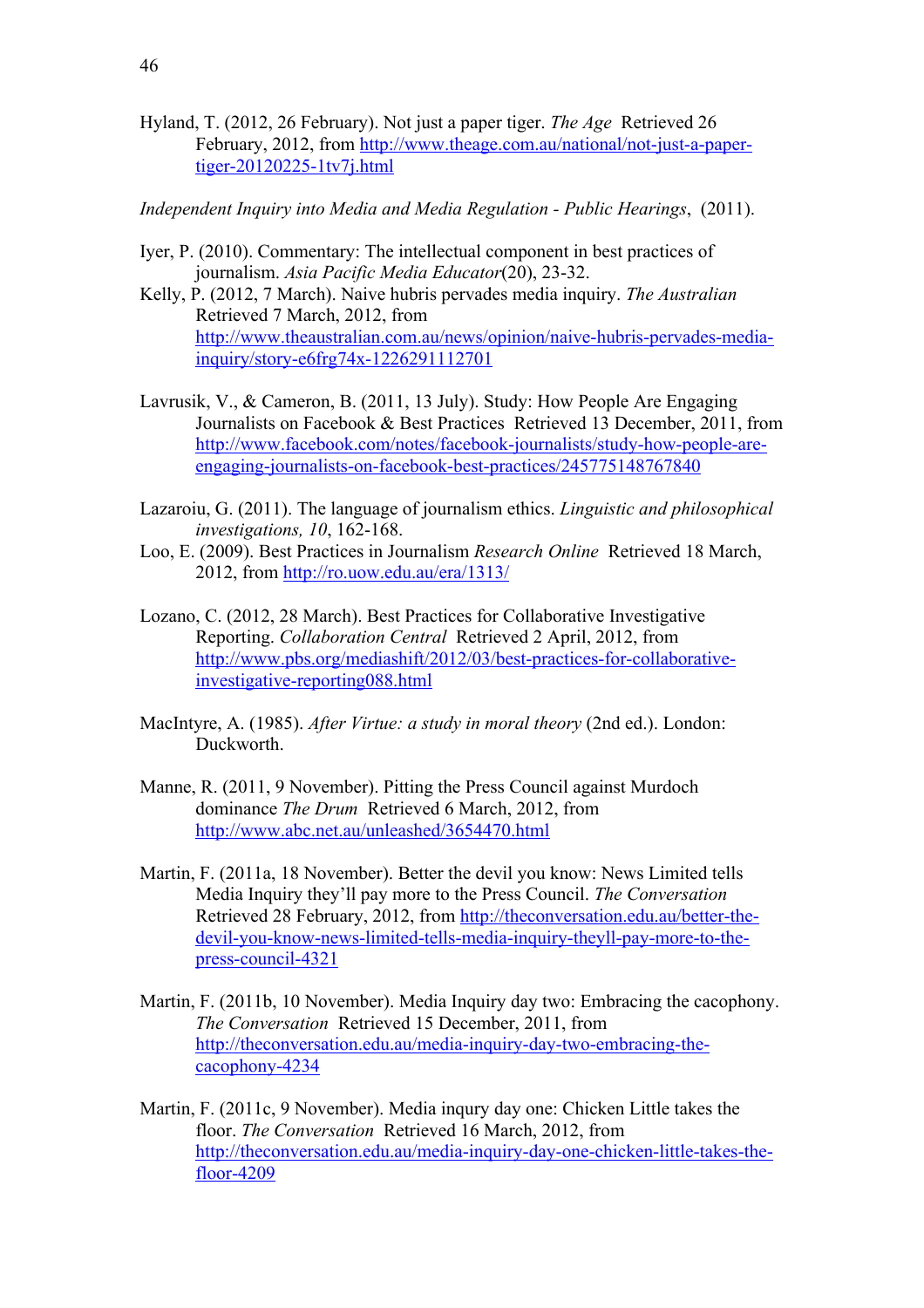- Martin, F., & Dwyer, T. (2012). Addressing Convergence: operational, legal and ethical trends in online and cross-media news production University of Sydney.
- Media Entertainment & Arts Alliance. Media Alliance Code of Ethics Retrieved 22 March, 2012, from http://www.alliance.org.au/documents/codeofethics.pdf
- Metherell, L. (2011, 18 November). Brogen appalled by Roebuck death coverage Retrieved 21 March, 2012, from http://www.abc.net.au/news/2011-11- 18/brogden-appalled-by-media-coverage-of-roebuck-death/3680960
- Metherell, L. (2012, 12 January). Radio Current Affairs documentary: Suicide. *PM* Retrieved 18 March, 2012, from http://www.abc.net.au/pm/content/2012/s3406905.htm
- Muller, D. (2011). Submission to the Independent Media Inquiry Retrieved 12 December, 2011, from http://www.dbcde.gov.au/\_\_data/assets/pdf\_file/0003/142932/Denis\_Muller.p df
- Navasky, V., & Lerner, E. (2010). Magazines and their websites: a Columbia Journalism Review survey and report Retrieved 11 March, 2012, from http://cjrarchive.org/img/posts/CJR\_Mag\_Web\_Report.pdf
- Nisbet, M. B. (2009, 30 September). CPB Report on Best Practices in Digital Journalism: Implications for Science Communication Retrieved 15 December, 2011, from http://scienceblogs.com/framingscience/2009/09/cpb\_report\_on\_best\_practices\_i.php
- Pearson, M. (2011, 4 November). Submission from Professor Mark Pearson to Independent Inquiry into Media and Media Regulation Retrieved 5 December, 2011, from http://www.dbcde.gov.au/\_\_data/assets/pdf\_file/0005/142925/Professor\_Mark \_Pearson.pdf
- Penenberg, A. L. (2007). Ethics, Law & Good Practice. *NYU Journalism Handbook for Students* Retrieved 3 April, 2012, from http://journalism.nyu.edu/publishing/ethics-handbook/
- Rosen, J. (2006, 27 June). The people formerly known as the audience. *PressThink* Retrieved 23 March, 2012, from http://archive.pressthink.org/2006/06/27/ppl\_frmr.html
- Rosen, J. (2010, 12 August 2010). [Jay Rosen discussion with Australian journalism educators].
- Scanlan, C. (2007, 3 March 2012). We Stand Corrected: When Good Journalists Make Stupid Mistakes. *Poynter* Retrieved 22 March, 2012, from http://www.poynter.org/how-tos/newsgathering-storytelling/chip-on-your-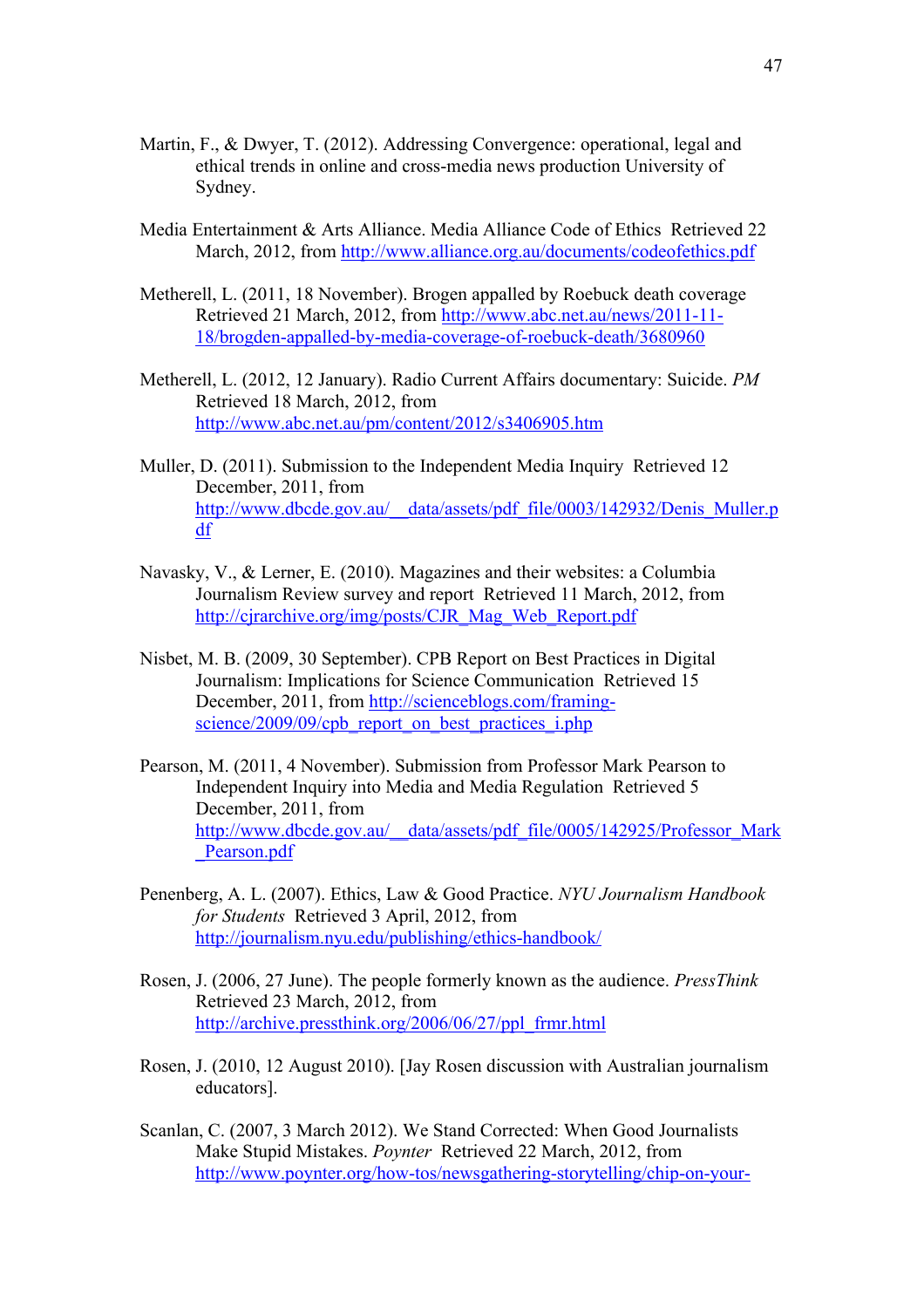shoulder/85908/we-stand-corrected-when-good-journalists-make-stupidmistakes/

- Silverman, C. (2007). *Regret the error : how media mistakes pollute the press and imperil free speech* New York: Union Square Press.
- Silverman, C. (2011, 3 June). Best Practices for Social Media Verification: Some tips and thoughts from the experts. *CJR.org* Retrieved 27 January, 2012, from http://www.cjr.org/the\_news\_frontier/best\_practices\_for\_social\_medi.php
- Simons, M. (2011). Submission to the Media Inquiry Retrieved 12 December, 2011, from http://www.dbcde.gov.au/\_\_data/assets/pdf\_file/0003/143418/Dr\_Margaret\_Si mons.pdf

Useful analysis of Press Council's failure to embrace new media

- Simons, M. (2012, 5 March). Simons: I don't like media inquiry's call on enforced self-regulation Retrieved 22 March, 2012, from http://www.crikey.com.au/2012/03/05/simons-i-dont-like-media-inquirys-callon-enforced-self-regulation/
- Simpson, K. (2012, 9 March). Publishers meet to strengthen council. *Sydney Morning Herald* Retrieved 22 March, 2012, from http://www.smh.com.au/business/media-and-marketing/publishers-meet-tostrengthen-council-20120308-1un5o.html
- Special Broadcasting Service. (http://www.sbs.com.au/aboutus/corporate/index/id/25/h/SBS-Charter). SBS Charter Retrieved 14 March
- Taylor, L. (2011, 21 September). Media regulator a toothless tiger. *Sydney Morning Herald*, from http://www.smh.com.au/national/media-regulator-a-toothlesstiger-20110914-1k9rj.html
- The Conversation. (2011). About The Conversation. *The Conversation* Retrieved 22 March, 2012, from http://theconversation.edu.au/who\_we\_are
- Ward, S. J. A. (2006). *The invention of journalism ethics: The path to objectvity and beyond*: McGill - Oueen's University Press.
- Ward, S. J. A. (2010). Ethics in a nutshell. *Center for Journalism Ethics website* Retrieved 11 March, 2012, from http://ethics.journalism.wisc.edu/resources/ethics-in-a-nutshell/
- Ward, S. J. A. (2011a, 15 February). 5 principles for teaching journalism ethics in the digital age. *MediaShift* Retrieved 12 December, 2011, from http://www.pbs.org/mediashift/2011/02/5-principles-for-teaching-journalismethics-in-the-digital-age046.html
- Ward, S. J. A. (2011b). Ethical Flourishing as Aim of Global Media Ethics. *Journalism Studies, 12*(6), 738-746.